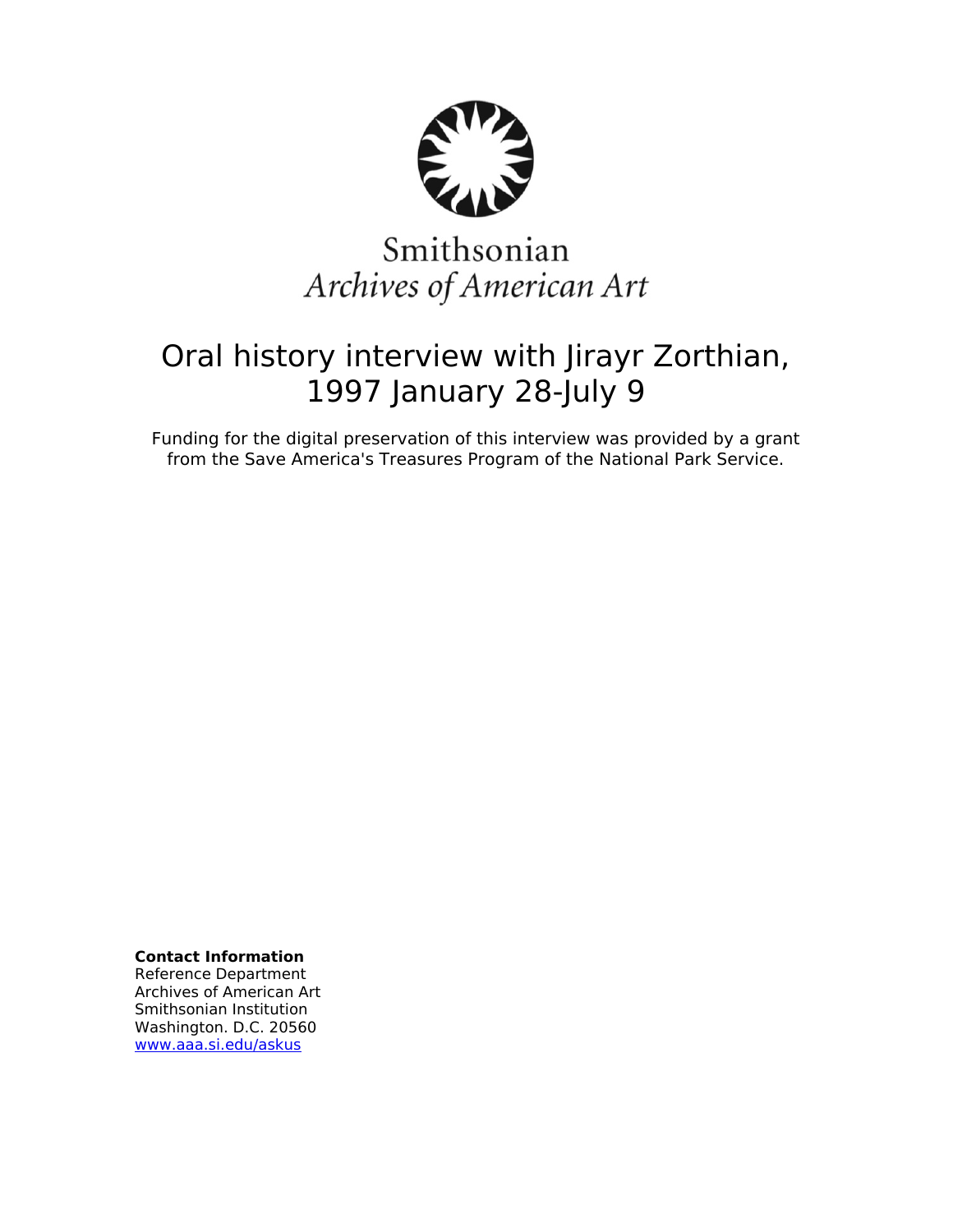# **Transcript**

# **Interview**

Interview with Jirayr Zorthian Conducted by Paul J. Karlstrom At the Artist's studio In Altadena, CA, January 28, 1997-July 9, 1997

#### Preface

The following oral history transcript is the result of a tape-recorded interview with Jirayr Zorthian on January 28, 1997, July 8, 1997 and July 9, 1997. The interview took place in the artist's studio in Altadena, CA, and was conducted by Paul J. Karlstrom for the Archives of American Art, Smithsonian Institution.

The interview was funded by the Pasadena Art Alliance Transcribing Project, edited by Paul Karlstrom and audited-edited by the AAA staff.

Interview

PAUL KARLSTROM: Archives of American Art, Smithsonian Institution, first interview with Jirayr Zorthian at his - what I'll call his art ranch -- at the top of Fair Oaks in Altadena, California. We're sitting in his studio and the date is January 28, 1997. This is Session 1, Tape 1, Side A and the interviewer for The Archives is Paul Karlstrom. So we started talking a few moments ago about this very special environment of yours, which of course, nobody listening to the tape can see, but it is indeed unusual and you have been on this property, which is, well, I guess one would say, "In the foothills" of San Gabriel -- at the mountains, is that right? Is how you describe the location? And how many acres do you have?

JIRAYR ZORTHIAN: I have 45 at this present time. But it didn't start with 45. I started with six acres.

PAUL KARLSTROM: What I would like to do in this first interview is focus pretty much on this place -- at this property where you put on these wonderful parties. You open up to include all kinds of people. It strikes me from the time, actually, that I met you, which is about two years ago, I think, or so --- that part of the reason you're here or at least the way you have come to use this place is really to open up and include other people. And particularly interesting people -- creative people. And so without putting words in your mouth, I should let you talk about it. I see the use of this property -- at least in part -- as a venue for a gathering of creative people and perhaps new discoveries -- this kind of thing. That the place itself becomes part of -- you're an artist -- becomes, really, an artwork. And the look of it is very much like an assemblage, there's no question about it. One could say that it's a big sculpture. But that gives a little bit of the idea of the uniqueness of this place and, you know, I'm very interested to know if you see it in the same way and just what the place means to you.

JIRAYR ZORTHIAN: I think, perhaps, it might be interesting for me to give you a slight -- just a small history of it. You know, I'm from the East originally. Was born in Turkish Armenia. Came to this country when I was 12 to New Haven, Connecticut. Was educated there. Went through Yale school of Fine Arts. I won a fellowship to study there. And I won a fellowship to study in Europe. On my graduation - came back and did many, many murals throughout the country. Most of them in the East Coast. And, I was interrupted by the Second World War. I spent three and a half years in the Army. With my first wife, whom I married just before I got into the Army. She was from New Orleans. She, however, was educated in the East, Sarah Lawrence. And when the war ended, I had done enough long distance murals . . .

### PAUL KARLSTROM: What do you mean by that?

JIRAYR ZORTHIAN: For instance, I did 11 murals for the [Tennessee]state capitol in Nashville in this studio in New York. And when they were finished, transported them over there and put them up. And I felt . . . I had never really acclimated myself to the East. And I always felt that if I was gonna be an American artist, I should go West. Go West, young man, go West. And, believe it or not, Betty and I chose . . .

PAUL KARLSTROM: Your wife's name was Betty?

JIRAYR ZORTHIAN: Betty. That was this wife.

PAUL KARLSTROM: What was were maiden name?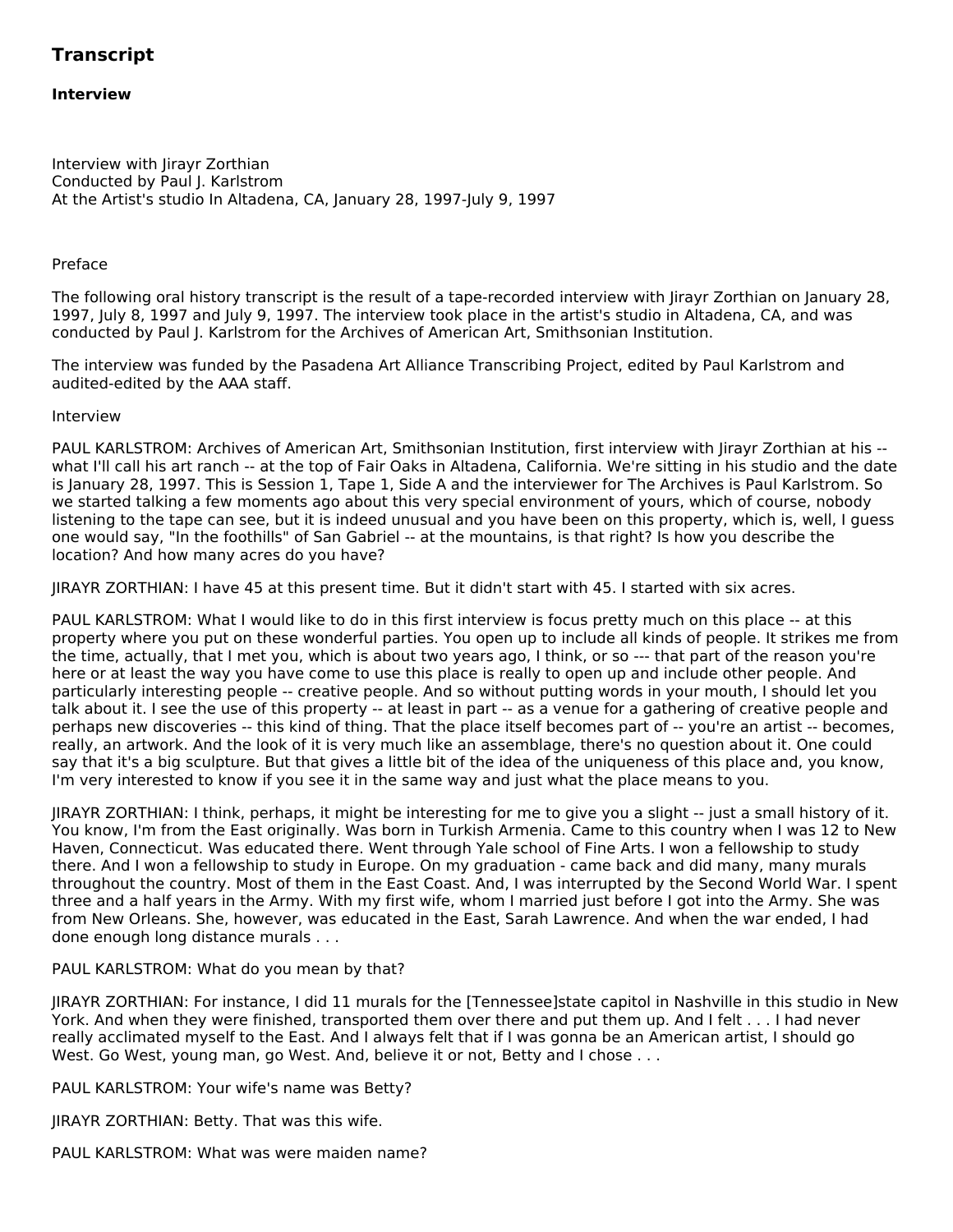JIRAYR ZORTHIAN: Her maiden name was Betty Williams.

PAUL KARLSTROM: Williams.

JIRAYR ZORTHIAN: She was from New Orleans from a very affluent family. She had 30 suitors after her. She was an heiress. But she and I started having children in the East and decided that we -- first, one of the reasons I - we -- got this place was -- first, we didn't trust supermarket food and we were very particular about what went into our children's stomachs and we decided to have some land where we could grow our vegetables, our own - have our own chickens and slaughter our own animals, even though both of us had never done this before. And we bought 10 acres of land outside of San Antonio, Texas and I felt San Antonio was an excellent place for me to fulfill this idea I had of doing murals -- it's centrally located in the country. Now, for instance, if I wanted to do something for . . . and I loved Mexico, too, that was another reason. The southern part would have been Mexico, I could go to Mexico frequently. If I wanted to do something for Chicago, it was a short trip to Chicago. To New York, to San Francisco, to Los Angeles. However, my -- as time went on, it was almost impossible to find a place in San Antonio to live. We lived in the East waiting for a place to even rent.

PAUL KARLSTROM: Where did you live in the East? Where were you living then when you were first married?

JIRAYR ZORTHIAN: In New Haven.

PAUL KARLSTROM: You were still in New Haven?

JIRAYR ZORTHIAN: In New Haven, yes. But since, I said, the war interrupted with our, you know, our life. By this time we were living in Maryland somewhere in this country estate of somebody and we became accustomed to this country life and that was another reason we wanted some land and so we were hell-bent on going to San Antonio, outside of San Antonio. But my former wife's mother had other ideas and she said, "You're going live in Texas?". So, somehow, we ended up coming to California and first to La Jolla for three months in some person's house who had temporarily went to New Orleans. And looking for a appropriate place to have a ranch.

PAUL KARLSTROM: What year was that?

JIRAYR ZORTHIAN: 1945.

PAUL KARLSTROM: Okay. So, right at the end of the war?

JIRAYR ZORTHIAN: End of the war.

PAUL KARLSTROM: Um-hmm.

JIRAYR ZORTHIAN: Finally, I had a college -- Yale classmate -- who lived in Los Angeles and he found a realtor who brought us to this ranch where I am now. Well, the minute Betty and I saw it, we just knew it was the place. And we put a down payment on it and bought it within two months and I have been here ever since. But it started with that concept of being on our own for as -- raising our own food and so on.

PAUL KARLSTROM: To be self-sufficient, really.

JIRAYR ZORTHIAN: To be self-sufficient, yes. But it also, of course, was an excellent place for me to have two or three studios and be able to do my murals and be able to do my artwork.

PAUL KARLSTROM: So, the property, really, was chosen as a means to realize a certain lifestyle . . .

JIRAYR ZORTHIAN: Yes.

PAUL KARLSTROM: . . . that you sought. And that you, presumably, came to, over a period of time, you and your wife, no doubt discussing how you wanted to live. Is that right?

JIRAYR ZORTHIAN: Yes.

PAUL KARLSTROM: And did you see in this -- did you think of it as, what should we say, a creative act? That this was an appropriate act for someone who was an artist?

JIRAYR ZORTHIAN: Yes.

PAUL KARLSTROM: I mean, did you -- you bring these things together?

JIRAYR ZORTHIAN: Yes, very much so. That was also part of it. Remember I told you that I wanted to live in the West.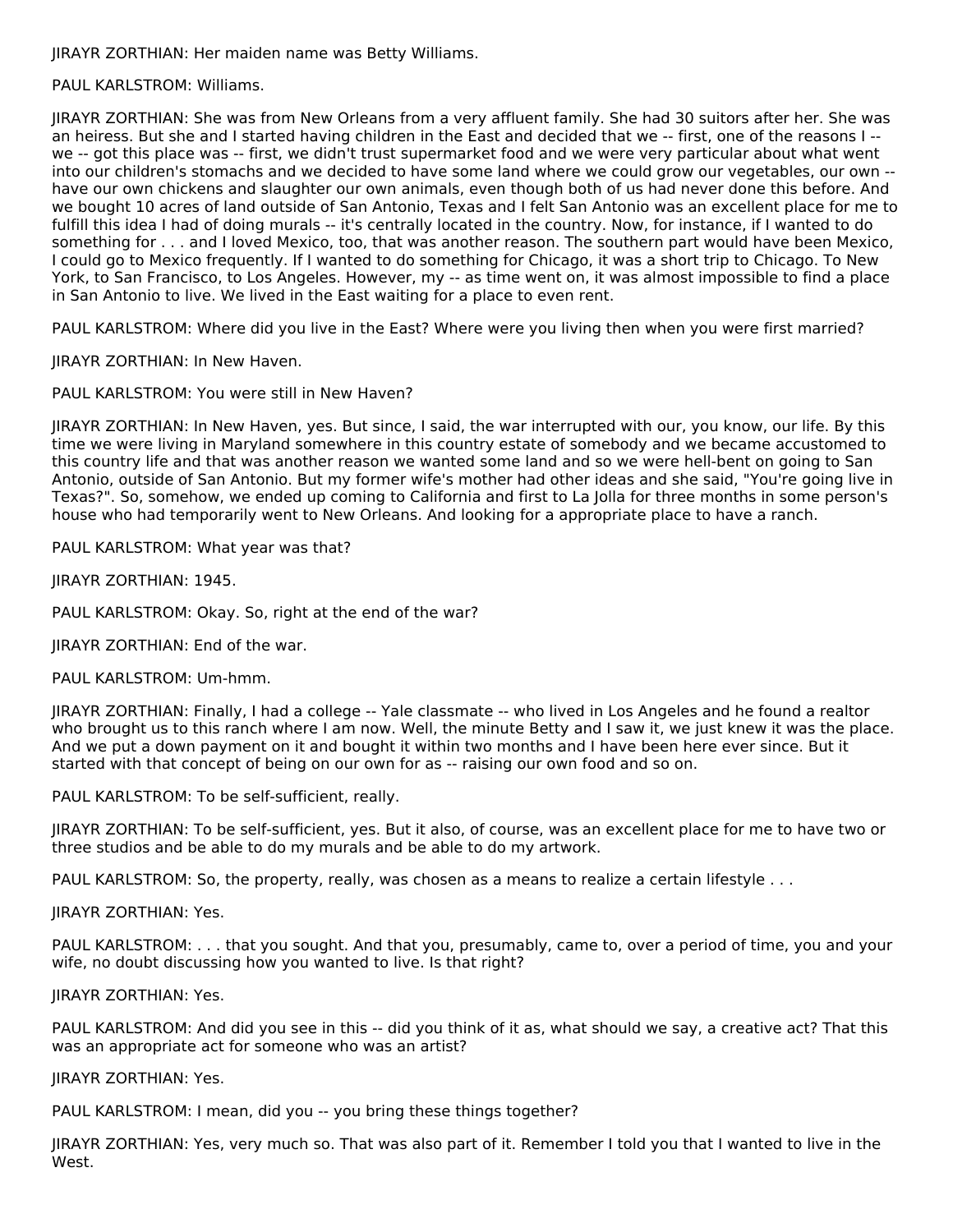PAUL KARLSTROM: Right.

JIRAYR ZORTHIAN: I wanted to be a Western artist.

PAUL KARLSTROM: Um-hmm.

JIRAYR ZORTHIAN: And, of course, the space, the environment was the appropriate place for me to have large studios and what have you. And so it was, it had a dual purpose. And, I think -- right from the start -- I should mention, also, that I had this great obsession for doing things with used materials. It started when I first came to this country. When my father -- when we arrived in New Haven, he said, "What an incredible wealthy, abundant country. How rich, how wonderful. But alas," he said, "How much they waste." "How much they waste." France could live on what the United States wastes. And that became an almost . . . all my life, I used to go and find things in dumps or trash containers and so on and make things with 'them. New pieces of sculpture or something. So this place that we bought in California was the perfect place for this. I decided I was going to build with recycled materials.

### PAUL KARLSTROM: From the very beginning?

JIRAYR ZORTHIAN: From the very beginning. And it became an obsession, actually. And to build my own environment. And also one of the wonderful things about my place was this -- that I could have done this -- what I'm talking about -- 50 miles up the way from civilization, but I wanted to be very close to a metropolitan city, since I'm an artist . . .

PAUL KARLSTROM: Right.

JIRAYR ZORTHIAN: . . . and since I'm mural painter. And this was perfect because we had the country and we were a stone's throw from the city.

PAUL KARLSTROM: Right.

JIRAYR ZORTHIAN: Now, that was also very important.

PAUL KARLSTROM: So you wanted it both ways?

JIRAYR ZORTHIAN: I wanted it both ways.

PAUL KARLSTROM: And you still do?

JIRAYR ZORTHIAN: And I still do. And I still do in a much larger way because the original acreage we bought was six acres . Then we bought five more, then we bought three more and then we bought four more. And then there was divorce between my first wife and myself and I kept on buying . . .

PAUL KARLSTROM: And you obviously, in whatever settlement there was, ended up with the property here.

JIRAYR ZORTHIAN: Yes, oh yes. Well, that was only part, a small part of it, actually.

PAUL KARLSTROM: Um-hmm.

JIRAYR ZORTHIAN: But then I, no, I bought most of my property with my own funds, of course. My father, who was a -- when he died left us some money and that was the beginning and then, of course, the rest of it I made myself.

PAUL KARLSTROM: Now tell me again. You told me earlier but remind us how many total acres you have now?

JIRAYR ZORTHIAN: 45 acres. We started with six.

PAUL KARLSTROM: And ended up -- now you have 45. You acquired adjacent properties . . .

JIRAYR ZORTHIAN: Yes.

PAUL KARLSTROM: . . . which, obviously were available, you were fortunate then. They were available.

JIRAYR ZORTHIAN: Very fortunate.

PAUL KARLSTROM: Was there one big purchase that laid in most of the property or was it really bits and pieces?

JIRAYR ZORTHIAN: One big piece was the most profitable -- most promising. I bought 19 acres from a man who was the head of the Micro-Dot company, Max Lewis. I bought his house, his acreage, his stables and that,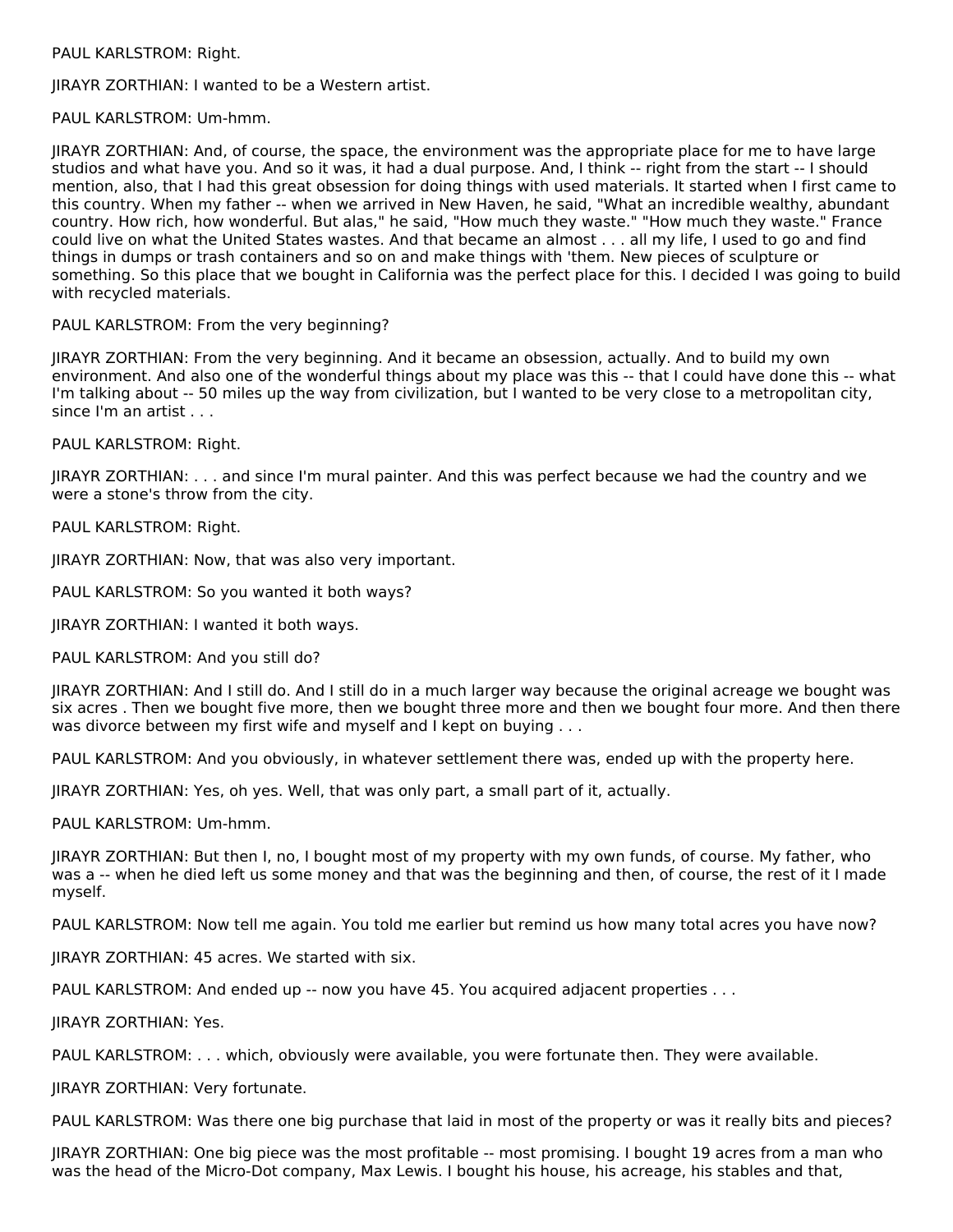perhaps, in value, the most expensive part of my property. It might interest you in that when we first came here -- 1945 -- just a year before, acreage around here was going for \$200 an acre . . .

JIRAYR ZORTHIAN: . . . and by the time we got here it was a \$1,000 an acre. I hate to estimate -- they tell me, I don't know but they tell me, that if you can find acreage now it's \$200,000-\$250,000 an acre.

PAUL KARLSTROM: So you wouldn't be buying up at this time any more . . .

JIRAYR ZORTHIAN: I was very fortunate I got it when I did. Now mind you, remember, I've been here 50 years so . . .

PAUL KARLSTROM: Well, you know what interests me, well, lots of things interest me about you and your story and this place and I think you know I feel all of these things are linked. That you can't really separate them. This is one of the things that make you so very interesting. You're an artist but you're also -- you've also had this opportunity to realize -- create your own art environment, if you will. Not very many people get to do that. There are a number of aspects of this that I think are interesting. Some of 'em I hope we can take a look at. But one of the things that strikes me is that you don't live elaborately by any stretch of the imagination. You have a very modest, crowded little house.

### JIRAYR ZORTHIAN: Right.

PAUL KARLSTROM: And yet you're building all around as if working toward something much more elaborate. But I get the feeling you've been working that way for years and years and years. Is that right? I mean, is it the process that interests you as much as actually then something completed and you can say it's done? How do you feel about that?

JIRAYR ZORTHIAN: Well, it's a little bit of that, yes. I think I have this concept of having huge rooms and so on but I think I've become distracted and work on -- with this same concept of using recycled materials -- end up becoming works of art. Walls and . . .

PAUL KARLSTROM: Right.

JIRAYR ZORTHIAN: . . . sculptural walls, etcetera. Dabney accuses me of just building, building but not ever putting a top on anything. Poor girl is frustrated because all these promising things are going up but . . .

PAUL KARLSTROM: Well, she has a point . . .

JIRAYR ZORTHIAN: Yeah, she has . . .

PAUL KARLSTROM: . . . you know, there are all these marvelous entry, wonderful walls and then it's all open. How does she feel about this? I mean, does she share -- presumably, to a certain extent, she shares your vision and you for this place and you are in sync, presumably, about lifestyle. I mean, I have to assume that because you've been together for a long time. But how do you think she feels about this always working towards and never, in a sense, completing in a traditional way? Do you think she would -- is she looking forward to having the home completed according to ideas about it so she can enjoy that? What do you think?

JIRAYR ZORTHIAN: Apparently she goes along with it because this year, you know, is going be our 40th anniversary so . . . she wasn't always like -- she came from a very wonderful big house in Los Angeles and her mother and father lived in the Hancock Park. Extremely residential . . .

### PAUL KARLSTROM: Um-hmm.

JIRAYR ZORTHIAN: . . . highly socially prominent family. But living here, she has fallen into the same philosophy. We, for instance... I think, perhaps I find the indoors less attractive than the outdoors.

PAUL KARLSTROM: You mean, in general?

JIRAYR ZORTHIAN: In general. We -- I mean -- I sleep outdoors every night.

### PAUL KARLSTROM: Except when it's raining?

JIRAYR ZORTHIAN: Except when it's raining. And then we, grit our teeth and stay in the house. But she loves the outdoors. She loves the mountains. She loves horses. You know, we have lots of animals and it's a new way of life for her but at least half of her life has been spent here. More than half, what am I saying? I met her when she was 20 and we've been married 40 years so . . .

PAUL KARLSTROM: That's right. That's two-thirds, I guess, that's been spent here. Do you feel that she -- well we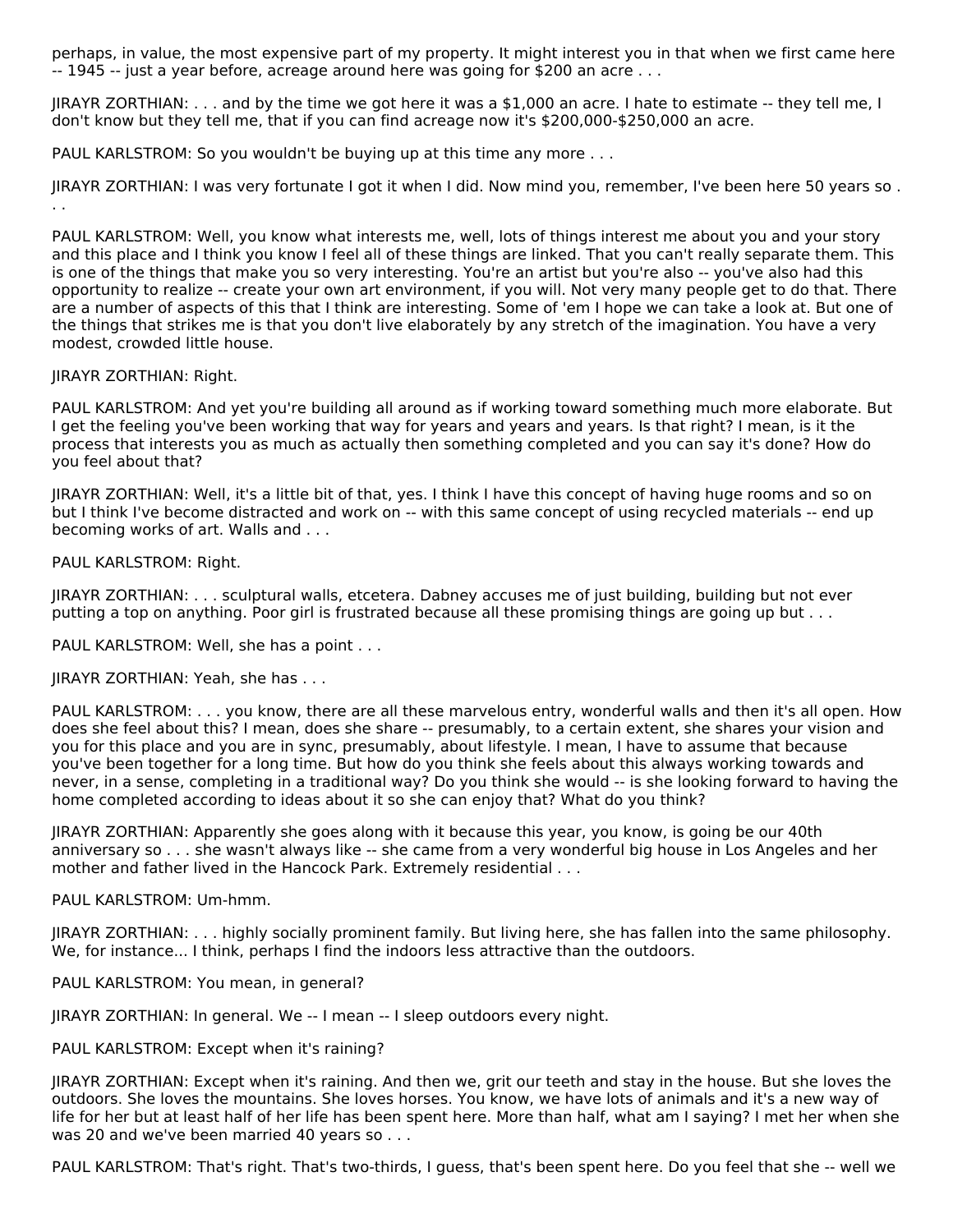don't need to go into -- at this moment anyway, how you came together and why she chose you and by choosing you she chose this -- but do you feel that part of the reason, I guess Dabney could speak for herself on this, but just as far as you know, do you think she was consciously, then, rejecting this presumably upper-middle class, residential, Hancock Park background? What do you think?

JIRAYR ZORTHIAN: I don't think -- no, first, I think, you must remember that when you said bohemian . . .

PAUL KARLSTROM: Yes, that's right. Now we got the word out there, that's good.

JIRAYR ZORTHIAN: Although I came from an Armenian family, my background, I mean, Turkish Armenian, my father was a very learned person. He spoke seven languages . . .

PAUL KARLSTROM: Wow.

JIRAYR ZORTHIAN: . . . he was a writer. He was involved in a plot to overthrow the Turkish government. He was going to be executed -- he escaped -- that's an entirely different story.

PAUL KARLSTROM: Ah, I see. Um-hmm.

JIRAYR ZORTHIAN: We came from a family in Turkish Armenia where, we were not certainly poor but in the United States my father -- first job he got was a night watchman in a factory. Later he had a tailor shop and so on. Then he played the stock market and . . .

PAUL KARLSTROM: Was this in New York?

JIRAYR ZORTHIAN: No, in New Haven.

PAUL KARLSTROM: So you really did -- he went directly to New Haven?

JIRAYR ZORTHIAN: And I was educated in Yale, etcetera. So my circumstances improved as far as our social life was concerned. And Betty, of course, was from the highest social background -- from New Orleans. Her father was head of the Whitney National Bank and when we came to California we immediately started meeting people who apparently liked us because we used to go to these fancy Valley Hunt Club parties, constantly. So, it was through a social gathering that I met her. There was this Spinster's Ball, it was considered one of the fanciest parties of the year and so the -- it wasn't completely bohemian, that's pretty . . .

PAUL KARLSTROM: No, I understand that. I mean . . .

JIRAYR ZORTHIAN: . . . we -- I have a very important philosophy about that. I have never, ever, I think, been in any cause to try to prove a point about how one should live and doesn't. For instance, I was never caught up in the '60's . . .

PAUL KARLSTROM: Counter culture . . .

JIRAYR ZORTHIAN: Counter culture. Because I felt that they were doing exactly the same thing that people in the Valley Hunt Club were doing. The Valley Hunt Club you played tennis, you had swimming pools, you wore tweeds and talked a certain way and the hippies wore sandals and smoked marijuana, and talked a certain way. But in my experience in all my life has been that I've been able to travel in almost any circle so it wasn't that Dabney was throwing away her social life, at all. We went to many, many social gatherings and still do.

PAUL KARLSTROM: Yes, I know you do. Well, then do you feel, really -- you saw all of this as increasing your options of experience -- amplifying your experience. You know, keeping the connections with more established society?

JIRAYR ZORTHIAN: Not purposely. It seems that, for instance, we got to know some very -- Betty and myself -- we used to frequently go to the Hixons. Adelaide and Alex Hixon, who live in San Marino. And -- but Betty's mother was very much against -- now I must make it very clear -- she was very much against this concept of life. In fact, she used to call it the "dirty old farm". She once came to me and said, "Jerry, look, if you feel that you've made a mistake, don't worry about the money. We can give it to charity. We can get rid of it. We have enough money for you to live in much better circumstances, certainly. For instance, you should live in San Marino." And, "I brought my daughter up to be a lady and now you've made a farmer woman out of her". This kind of thing. And, of course, as I said, we frequently went to these parties where all these people lived and I remember once -- the Hixons were very much aware of this -- and when she came to visit us from New Orleans once, they gave a wonderful, wonderful party for us. Only about 14 people were there and it was the most luxurious thing and when it was all over -- on the way home -- Betty's mother said, "Now, Jirayr, why is it that you can't live like the Hixons? Why can't you buy a house somewhere in San Marino and live like those Hixons?"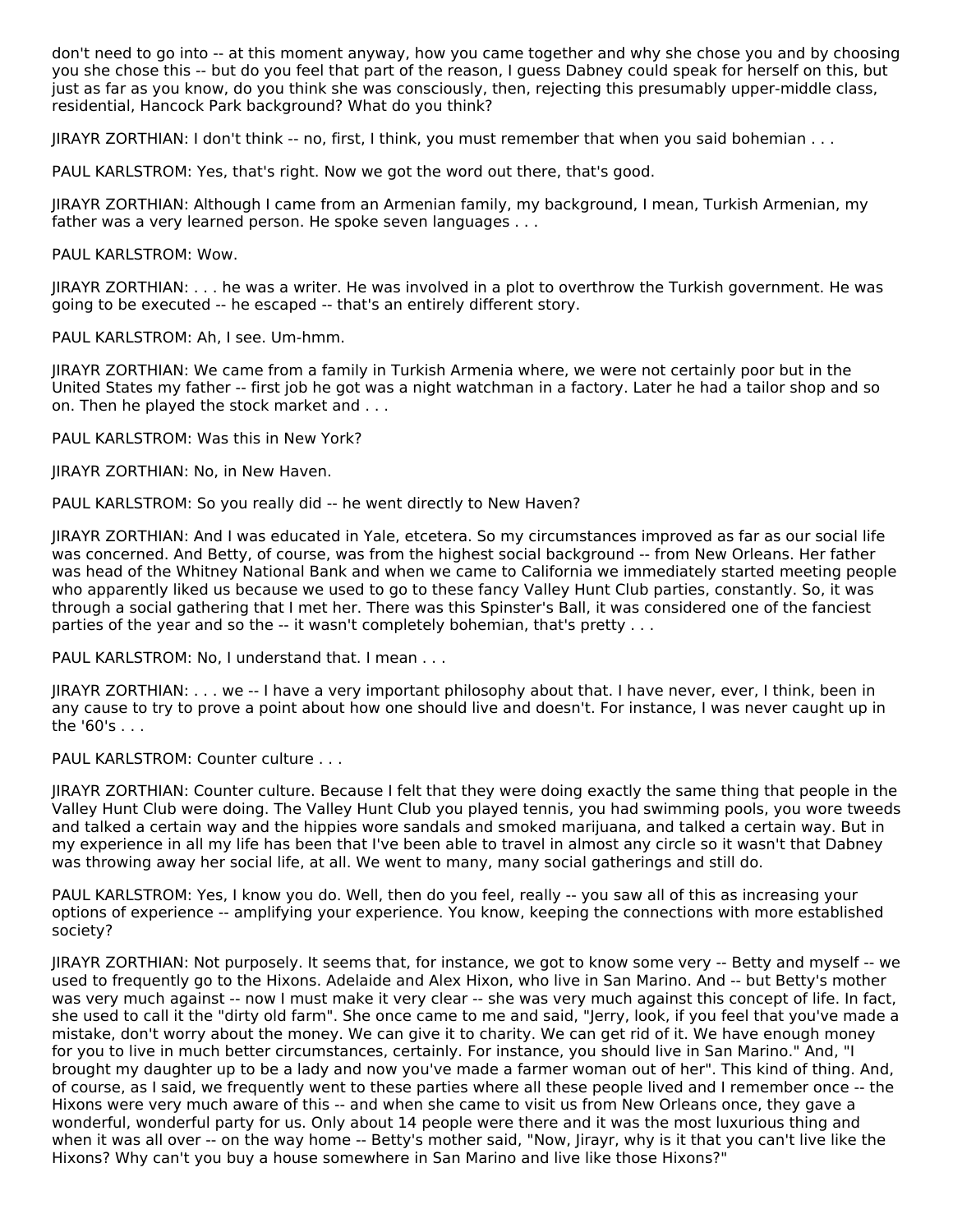PAUL KARLSTROM: And what did you say?

JIRAYR ZORTHIAN: I said, "Look, I don't want to live like the Hixons. I'm very happy the way I live and so is Betty". But, just not too long ago, about six months -- eight months ago, maybe -- I did something for the Hixons for charity. I did a picture fence, I think you've seen it.

PAUL KARLSTROM: Um-hmm. Um-hmm.

JIRAYR ZORTHIAN: While we were having lunch, discussing this thing, I told Adelaide this story . . .

PAUL KARLSTROM: What are their names? Adelaide and . . .

JIRAYR ZORTHIAN: Adelaide and Alex.

PAUL KARLSTROM: Okay.

JIRAYR ZORTHIAN: And I said, "Do you remember", I said, "that party you gave some 40 years ago, 30 years ago?", I done forgot where it was. And I told her the story about how Betty's mother told me this thing I just told you and before I finished my sentence she grabbed my arm and she said, "And we want to live like you."

PAUL KARLSTROM: I love it.

JIRAYR ZORTHIAN: But you see they can't live like me. This is the fascinating part of it. They have to live the way they do. The environment they've created requires that. They have to . . .

PAUL KARLSTROM: They have their jobs and so forth.

JIRAYR ZORTHIAN: Pardon me?

PAUL KARLSTROM: Their jobs, businesses, there are all these . . .

JIRAYR ZORTHIAN: Their business, their every -- their social everything. Give a party, they have to invite certain people. You know, it's just -- they can't get out of it suddenly.

[SESSION 1; TAPE 1, SIDE B]

PAUL KARLSTROM: . . .[continuing] with this first interview with Jirayr Zorthian. This is Tape 1, side B. We were learning about the history of this place -- your property. What I call the "art ranch." Is that alright to call it an art ranch?

JIRAYR ZORTHIAN: Alright. Fine.

PAUL KARLSTROM: What do you call it?

JIRAYR ZORTHIAN: Well, I'm sure eventually it'll end up being some kind of an art center where artists and creative people will meet, which is what we do all the time anyway.

PAUL KARLSTROM: Um-hmm. Um-hmm.

JIRAYR ZORTHIAN: But, probably be officially something like that. Right now I call it Center for Research and Development of Industrial Discards with the Emphasis on Aesthetics.

PAUL KARLSTROM: That's a mouthful. What a title. Center for Research and Development of . . .

JIRAYR ZORTHIAN: Industrial Discards . . .

PAUL KARLSTROM: . . . Industrial Discards. Uh-huh.

JIRAYR ZORTHIAN: With the Emphasis on Aesthetics.

PAUL KARLSTROM: I like that.

JIRAYR ZORTHIAN: That last part has to be there or else it isn't . . .

PAUL KARLSTROM: Do you see -- let's, you know, forget for a moment about lifestyle and those kinds of choices and maybe even how you're perceived, how you perceive yourself. The property itself -- this place -- this Center for Research and Development of Industrial Discards with Emphasis on Aesthetics -- do you see this as the reification of your ideas about art? I mean, do you see it as, like, a process piece? The whole environment? Do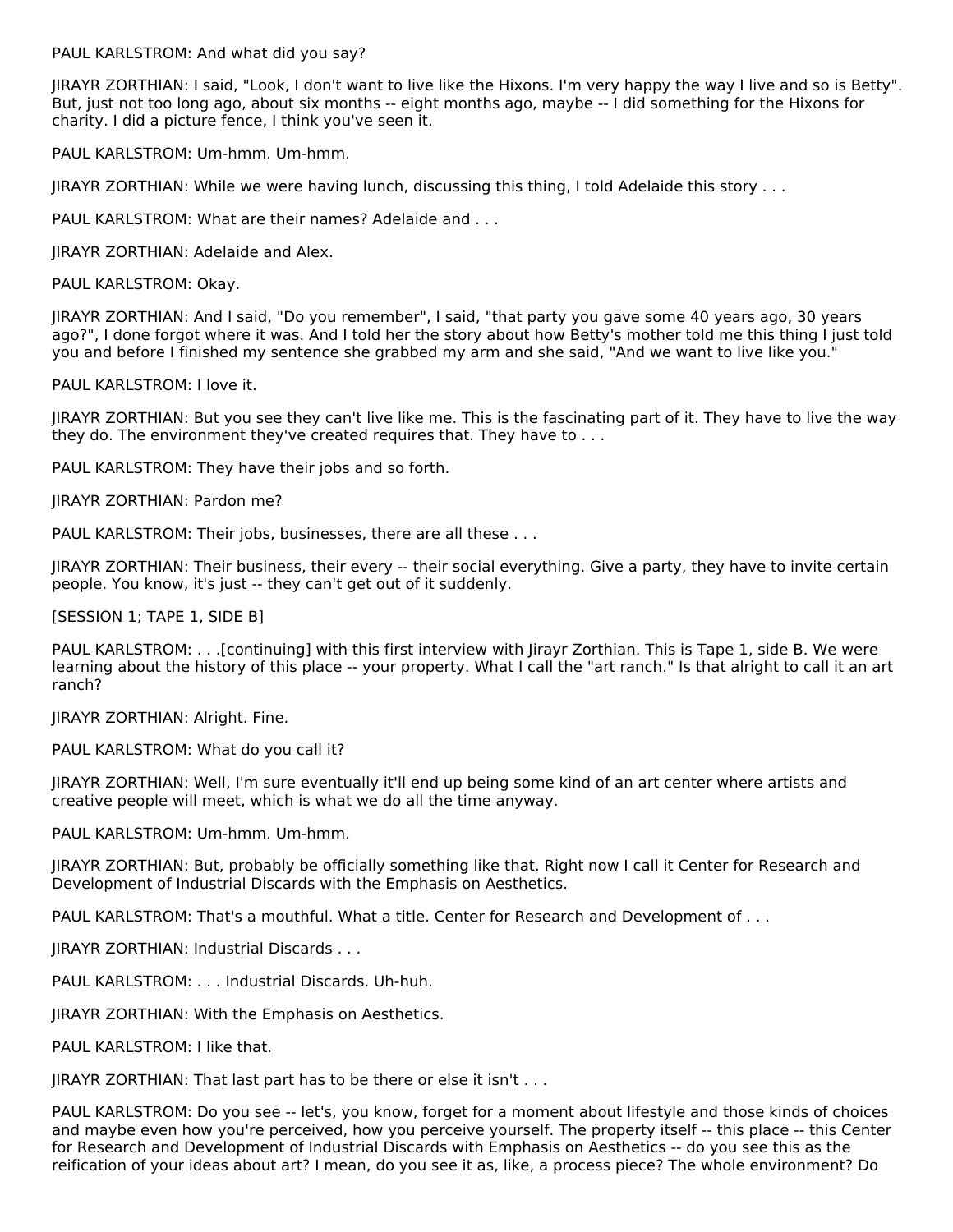you think of it that way? Is it your artwork? Or is that something we bring to it? How do you feel about that?

JIRAYR ZORTHIAN: Well, it is my artwork. I think, in my -- I think if you -- my calling card, my letterhead says, "Painting, sculpture, architecture and ranching.

Those are the elements and then I . . . you know, Paul, I think one of the things that might be important for me to bring up is that I have never, ever, in all my life, looked for a job. I have never, ever gone and asked somebody could I work for them or -- everything that's happened to me has come to me because they found out that I could do something and someone's asked me to do it. I was, in fact, I've developed a philosophy. If you don't chase the buck but pursue diligently, the things -- not the thing -- it has to be more than one thing -- the things you love to do most -- suddenly the bucks start chasing you. People come and say, "I understand that you do such and such" or "I understand you have this and that" and I think that through my entire [life] this has been almost a creed in every way. Review back. All these murals I did. I actually entered something -- my concept, and I won it. Or somebody heard I was a painter and gave me a scholarship to -- or seeing my work -- gave me a scholarship to Yale School of Fine Arts.

PAUL KARLSTROM: Um-hmm. Is that how it happened? That's how you got to . . .

JIRAYR ZORTHIAN: Yes. They saw my work. Someone was so interested -- showed it to the Dean of Yale. He saw my work and gave me a scholarship. When I won my fellowship, when I graduated I graduated with honors and then I entered the competition and that competition won me a fellowship study in Europe. Buying the property here because we thought we'd like to make sure that our children ate well. For very little money -- now it's worth a fortune. That, too, has to do with the things I love to do most is to have land, an expansion or -- and suddenly it starts getting or becoming valuable. So, the whole thing ties in very well together.

PAUL KARLSTROM: What you're saying -- or what I understand you to be saying -- is that, even though you're surrounded by stuff and have lots of property, you've never been a materialist. Seeking things, in that sense. It sounds to me that you were trying to realize certain ideas. The goals had to do with, well, values in life. How you wanted to conduct your life. You know, deal with your family and this sort of thing.

JIRAYR ZORTHIAN: Things have happened because of certain things -- from certain achievements. For instance - give you an example -- that house -- that property I bought. Someone lived in it who was the father of our babysitter and he became so intrigued with my life here -- he was the head of something called Engineering Science. He had 11 offices all over the world. Water reclamation projects. One day when he came over we were having a drink together. He said, "Jerry, I want you to work for me." And I said, "What do you want me to do?" And he said, "I want you to design my buildings." I said, "C'mon, Harvey, I'm not a licensed architect." "Hell you aren't. I like what you're doing here. I like the imagination, the -- very exciting. Look at Wilshire Boulevard, look at, you know, the so-called architects do these dull buildings. I want some exciting building." Before I knew it, I was consultant to the president of Engineering Science and they couldn't call me an architect because I didn't have the AIA so I became a consultant. And I designed buildings for six years until he sold this company and things went by. Same thing happened with Nash department store. They wanted me to -- there, too, I became a consultant and I did these huge decorations for the -- promoting some of their sales and so forth. But I've never - - it's always been that people have gotten interested in what I'm doing and offered me a job or offered me a position.

PAUL KARLSTROM: Do you think that people are attracted to you and to this place -- and when I say to you, I mean to you and Dabney and the whole environment -- because they see you living out an alternative to the kinds of lives they are? Most of us are fairly constricted -- even me -- in our jobs. We work for institutions and, you know, we have responsibilities in that respect and we, you know, there are real limits. Do you think that you represent a kind of symbol for what might be? What is possible? Even though most of us don't achieve it. Have you thought about that?

JIRAYR ZORTHIAN: Well, I think some of that is true, yes. I think I that I have built my environment and I think everyone, somehow, would like to do the same thing. I've had artists come and say to me, "Zorthian, what are you trying to do? Are you trying to be some kind of a lord, a barron, or do you want to be a -- have this phenomenal estate -- in luxury" and so on. And then the same people have come back and said, "By golly, you're doing what everyone wants to do. You're building your own nest like a bird builds his own . . ." It's my way of life. For instance, when I was a young person I was a Boy Scout and I loved camping always and my Scout Master once said, "You know, Zorthian, five hours of outdoor air is equivalent to eight hours indoors from the benefits you get from sleep . . ."

# PAUL KARLSTROM: Um-hmm.

JIRAYR ZORTHIAN: . . . "'Cause no matter how many windows you open, you're still breathing back that carbon monoxide. It's good for the plants but it's not good for you."

### PAUL KARLSTROM: Right.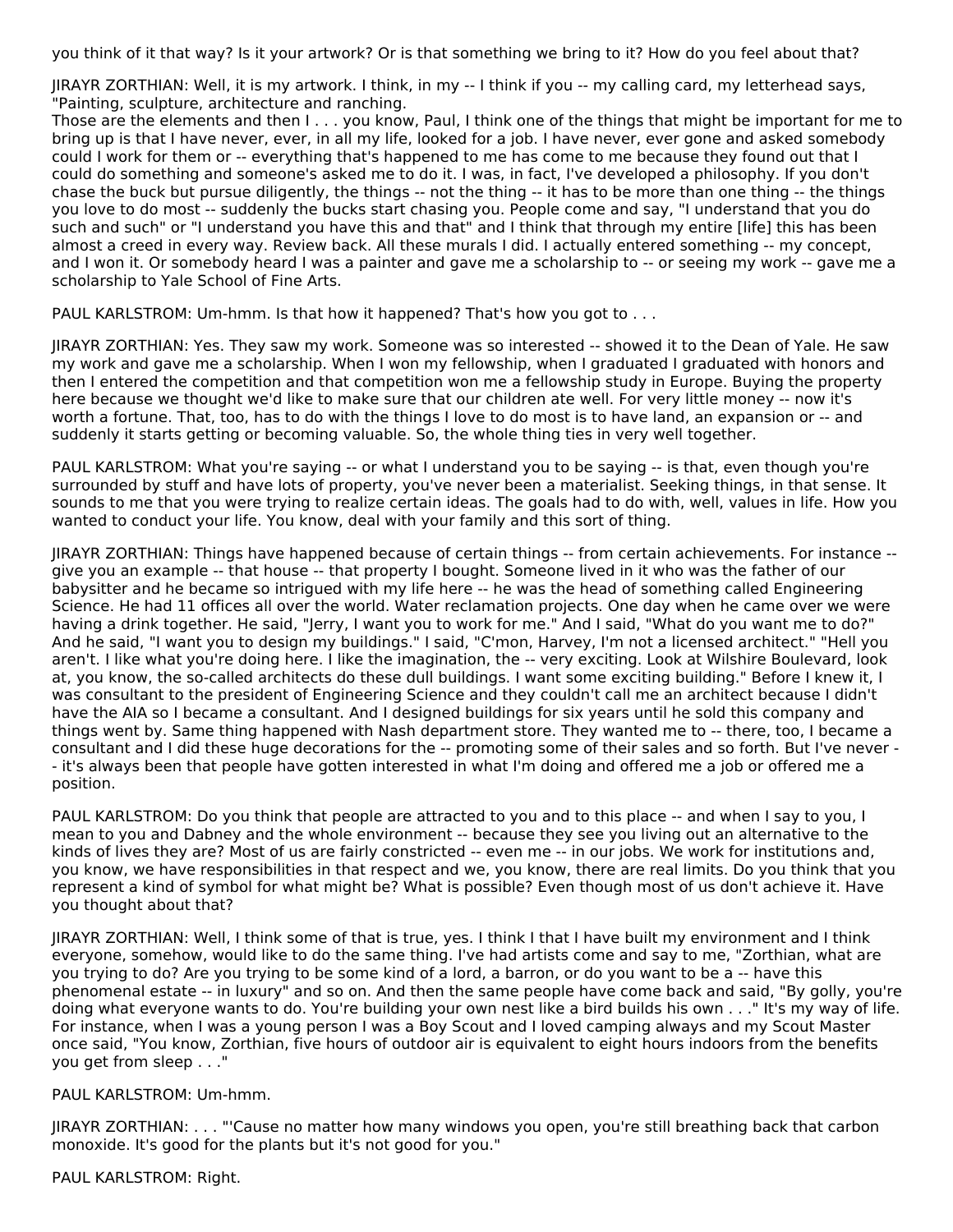JIRAYR ZORTHIAN: So any chance I've had -- all my life -- I've slept outdoors. When I was a Scout Master and I talked the Chief into building this huge tower, on top of which, several of the Counselors and I used to get up and sleep. I wanted the tower so that we wouldn't have to see the trees on each side. So that I could feel that I floating in the sky or something. So, it's been prevalent all my life. I've always wanted to. I talked my father into letting me have the attic section, which I built my own studio -- my own environment.

PAUL KARLSTROM: Well, would you agree that the way you have chosen to live your life and the environment that you've created for yourself and your family -- could reasonably be called -- if not bohemian, at least unconventional? I mean, would you agree with that?

JIRAYR ZORTHIAN: Oh yes. Of course, I have a license. You've seen that diploma of mine the readers of the Pasadena Weekly have voted me the most eccentric in Pasadena area. And I am very proud of that. And they've also voted me the best artist. I'm more proud of the fact that I'm an eccentric.

PAUL KARLSTROM: The Pasadena Weekly people voted you the most eccentric . . .?

JIRAYR ZORTHIAN: Yeah, haven't you seen the ...

PAUL KARLSTROM: No, I'll have to take a look.

JIRAYR ZORTHIAN: Alright. Okay. In fact, when the girl from the paper called and said, "Mr. Zorthian, I'm supposed to write something about you and can you tell me -- you've become the most eccentric or you're voted the most eccentric and I have to write an article". And I said, "Is there anything, especially, that you have done lately?" and I said, "Well, among other things, I just became a Tennessee Colonel because the government of Tennessee made me a Colonel because so many people are so happy seeing my murals". And I said, "How can I be a Colonel and an eccentric at the same time? It's just -- the two don't gel". And she said, "Maybe that is the reason you're so eccentric, that you do . . ."

PAUL KARLSTROM: Well, I think there's something to that . . .

JIRAYR ZORTHIAN: Contrasting things.

PAUL KARLSTROM: Because you and Dabney certainly, as you said earlier, move in these different worlds and when you appear down there in Pasadena or, you know, elsewhere in LA on the west side, you strike a very colorful figure -- the two of you do -- and it seems to me that you enjoy that, I mean . . .

JIRAYR ZORTHIAN: Not only enjoy it, I'm very flattered that Dabney and I -- most of the parties we go to -- not most, maybe at least half of them -- we're the only ones above 30 or 40 years old.

PAUL KARLSTROM: Um-hmm.

JIRAYR ZORTHIAN: The -- I don't know -- young people seem to enjoy having us and I'm very flattered because - and happy -- because I learn much more from them than certainly people my age. And, fortunately, they're vital, exciting people who are doing -- they're going to be the next generation. They're the ones that were running the country. It's interesting.

PAUL KARLSTROM: What about the notion of, again, of bohemianism, of that word? It's a word that -- I looked it up in the dictionary and, of course, it's generally used in connection with artists and writers and so forth.

### JIRAYR ZORTHIAN: Right.

PAUL KARLSTROM: But it says something to the effect of, you know, I can't remember how exactly it went but it comes down to this, in effect, "Creative people, such as artists and writers, who choose to live unconventional lifestyles, often together in a group". And that seems okay for a start of a definition but it seems to me -- I'd be curious to know what you think of this idea -- the choosing of the unconventional to establish an identity as an artist -- as a creative person. I mean, that may sound overly causal or simplistic but . . .

JIRAYR ZORTHIAN: You know, this is very interesting. Betty, my former wife, who came from the highest socially prominent family in New Orleans -- she went to Sarah Lawrence and in those days -- in the early 30's -- during the Depression -- many of the intellectuals embraced, for instance, the Communist . . .

PAUL KARLSTROM: Right.

JIRAYR ZORTHIAN: . . . concept of -- Communist philosophy.

PAUL KARLSTROM: Um-hmm.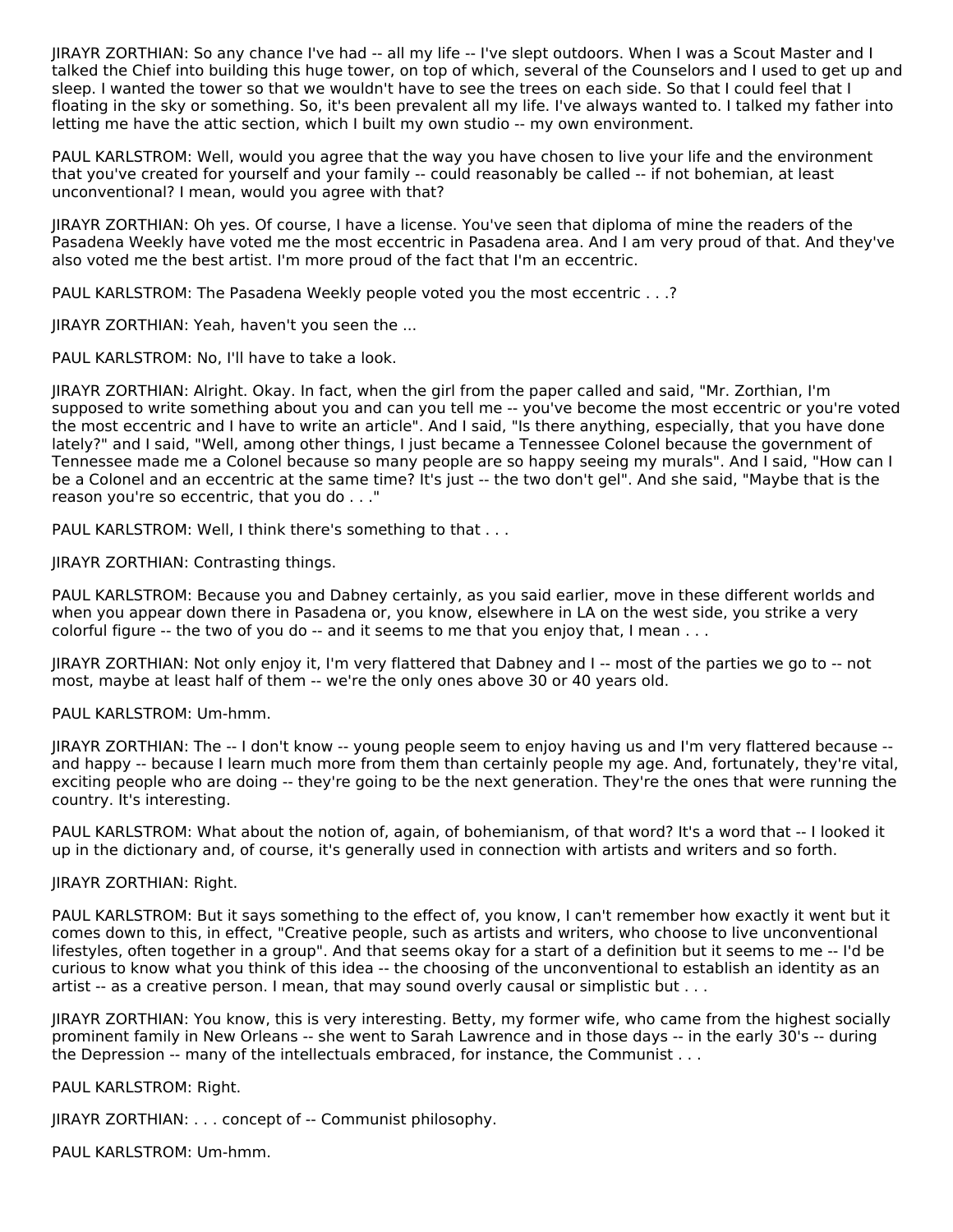JIRAYR ZORTHIAN: In fact, Betty joined the Communist party.

# PAUL KARLSTROM: Really?

JIRAYR ZORTHIAN: And she -- can you imagine living in a home where they had seven servants and she dropped the towel on the floor, somebody picked it up. And her father was very, very -- he was a wonderful man. I never got along with the mother but the father was a wonderful man and he said, "You know, Betty, this guy, Karl Marx, sounds like a pretty interesting man. I read some of his things and he believes in giving everything away and sharing and sharing alike, etcetera. And you know, you have a pretty good trust fund left to you by your grandfather and I can't do anything about it but I think I can find some lawyers who might be able to get this income from this thing and we could make an arrangement to give all this to your Communist party. How would you feel about that?" Betty changed her mind very quickly. But see, I have never joined any of those things. I mean, sure, I think, I consider myself a liberal, I've always been a Democrat but I've never joined any of these "isms". I don't know. There's a different between being -- I don't smoke, I don't even smoke cigarettes. I've never smoked pot. I think I tried it once and I didn't know what it was -- it did for you. If bohemians -- if the word "bohemian" embodies all of those things, I think I might be considered very conservative. I don't mind going to formal affairs where I wear a tuxedo and I . . .

# PAUL KARLSTROM: Um-hmm.

JIRAYR ZORTHIAN: . . . I even have a white tie and tails and we go to some very fancy balls and I find people of all backgrounds interesting. In other words, I'm not doing this purposely.

# PAUL KARLSTROM: Right.

JIRAYR ZORTHIAN: I am what I am, like Popeye the Sailor Man. I am what I am, that's all I am, I'm Popeye the Sailor Man.

# PAUL KARLSTROM: Um-hmm.

JIRAYR ZORTHIAN: I think it's, the bohemianism probably -- it would be true in that I lead an individualistic life.

PAUL KARLSTROM: A new noun. That's a good point.

JIRAYR ZORTHIAN: My own philosophy.

PAUL KARLSTROM: What about -- and I don't know that there are requirements -- that there are requirements that have to be satisfied for one to be a bohemian. I don't think that it's that clear and I think the individuality is very important. I think seeking to be unconventional is also important. Which then, you can do it for various reasons but it suggests wanting to separate yourself a bit -- on your own terms -- from the way most of the others live and certainly a middle-class situation. You know, to distance [yourself] from that. But also, it seems to me key to this is an idea of personal freedom and that can take many forms of expression. For me, that's central to the idea of bohemianism, whatever that may be. And, it seems to me, in your life -- to the extent I know about it -- many of the things you've done are really claiming that . . . brief interruption [in recording]there. Let me try to recast the question a little bit. Within an idea of bohemianism, choosing an unconventional life -- conducting your life in a certain way or one's life a certain way. It seems to mean freedom -- notions of freedom . . .

JIRAYR ZORTHIAN: Right.

PAUL KARLSTROM: . . . are very, very important.

JIRAYR ZORTHIAN: That's very important.

PAUL KARLSTROM: And I wonder about your thoughts on that. Perhaps, well you know, how you say it's important to you but perhaps the different ways you're able to realize it. It seems that there are different expressions that have become -- not exactly cliches -- but areas in which the quest for freedom works itself out. Now that was a little longer interruption [in recording] but that's okay. That was great. I wonder if we could just, you know, we obviously need to move on . . .

JIRAYR ZORTHIAN: And for the records, wouldn't you say a very pleasant one?

PAUL KARLSTROM: A very pleasant -- very pleasant interruption, indeed. We had our picture taken by the lovely Susan Lawrence. There. Now it's on the record.

JIRAYR ZORTHIAN: Who, by the way -- besides being extremely beautiful -- is a very fine artist.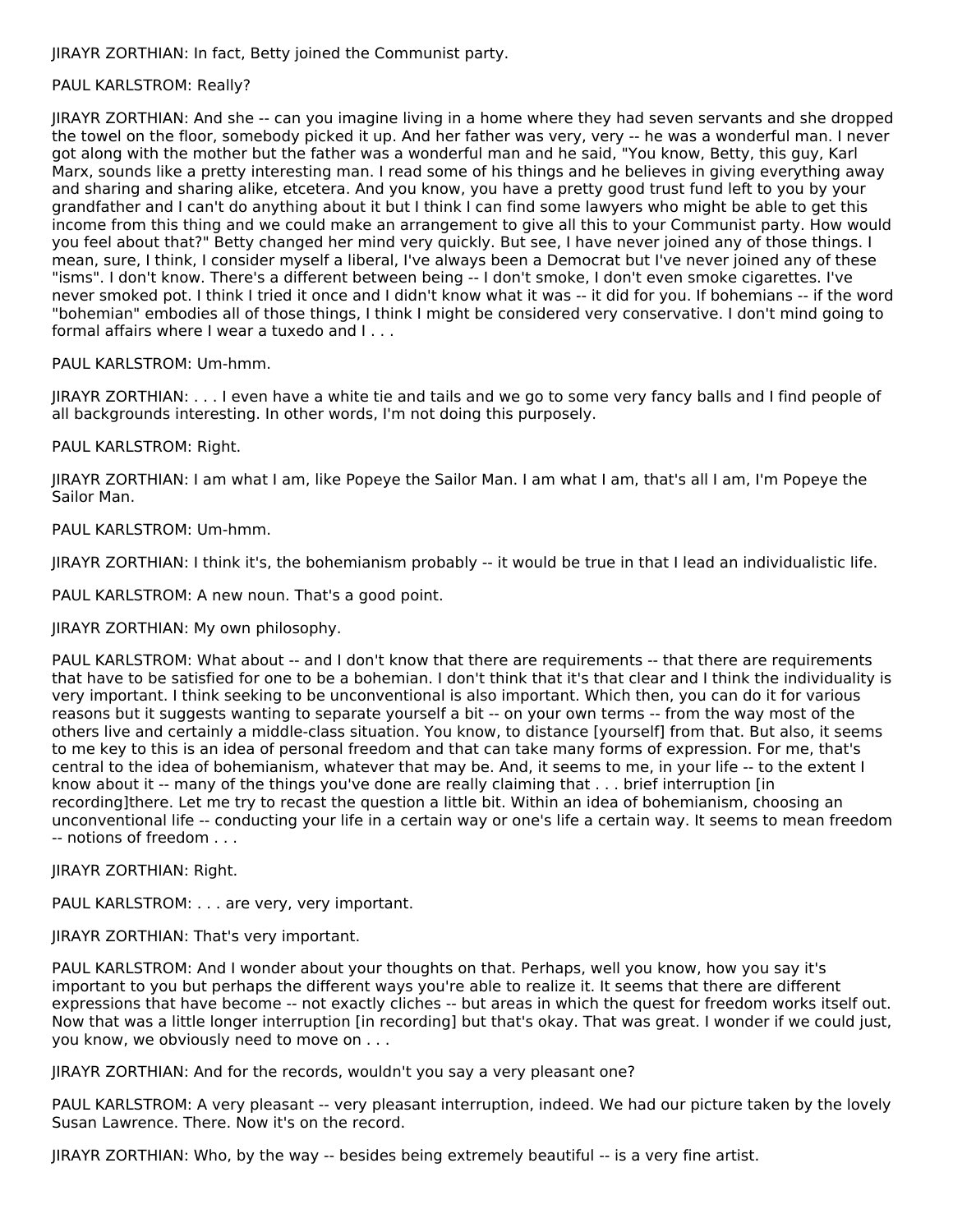PAUL KARLSTROM: That's very true. And maybe I'll interview her next but right now it's you. I would like to pursue just for a few more moments this idea of freedom. We won't, of course, exhaust the idea but I think you agreed that that's been a very important goal for you to try to -- to the extent you can -- achieve that and -- I guess what I was trying to ask earlier, what are some of the forms, the expressions of freedom that you feel you've undertaken or made? You know, what are the symbols of a personal freedom that you have within this life you lead and the things you do? Let me make it more specific because that's too general, perhaps, of a question. But, you know, you think of the German Expressionists, you know. Whether or not you want to call them bohemian -- I think you would have to say that those Modernists were seeking out a bohemian life.

### JIRAYR ZORTHIAN: Yes.

PAUL KARLSTROM: What they would do is go off to these -- just as an example -- to these islands, I guess, in the North Sea, I don't know [exactly] where they were, and go back to primitive -- go back to nature. They would go around, you know, run around without their clothes on and . . .

# JIRAYR ZORTHIAN: Yes.

PAUL KARLSTROM: Right? And they would, then, in many of their paintings you see this. So, one has to believe that this lifestyle -- this particular activity, for them, was an equivalency to freedom -- turning away from the conventions of the society.

JIRAYR ZORTHIAN: Yes.

PAUL KARLSTROM: Alright.

JIRAYR ZORTHIAN: But see, I want to make it very clear that that is not the way I have lived.

PAUL KARLSTROM: Um-hmm.

JIRAYR ZORTHIAN: I think -- when they -- certain people who do this reject or object to another form of living. I do not object to any other form of living. I think my freedom comes mostly from not purposely living an unconventional life.

PAUL KARLSTROM: Um-hmm.

JIRAYR ZORTHIAN: But my work. My artwork.

PAUL KARLSTROM: Okay.

JIRAYR ZORTHIAN: My interests. For instance -- I'll give you an example of something. I belong to three horse groups and you have to really -- in order to get into these horse groups you have to be recommended by someone and then when that person recommends you , three other people have to write letters and then we joined these horse groups -- they watch your horsemanship, they watch the way you take care of your horse. You have to go to three or four years of these events and then you finally become a member. When new members come in, they try very hard to please each other. I remember once -- I rode for at least an hour and a half with someone and he said, "You know, Jerry, you're a very interesting person. Now look at me", he said. "I am the symbol of the American dream." I said, "Oh?" He said, "Do you realize," he said, "I was one of IBM's top executives." Have I ever told you this story?

PAUL KARLSTROM: No. No.

JIRAYR ZORTHIAN: "And I am now 54 years old and I worked so hard and amassed enough money and I don't mind telling you I am independently wealthy. I amassed enough money so I retired at age 50. Now how many people do you know in your acquaintance are able to retire at 50 and not have to work the rest of their life?" And I said, "I don't know," you know. I said, "I retired at age 3. I don't know the meaning of the word work." I said, "Perhaps what . . .", oh no, but then he said -- oh God, the most important thing, he said, "However, he said, you know I'm 54 years old now and I don't" . . . he said, "The last four years of my life have been the most drudgerous, most boring, most unbelievably agonizing." He said, "Some mornings when I wake up I keep the sheets over my face for a half an hour wondering what I'm gonna do that day." I said, "Well, it could be that when you were 27 years old and you were climbing up in the ladder of IBM, when the executives over you said, "Stay in this weekend and get out those reports," you should have said, "I'm sorry, sir, but my wife wants to take me to a concert," or "My children want to go to the zoo," or that "My family wants to go up and do some hiking or something" and I think you've deprived yourself of so many things in life that now you don't know . . . how can you at age 50 do things that you should've done before. I think that's where freedom comes from. I think if you live that kind of a life and if that's bohemian, then I'm a bohemian. But I don't want the derogatory connotation of that . . .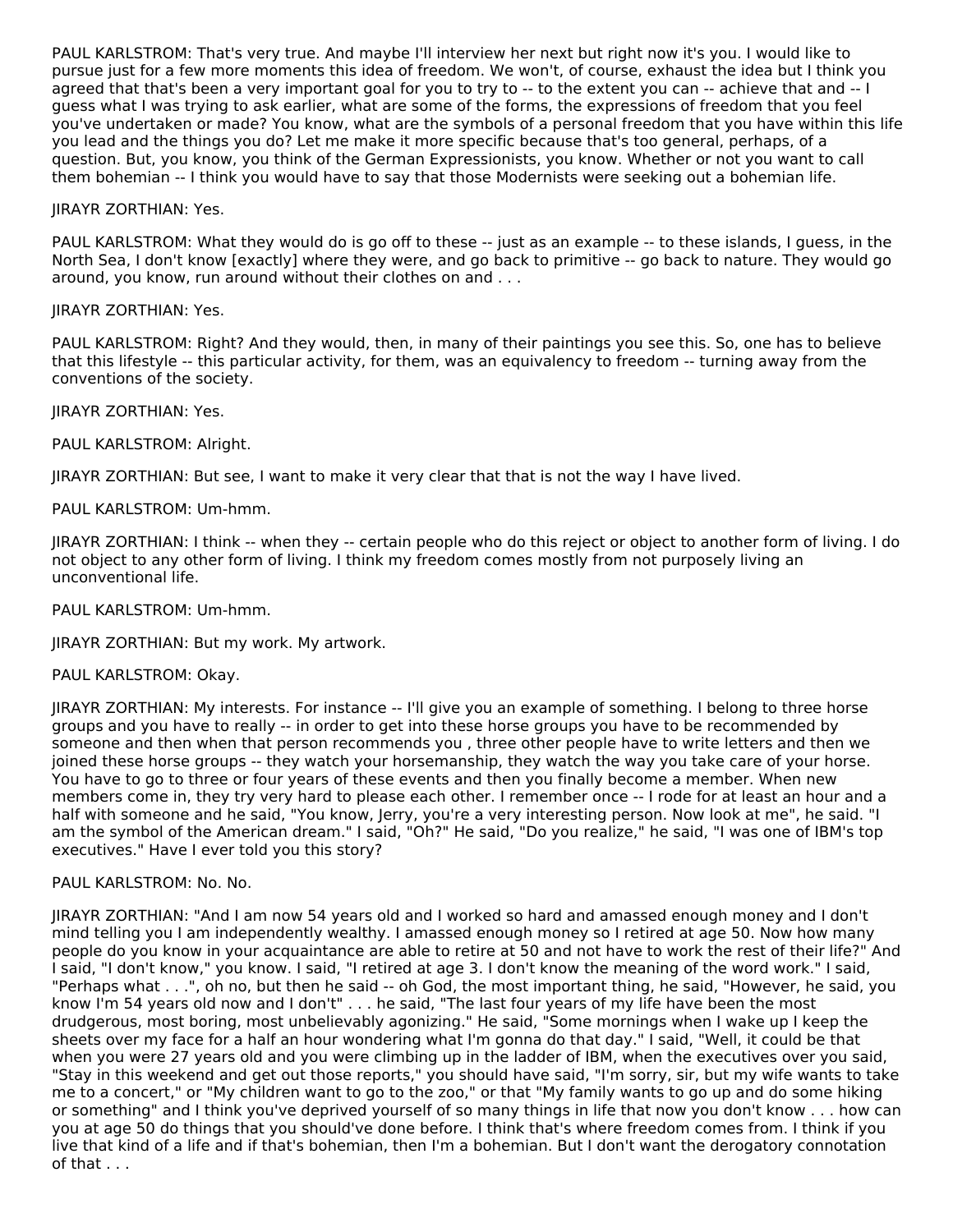PAUL KARLSTROM: Um-hmm.

JIRAYR ZORTHIAN: . . . that you join a group and you separate yourself from other people. I love rich people, I love poor people. I love boring Republicans and I love . . .

PAUL KARLSTROM: You love people.

JIRAYR ZORTHIAN: I love people. When I'm dancing at the Valley Hunt Club with a gal with a plunging neckline, I don't question her . . .

PAUL KARLSTROM: Her income?

JIRAYR ZORTHIAN: . . . her income or her philosophy of life. I love the life I have and . . .

PAUL KARLSTROM: Well, that's certainly what you celebrate up here. And I think that that's a very good answer. And probably we should -- well, we're just about done with the tape anyway. We probably should stop now for this session . . .

JIRAYR ZORTHIAN: And then . . .

PAUL KARLSTROM: . . . because we have -- your guests are arriving.

JIRAYR ZORTHIAN: Okay.

PAUL KARLSTROM: Thanks.

[SESSION 2, TAPE 1, SIDE A]

PAUL KARLSTROM: Archives of American Art, Smithsonian Institution, an interview with Jirayr Zorthian at his art ranch high up in the hills, San Gabriels, Altadena. This is session two following a session back in January. I think it was January, let's just see here -- 28, yes. That was session one, this is session two. The date is July 8, 1997 and the interviewer for the Archives is Paul Karlstrom. This is Tape 1, side A. And this'll be a very interesting conversation. I view this as a special opportunity for a good conversation because what we have -- since we talked last -- an article, in fact, a rather comprehensive and somewhat in depth article profile appeared in the LA Weekly and that date on that was . . .

# JIRAYR ZORTHIAN: Okay.

PAUL KARLSTROM: . . . June 13, 1997, which was less than a month ago. This article is, to me, very interesting because it's an attempt to tell your story to a broad reading audience. To really - to characterize you - represent you. And it, first of all, it was by Dave Gardetta , whom we know. He interviewed me a little bit early on in the preparation for this article. He's known you, I think, for quite a few years and he's a very good writer and this was a very important article. It was a cover story. Big picture of you on the front. I'm not gonna say too much about the article but I think it could be useful in providing us something, then, to talk about and maybe get into some issues that go beyond -- considerably beyond what Gardetta was able to get into the piece. I think -- my personal review is that it's very well-written. These are very good investigative journalists and yeah, it was, he made selections about his take -- his particular approach to his subject. And there are lots of truths, as we know. There are many truths and he chose a particular truth and that's the one he dealt with. Well, it's, of course, incomplete and so what I'd like to do this afternoon is address that and perhaps flesh it out a little bit. And see if we can look at a couple of the things in there and look at his choices and then see where that leads us. First question I would like to ask you -- keeping in mind in our earlier session we really did cover much of your background and we talked a lot about the ranch and what it means to you and so forth. We didn't talk quite so much about your work. I would say that in my view, this piece doesn't really address that in a meaningful way. There are a few quotes and so forth. Sort of allusions to what may be viewed as controversial aspects, so forth. What I would like to start out with is asking you what your honest response is to the article. What your expectations were, maybe what your hopes were. And then what you felt when you actually read it. Because you didn't see it, presumably in galleys or anything. It just came up and you read it. So, Jirayr, how did you feel about this?

JIRAYR ZORTHIAN: Well, to begin with, I think David -- I'm not quite sure just when I did meet him, it's been a -- I'm sure that I've known him a while but -- and I thought it was very brilliantly written but I -- there are many, many things that he said that were not, certainly, according to -- first when you said he didn't say very much about my art. I think that's very, very important because I think he knows very little about my art. But -- and he - - by the way, interviewed me with a tape recorder and I'm sure that he should have followed those things but there were a lot of things that he said that were not entirely -- but this, I know, happens often. This, that's not - that was not my trouble but I felt that what is interesting about my artwork is that very often -- since I've been in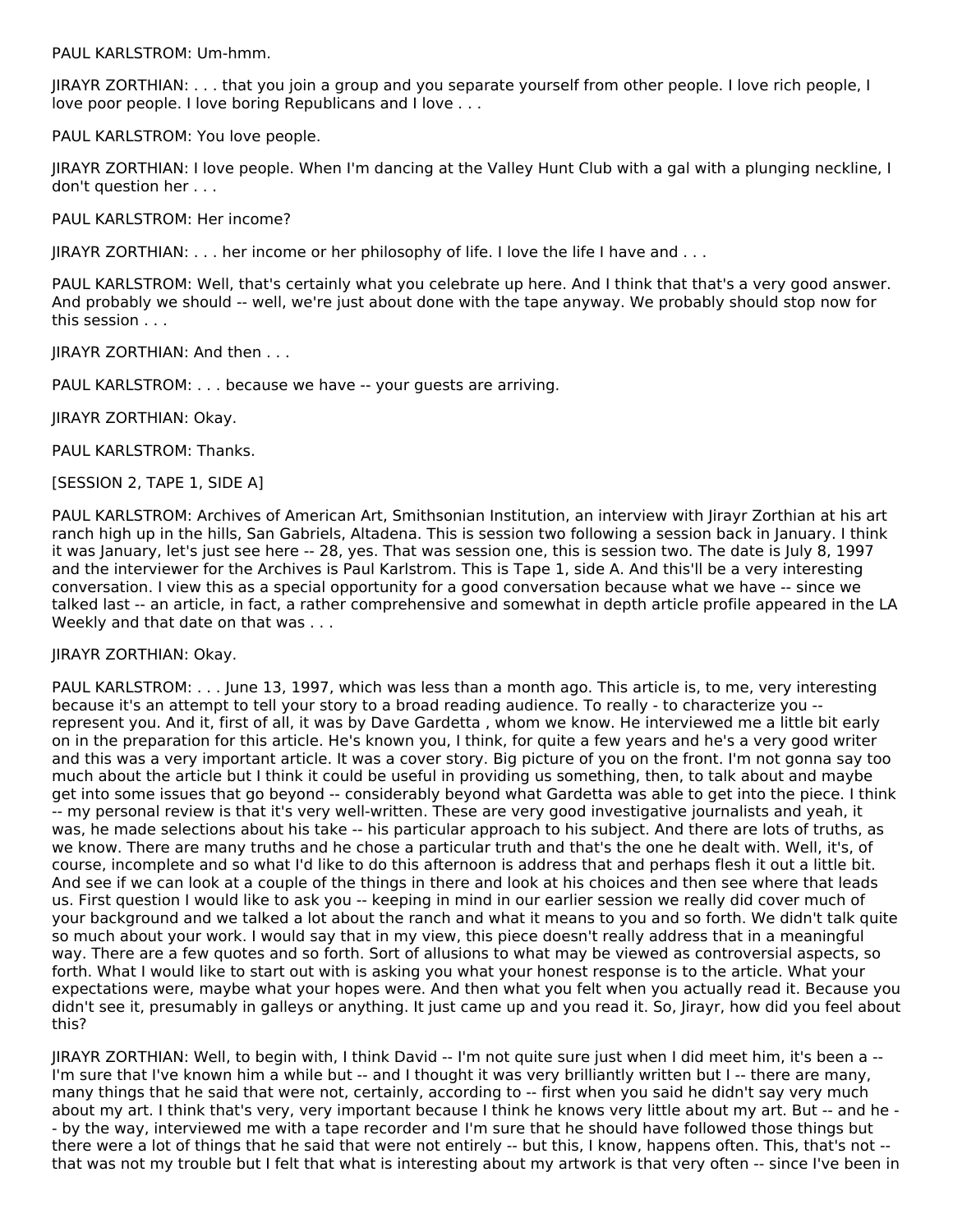California, I've got to be known as a very interesting character up in the mountains.

PAUL KARLSTROM: That's true.

JIRAYR ZORTHIAN: I know so many people who are, I mean, from my first marriage, second marriage -- look at me as a fun person to meet at cocktail parties, etcetera, etcetera. Now, for instance, how many years ago was it when we met Buckminster Fuller. Dabney?[Dabney Zorthian joins interview]

DABNEY ZORTHIAN: I don't know, about 10 or 11 years.

JIRAYR ZORTHIAN: 10 or 11 . . .

PAUL KARLSTROM: 10 or 11 years?

JIRAYR ZORTHIAN: No, more than that. But, anyway ...I admired the person so much that I, for the first time, brought a portfolio to show him. Not so much my artwork but some of my architecture. And he was so impressed by this thing -- it was a big fantastic party just to meet the great Buckminster Fuller and he was so impressed with what he saw that he stopped the whole operation of people coming through to look at this thing and then the party went on and on and on and at the -- somewhere in the middle of the party, he asked everyone, "Please, right now, I want everyone to come to see me and I want everyone to listen to me and please, somebody go upstairs and call people down here because I wanna make an announcement," he said. "I wanna tell, I want you to know that I've met someone today" . . . Dabney, I think you can tell this better than I can.

DABNEY ZORTHIAN: It's you.

JIRAYR ZORTHIAN: No, no. But I think this is important.

PAUL KARLSTROM: It's okay. This is Dabney Zorthian and it's perfectly okay that Dabney come in but you need to come in and sit near the tape recorder . . .

JIRAYR ZORTHIAN: Come on.

PAUL KARLSTROM: . . . because -- and sitting here will be fine.

DABNEY ZORTHIAN: Okay. Alright. Sorry to take it away but I was, as usual, embarrassed by my husband because immediately he walked in and there he disappeared and the guest of honor, who everybody was waiting to meet and dying to meet disappeared with him and, you know, I was just thinking how rude and impolite this all was but nevertheless -- after a while a very, to me, strange thing in a party happened -- an annoying thing. If you're in a party enjoying yourself, I mean, I dealt with it by denying it and talking to other people. Okay. Everybody in the whole party was commanded to stop doing what they were doing because Bucky was going to make an announcement and he wanted everybody to listen to this and he wanted them to stop whatever they were talking about and some people didn't and so -- first he came out and made this, he said, "I want everybody to listen to me," and then some people were so involved in their conversations that they didn't stop so he then delegated to the teenagers around to go upstairs into the bathrooms, all over the corners of the gigantic mansion of Pasadena, under the eaves and find everybody and gather them and make sure that they were there so that he could tell them something. So they all came, finally. It took a lot of trouble to get everybody there. There were a lot of people. And, of course, they were now relieved because now they were going to actually see him and speak to him or something. Or he was going to speak to them, at least. Even though he didn't know who they were. So he finally got them all there and he was sure -- there was no talking allowed, even amongst all of the little children who are disobedient and wanna do their own thing. No, there had to be complete silence. Finally, he said, "I have just met a man and this man -- and I've just seen some drawings and this man has taken from -- has come from the East and he's taken from the East and he's done -- he's brought all of these things from the East and brought them to the West and combined them with the West" and then he made his speech, which I'm sorry it wasn't recorded but it was something like . . .

JIRAYR ZORTHIAN: What was that thing he said about the vision?

DABNEY ZORTHIAN: I'm getting to that, Jirayr. Okay and he said, "Well" and I think he was thinking of himself when he started talking about "the inner eye". This is where he related to you, I think. Because he feels that he has "the inner eye". Somebody I was talking to about this recently said, "Well, we all have "the inner eye," it's just that we all closed it." So, he then said, "Oh well, in the history of humanity and the world, there have been very few people who have "the inner eye." I think he was talking about himself but relating it to, and, you know, "The savior is always wishing to be saved, don't you think? And looking for somebody that he can relate to so that he's not just right all there lonely at the top?" And he said -- God, I'm sorry this is taking long but he said . . .

PAUL KARLSTROM: Inner eye . . .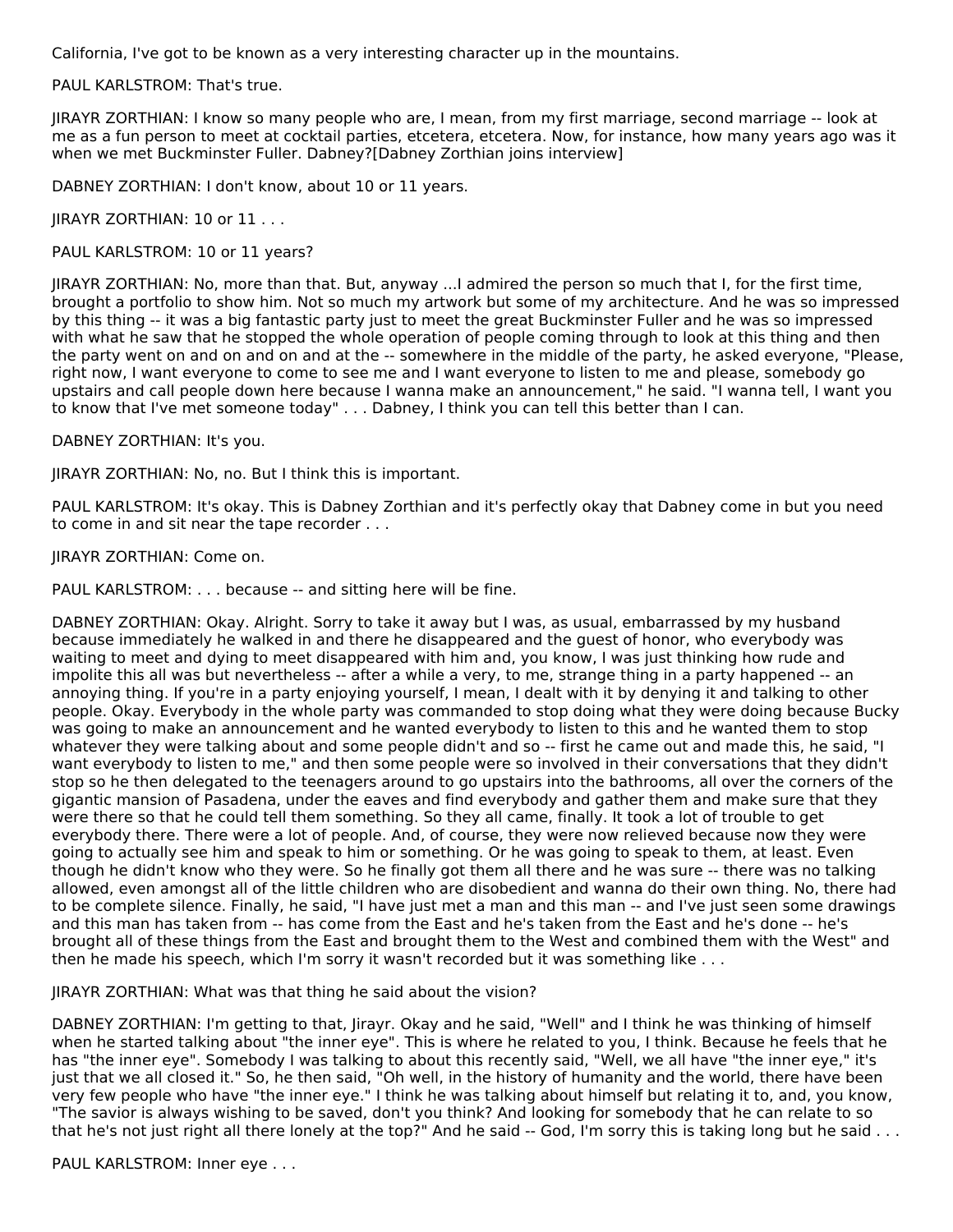DABNEY ZORTHIAN: . . . oh yeah, so he saved the world, "inner eye", some people have it and "In the history of the world, there are very few people who really get into their "inner eye" and then he made a list of the people or artists who get into the "inner eye" and then he made a list of them, which I'm really extremely sorry that I didn't make a [list]-, I mean, we weren't making notes, we were just listening to him so I don't know exactly what, I mean, I think Cézanne was one and then way, way, back far in somewhere, like Bach and this but, "There are very few from the time that we've started, to the present and in the future . . ."

PAUL KARLSTROM: In the future?

DABNEY ZORTHIAN: ". . . To be", he said. Meanwhile, everybody sort of vaguely thought that maybe he was talking about Jirayr because he spent all of this time away from . . .

PAUL KARLSTROM: Right. Right.

DABNEY ZORTHIAN: . . . his, uh, groveling hordes. And so, you know they were looking at each other, "Jirayr, what? No, it can't be. I mean, he's just this fun person, he's not an artist. Who cares?"

PAUL KARLSTROM: What did he say? Did he say that?

DABNEY ZORTHIAN: No. No. I'm just . . . this is me, this is me. For instance . . .

JIRAYR ZORTHIAN: They've always looked at me as drinking companions 'cause I've . . .

PAUL KARLSTROM: So what's the end of the end?

DK: Oh, the end of the statement. So we finally -- so all of these Pasadena people who take him for granted as this great person who always comes and sort of peps up everything. As far as being an artist, who, "What? No. Not Jirayr. That is totally . . ." but, so he said, let's see, how did it all end? And so he said, "This man, Zorthian, has the inner eye. That's sort of how it ended.

PAUL KARLSTROM: And everybody said, "Bravo".

DABNEY ZORTHIAN: No. No. They just looked at each other very skeptically.

JIRAYR ZORTHIAN: They were just, "Zorthian?"

DABNEY ZORTHIAN: And they immediately forgot about it but I didn't. I remember.

JIRAYR ZORTHIAN: No, but that has happened to me a number of times. Really. Let me give you another incident. I had gone to this Yale reunion 'cause I happen to be a Yale graduate. Yale School of Fine Arts and then I won a fellowship to study in Europe for a year and half and I've done many murals in the East coast and what have you. One of which has, you know, gotten me a colonelship in Tennessee.

PAUL KARLSTROM: Yeah, right. Well, we talked about that in the last, last interview.

JIRAYR ZORTHIAN: I'm a Tennessee Colonel and so on. But we went to a -- I went to a Yale fancy meeting and the Kiputh [phon. sp.], Kiputh was -- his father was a phenomenal athlete and in the days when I was Connecticut champion wrestler, his son was also a wrestler -- was so, so excited and so when we had this, you know, he came all the way from the East to give a talk to the Yale Club and when he started his speech, he said, "It was so wonderful to come here from the East to talk to you all but I met some people I have known in the past and one of whom was Jirayr Zorthian. And in my entire life, he's been my role model and he's one of the greatest athletes I have ever known." He was a wrestler and so on, so forth. And, at this time, when he was talking I had had at least six or seven beers and I was feeling very well and all my friends turned around and looked at me, "Zorthian is a great athlete?" and so on. Well, this is always the fascinating part of it. I am an athlete. I'm a horseman -- I ride horses -- I used to be a Connecticut champion wrestler and a gymnast and so on but people, as you get older, don't realize what you were in the past.

PAUL KARLSTROM: Let me interject something here and try to bring it right back down to what I think is the issue at hand. I don't think anybody denies that you are a most colorful and interesting person with many experiences and actually many, many accomplishments. I think that is exactly how you are viewed. Whether or not they know that you were a champion wrestler, I'm not sure.

JIRAYR ZORTHIAN: Yeah.

PAUL KARLSTROM: But I think there's a bigger point here. And I think that has to do with one thing very specifically. Remember we're the Archives of American Art and in a sort of loose and general way, what we do is document the history of art -- the vision of art . . .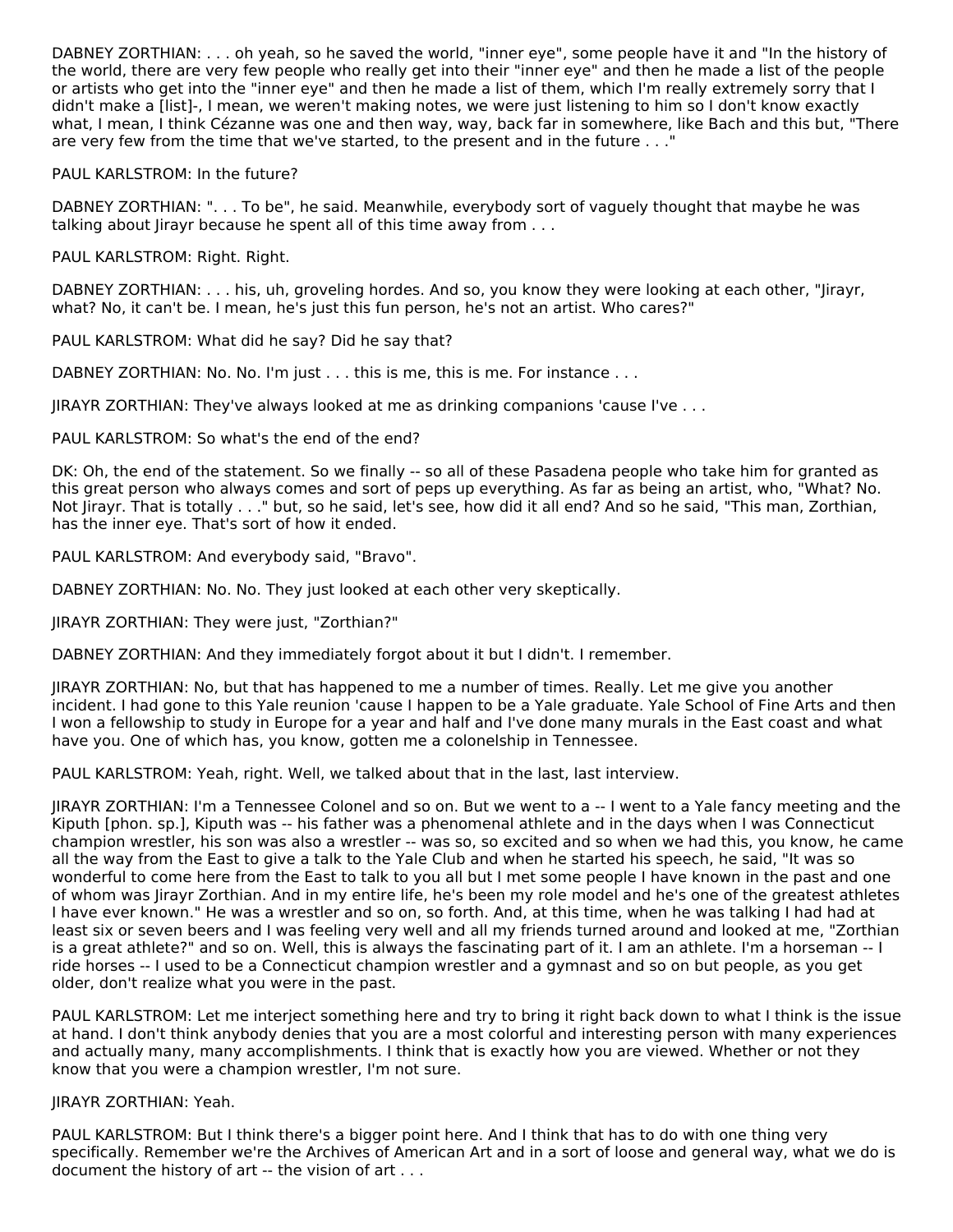### JIRAYR ZORTHIAN: Great.

PAUL KARLSTROM: . . . in America. And in a sense, a broader sense, creativity. And what I would like to get at here is, more specifically, what is it that you feel Dave Gardetta was missing? What was he missing in this article? The first thing I wanna ask again is, do you feel as far as it goes, it was pretty fair and even-handed? As far as it goes?

JIRAYR ZORTHIAN: Well, as I said, I think David is a very bright writer. His diction, his . . .

PAUL KARLSTROM: Right. Right. We agree about that.

JIRAYR ZORTHIAN: . . . but that's wonderful. But I think he didn't say very much about my art and when he interviewed other people about my art, they also didn't know very much about my art and that made me feel a little skeptical but the interesting thing is that, I think, what the whole problem in this whole thing is that today art is in a very, very strange situation. Unless you are very well marketed, unless you have a gallery, unless you have somebody who's marketing you or promoting you and so on -- I would really love to get on Larry King Live show to talk about the art world. I love art. I love, I love art. I love the art world but I really do not like the art game. I think the art game is very, very unfortunate, really. I mean, the galleries -- unless you have a gallery, unless so and so promotes you to so and so, it is not, you know -- and I do my art and I have been doing my art for many, many years and I've gained many recognitions for it. I'm a Colonel in the -- Tennessee Colonel for murals I did 55 years ago and I have 42 murals throughout the country. I did a mural for the Army, a 157 feet long -- it was way ahead of its time. I think it's still ahead of it's time. They can't find it right now. It's a fascinating thing. But . . .

PAUL KARLSTROM: And in the article, that work was mentioned in a positive way. Let me, I'm sorry . . .

JIRAYR ZORTHIAN: I kind of am unhappy about the whole article that I have been made a character . . .

PAUL KARLSTROM: Um-hmm.

JIRAYR ZORTHIAN: . . . rather than an artist. I'm a very serious artist. I don't do anything all day long but art. God knows from the time I wake up in the morning until I go to bed . . .

PAUL KARLSTROM: But is that really true? Because you have this incredible spread here. You have these projects, in fact, more projects than a whole legion, I think, of people could keep track of and you do an amazing job of it and -- let me ask you this. Let me be real direct. What do you consider as your own, most important, most significant art expression or creative expression? Is it this wonderful environment and the life within it or the drawings, the paintings?

JIRAYR ZORTHIAN: It's all of it. It's all of it. If you don't think those walls are a work of art, then I've failed because you have no idea what goes into creating those things -- artistically. Into relationship of line, color, form, textures, color distribution, etcetera. And the details that are in there -- they look spontaneous -- you have no idea what I go through creating those artistically. Then if I have too much of that, I go in my studio and I do drawings and paintings and I don't mind telling you but many of the artists who had the ability to do some of the . . . Oh, God, I'm sorry about that. Dabney, can he have another one?

# PAUL KARLSTROM: That's okay.

JIRAYR ZORTHIAN: Alright. Many of the artists I've known who were probably my contemporaries are gone now. Now I was -- I think it's important for me right now to tell you that I went to the Yale School of Fine Arts. I studied drawing and painting and composition and what have you but drawing was a phenomenal emphasis. They used to make us draw three hours a day, five days a week. One pose for a -- with a model. We also did Greek drawings and so on. And I very strongly believe that if you can -- if you take these principles of art, the principles of -- that we had in those days -- that you could do almost anything. Drawing is -- whatever you're drawing is your ability to take your hand and create these things so I hope that, you know, I taught at Otis Art Institute for four years, from '60 to '64. I taught from '64 to '67 drawing and painting and it was fascinating that when I was teaching drawing and painting in the '60's -- early '60's . . . have I ever told you this story before?

### PAUL KARLSTROM: I'm not sure.

JIRAYR ZORTHIAN: This is very important. At one point, these three young men and one girl cornered me in the hallway and they said, "Mr. Zorthian, why do we have to draw from the model?" And I said -- it was almost like somebody throw cold water in my face, I said, "What are you trying to tell me? You want to draw something else? Fine." We know more about the human body. We know what we look like. Even if you're an amateur, if you walk down the street with one arm longer than the other, if you're not an artist you know that -- we learned proportions, we learned form, we learned how to express form. "No, no, no", they said. Mind you this was in the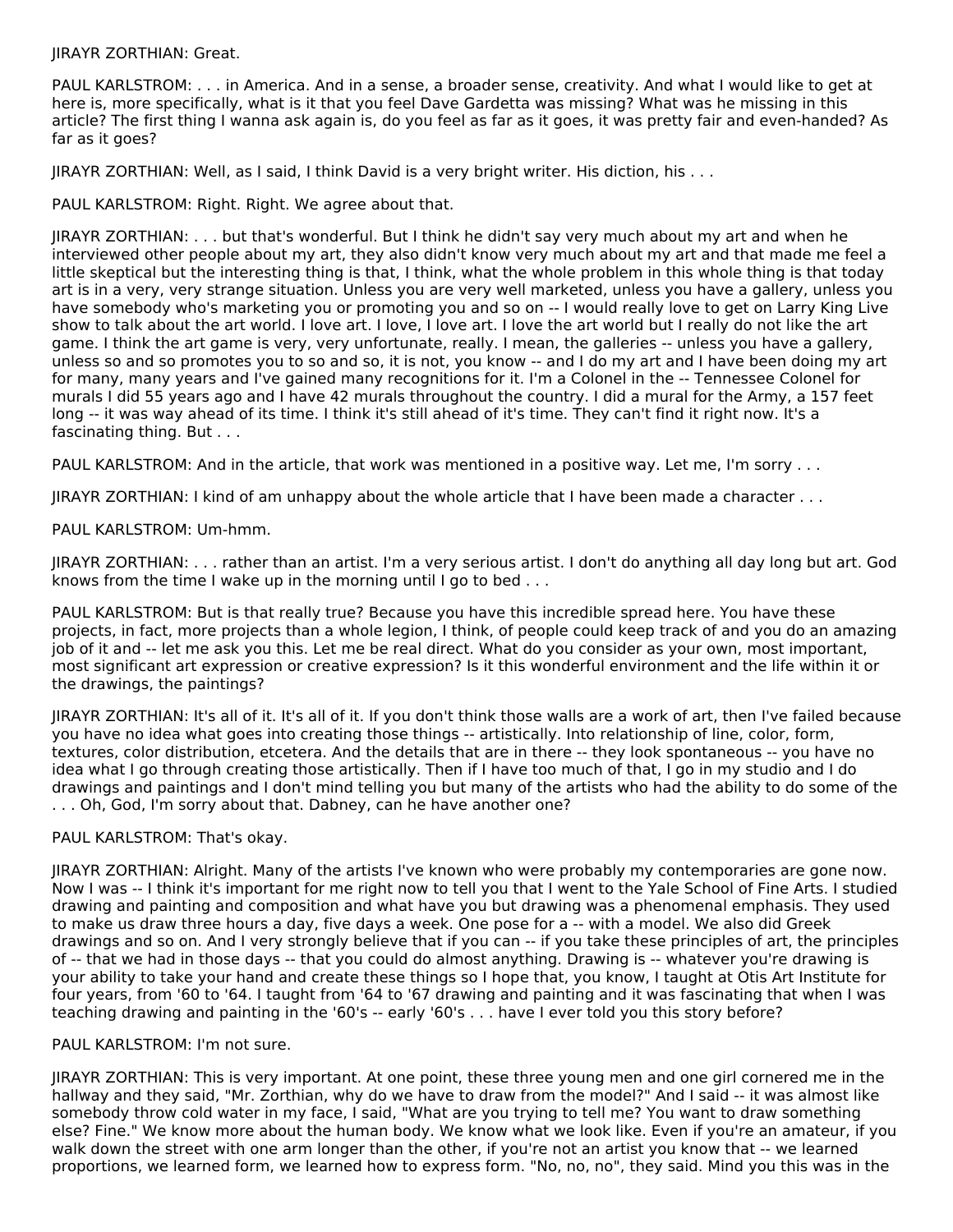'60's. "No, no, no," they said, "Why do we have to draw at all?"

PAUL KARLSTROM: Yeah. Now that sounds like a '60's comment. That wasn't unique to Otis.

JIRAYR ZORTHIAN: I said, "What are you trying to tell me?" and they said, "Look at De Kooning. Look at Pollock. Look at their work."

PAUL KARLSTROM: De Kooning is a magnificent craftsman.

JIRAYR ZORTHIAN: So I said, "How old are you, bud?" He said, "22." I said, "Have you ever seen drawings by De Kooning when he was your age? Or Pollock, who studied with Thomas Hart Benton?" "Yeah, but they have shown us the way. This is the 20th century. We don't have to go through that anymore." So I said, "Look, you wanna be an atheist, it's okay with me, but first read the Bible."

PAUL KARLSTROM: Well said. Well said.

JIRAYR ZORTHIAN: But I followed the career of those three boys and the girl because that was a shocking, shocking statement.

PAUL KARLSTROM: How did they do?

JIRAYR ZORTHIAN: None of them, none of them made it so, you know, I believe -- I don't care between hard-edge paintings and, you know, any type of contemporary art that we see today -- you still have to learn how to draw and compose. Learn inter relationship of line and so on. It was ridiculous.

PAUL KARLSTROM: Well, happily that point of view has come back and it's not a matter of . . .

JIRAYR ZORTHIAN: Beginnings.

PAUL KARLSTROM: . . . well, no, this is -- things have changed quite a bit in that respect. For instance, at the -- I happen to know at the San Francisco Art Institute, for instance, even there -- for awhile life drawing -- they offered it but there was almost no interest in that and some of the professors were very frustrated. I happen to know Wayne Thiebaud, who wasn't teaching at the Art Institute but even up at Davis -- some of these, you know, really terrific realist or figurative artists who would meet and draw from the model every week and it was fundamental to their artistic expression. No matter if they were abstract or not. Elmer Bischoff, Diebenkorn. These people valued that. And they would talk, they would bemoan this very situation and I think you're absolutely right but bringing it back to you and to your situation -- I couldn't agree more with you and what you've just said. Drawing -- the importance of drawing, you know, some of the basics, you know, being drilled in this and understanding it before you move on. You, yourself are -- and in this, again referring to the article -- are acknowledged as a very skilled, very capable craftsman.

JIRAYR ZORTHIAN: Does it say that in there?

PAUL KARLSTROM: Yeah. Yes, it does.

JIRAYR ZORTHIAN: Well, it says it in, I think, as if I'm a technician or something.

PAUL KARLSTROM: Well, I mean . . .

JIRAYR ZORTHIAN: That, you see, that's not . . .

PAUL KARLSTROM: Well, be that as it may, because you yourself would say -- this leads me to one of my points - - that to have the tools -- the technique is one thing but then, of course, it is what you do with it. And so, you know, let me jump right into this and this is just one of the issues involved here. I think there's no question, referring back to your earlier career involvement with murals, with government arts projects and at that time you were doing some very current work. Work of the moment, if you will. I think what is at issue -- I'm talking about this article . . .

JIRAYR ZORTHIAN: Yes.

PAUL KARLSTROM: . . . what seems to be brought up as an issue is that the technique is evident and there's no question. If you go into the studio and look at the drawings and so forth -- very evident -- but what is suggested - - or at least in my reading of this article -- is that is technique devoid of ideas . . .

JIRAYR ZORTHIAN: Of what?

PAUL KARLSTROM: . . . of ideas.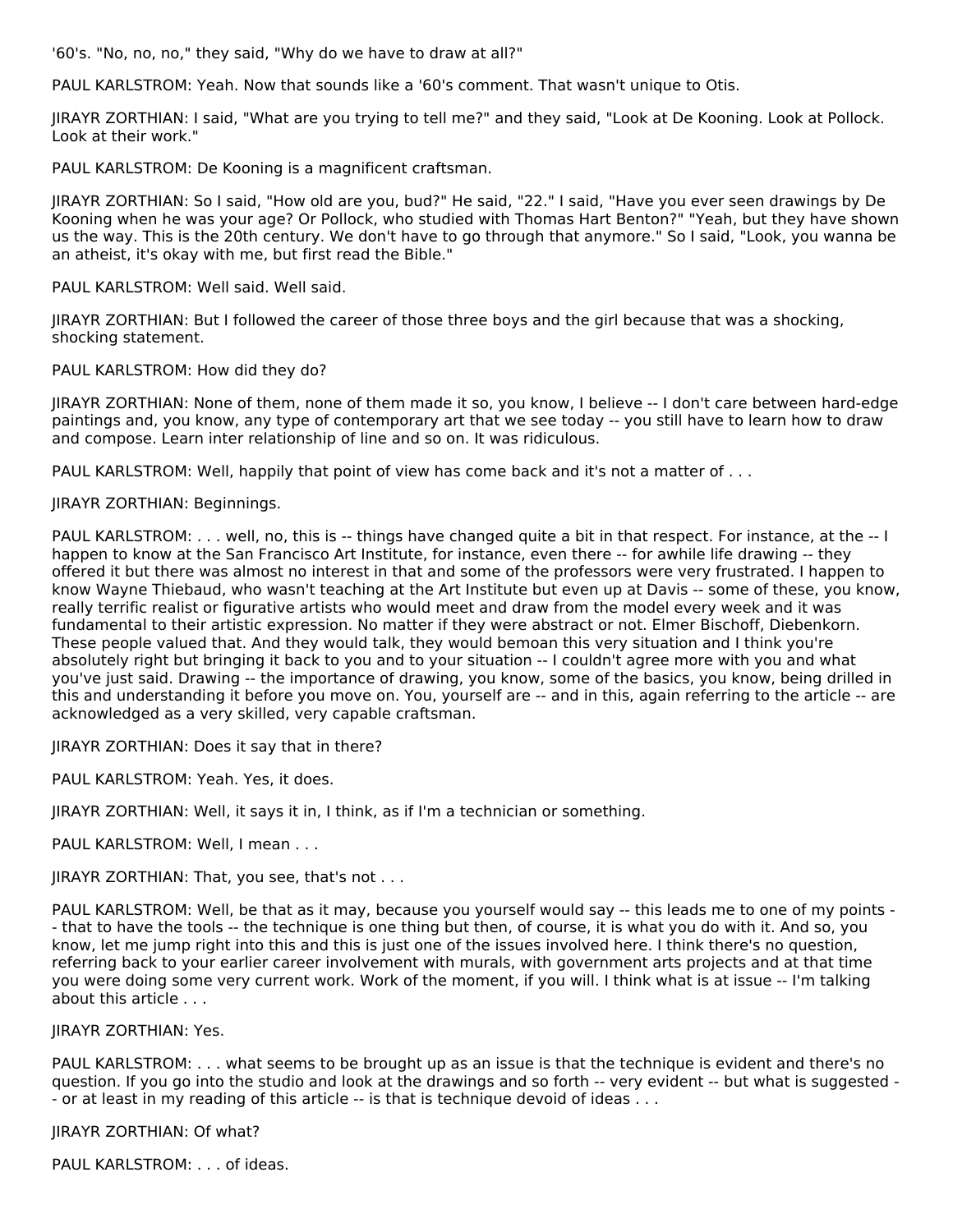JIRAYR ZORTHIAN: Yes. That's right.

PAUL KARLSTROM: And I don't necessarily agree with that but I want to ask you how you would respond to that?

JIRAYR ZORTHIAN: Okay.

PAUL KARLSTROM: You know, what lies behind the . . .

JIRAYR ZORTHIAN: Right. For instance, 1959, I did an elephant. I wish you could see that elephant. But it was done with power poles, burlap, what-have-you and it was one of the most -- it was shown in a couple of shows. It was done with recycled materials. In it's stomach it had the head of a missionary, Guidebook for Tourists Through The African Jungle, alfalfa and peanuts and so on. It was so far ahead of its time. Then in the article, Laela says, "Zorthian is a trend-follower and he's somewhat influenced by Kienholz." Well, Kienholz, I don't . . .

PAUL KARLSTROM: Who says that now?

JIRAYR ZORTHIAN: Yeah. Laela said this.

PAUL KARLSTROM: Laela?

JIRAYR ZORTHIAN: That I was a trend-follower for Christ's sakes. I did things before Mela was born that's . . .

PAUL KARLSTROM: You mean Laela or Mela?

JIRAYR ZORTHIAN: Le-, Laela . . .

PAUL KARLSTROM: Laela Weisbaum.

JIRAYR ZORTHIAN: Did I say Mela? Laela. Anyway, the fascinating thing is that I touched on things. For instance, I  $did \ldots$ 

[SESSION 2, TAPE 2, SIDE A]

PAUL KARLSTROM: Continuing this interview -- a second session with Jirayr Zorthian. This is -- date is 8 of July, 1997. This is Tape 2, Side A and you were saying before you were so rudely cut off?

JIRAYR ZORTHIAN: Okay. Well, I had an experience in -- when my daughter was born, Dabney what -- how old was she? I mean, what was the year?

DABNEY ZORTHIAN: Elsa, you mean?

JIRAYR ZORTHIAN: When Elsa was born?

DABNEY ZORTHIAN: Let's see, Allen was 1968 and Elsa was soon afterwards -- 1969. Our doctor told us if you nurse a child, that you won't get pregnant and so we had lots and lots of sex.

JIRAYR ZORTHIAN: And end up with these . . .

PAUL KARLSTROM: And I like this. This is good. Go on Dabney.

JIRAYR ZORTHIAN: Go ahead.

DABNEY ZORTHIAN: And I got pregnant right away. So she was born right away, too. So the difference between Allen and Elsa was like 13 months or something. And . . .

JIRAYR ZORTHIAN: What year was she born?

DABNEY ZORTHIAN: She was born in -- let's see, Allen was 1968 and so she was 1969.

JIRAYR ZORTHIAN: '69. No, she was . . .

DABNEY ZORTHIAN: December . . .

JIRAYR ZORTHIAN: . . . no, honey, she was -- died in '69.

DABNEY ZORTHIAN: I'm sorry, 1958. 19 -- that's right.

JIRAYR ZORTHIAN: '59.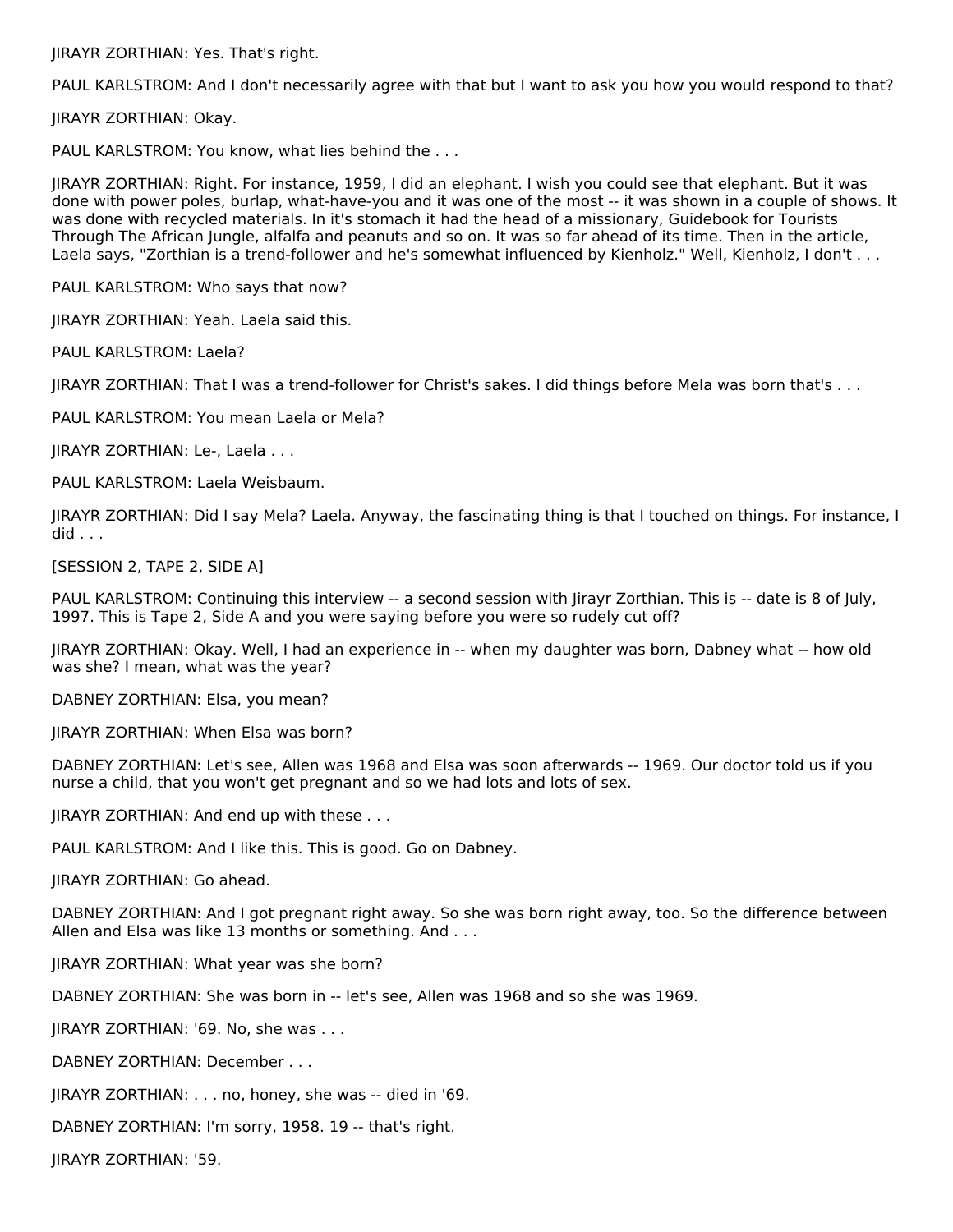DABNEY ZORTHIAN: '59 and . . .

JIRAYR ZORTHIAN: She was born in 1959. Okay. Those dates are very important because -- I'll tell you why they're important. I have had 7 offspring. With my first wife and my second wife -- I've had some tragedies. I always tell everyone I've had 7 children that I admit to but anyway -- when Elsa was born -- '59, I -- with all of these children, I never, ever saw the birth of a child because it was against the rules to watch -- for a parent to see the birth of a child. But I talked my doctor who gave you birth, you know, helped with the four births of my children  $-$  to let me see the birth. It was the most, most exciting thing that I ever saw in my life and I saw it  $\ldots$ 

PAUL KARLSTROM: Yeah, I saw my daughter born . . .

JIRAYR ZORTHIAN: And when it was all over, I started doing some of the most exciting, abstract paintings -- to the tune that Jean Varda in San Francisco . . .

# PAUL KARLSTROM: Yeah. Yeah.

JIRAYR ZORTHIAN: . . . who's one of the great, great said, "Zorthian, these are the greatest things you've ever done." I couldn't get home fast enough to do these quick, quick abstract things. And at that time I also decided to do some pieces of sculpture and I did drawings of what they would look like when I finished. But Dabney and I were so busy trying to make a living and one-third of our income came from our camp -- which we ran a camp for children. Somehow I never got to it. Alright. I did . . .

# DABNEY ZORTHIAN: Who thought of it?

JIRAYR ZORTHIAN: . . . I did two of them on my ranch -- years later. No, five years later I saw the work of an artist in New York -- Mark DiSuvero.

# PAUL KARLSTROM: Um-hmm.

JIRAYR ZORTHIAN: And they said, "What a brilliant, new artist with a new direction using recycled materials, blah, blah, blah, blah, blah." Well, some years later -- years later I saw -- became a very good friend of Mark DiSuvero when he came to Pasadena and did some pieces of sculpture for the Pasadena Art Museum and so on. And when he saw my drawings, he said, "God, I'm so glad that you didn't do those pieces of sculpture because if you had, I wouldn't be here right now." I mean, you know, isn't it important or isn't it possible that an artist does these things and he doesn't give a hell if people see it or not or, you know?

PAUL KARLSTROM:Well, yeah, let me ask you about that. That's very much to the point. And again, you know, we refer back to things that were said in the article. You say that it doesn't matter . . . You say or it is said in the article -- one of the observations by some of the people quoted who are close to you -- know you -- some not so close -- and then Gardetta himself chose to quote these. That for all of this talk about the -- let me try to phrase it -- freedom of an artist to create and choose the form of creativity -- the mode responding to an opportunity - and that it is really a relationship between the creative person -- the artist and the work itself, whether it be an environment, whether it be drawings and so forth and that that's what matter. And that a broader audience -- it could be a few people or it could be many -- [would be nice] nonetheless, the most important thing, as you just said, "Who gives a damn if people see it or not?" On the other hand, the suggestion in this article is that deep down, you would -- that's all well and good to say and fits with the way you have conducted -- created a fascinating, festive lifestyle around your walls -- which I agree are works of art, as you know. The fact of the matter is, the audience is limited and as a few of the people quoted in the article said, that finally, you get right down to it, you would be very pleased to be acknowledged hanging in the Whitney Museum, I think is the institution they mention. Is there truth to it?

JIRAYR ZORTHIAN: I suppose I would be pleased to hang at the Whitney Museum but, you know, that is -- believe it or not -- I really, Paul, do not think that that's too important.

PAUL KARLSTROM: Well, why -- well, go ahead. Tell me why you say that.

JIRAYR ZORTHIAN: I'll tell you why.

# PAUL KARLSTROM: Okay.

JIRAYR ZORTHIAN: In the 60's, I did a whole series of works of art, whimsical commentaries on what was going on with the hippies and so on. I did a work of art called Stamp Out Reality. It was a drawing five foot six inches by eight feet high of -- I did something called Love in '67. God, I did some of the most incredible things. It was going to be shown at the Pasadena Art Museum -- by the way, I had a show in the Pasadena Art Museum in 1953 and then this was going to be shown there and Norton Simon bought it and, of course, he...

PAUL KARLSTROM: Oh, he must've told me that. Simon bought a work?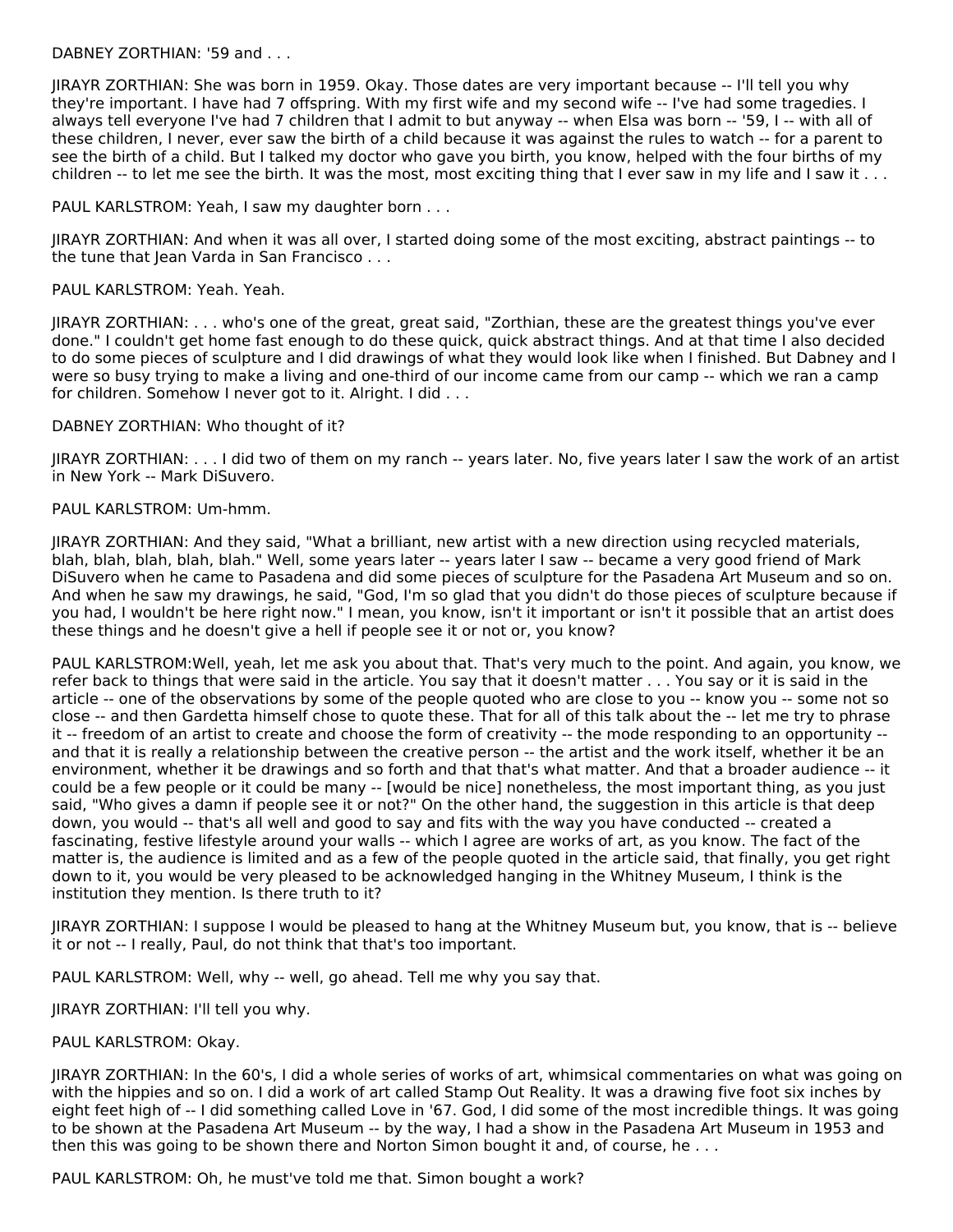JIRAYR ZORTHIAN: Yeah. Norton Simon bought the museum and so . . .

PAUL KARLSTROM: Oh, bought the museum . . .

JIRAYR ZORTHIAN: . . . six months . . .

PAUL KARLSTROM: . . . I thought he bought a work?

JIRAYR ZORTHIAN: . . . no, since then the whole thing fell apart but look I have always -- I don't know what it is but I don't find it that important. Paul, let me tell you something. If you can only just imagine what an artist goes through when he goes into his studio and starts doing a work of art and he works and works and he works. He doesn't stop to urinate. He doesn't stop to drink water. He doesn't stop to eat. And he can work as much as 14, 15 hours, which I have done. And at the end of this, it's almost like having an orgasm without ejaculating. Now, I don't know if that's going to sit very well with your thing but it is the most exciting thing and when you get through doing that, you are more energized than tired.

PAUL KARLSTROM: So . . .

JIRAYR ZORTHIAN: Now, does any artist -- does any person who does not paint, or sculpt or do things, experience that? That's a -- that's a . . .

PAUL KARLSTROM: I'm not sure. I mean, that's a very personal thing and I imagine a very . . .

JIRAYR ZORTHIAN: No, it's not personal.

PAUL KARLSTROM: No, no. I imagine it varies a great deal because . . .

JIRAYR ZORTHIAN: Michelangelo spent four years doing that Sistine Chapel . . .

PAUL KARLSTROM: I know. We know all about him.

JIRAYR ZORTHIAN: . . . you know what the hell that guy went through, doing that thing? I mean, really, do you realize what -- was he an artist?

PAUL KARLSTROM: Of course, but this, again, is getting into philosophy or abstraction and I know what you're saying but what we need to talk about, because . . .

JIRAYR ZORTHIAN: What I'm saying is who the hell cares whether people see it or not, even?

PAUL KARLSTROM: Well, if that's what you really . . .

JIRAYR ZORTHIAN: The experience of doing this . . .

PAUL KARLSTROM: I don't think Michelangelo felt that way.

JIRAYR ZORTHIAN: No, no. Of course -- no, I don't know.

PAUL KARLSTROM: Well, we don't know. But I doubt very much . . .

DABNEY ZORTHIAN: I agree with Jirayr. There was, the . . .

PAUL KARLSTROM: This is a very romantic notion.

JIRAYR ZORTHIAN: No, it's not a romantic notion. It's the excitement of doing that's more important that having people see it that make you an artist or a character or something.

PAUL KARLSTROM: Well, then -- but nonetheless -- you know, let's look at this in regards to this situation - to this article because we can only deal with these kinds of [unintelligible], you know? We can't get into too much of the abstractions about this. You know, I'm a big romantic about art and creativity . . .

JIRAYR ZORTHIAN: I'm not trying to be romantic.

DABNEY ZORTHIAN: Can I say something very short?

PAUL KARLSTROM: Yes. Of course. You're always welcome.

DABNEY ZORTHIAN: Okay. I'll try not to make it as long as the last one. This will be quite short. Alright. I know you said that thing about his wanting to have a work hung on the Whitney and his daughter Barry and I talked to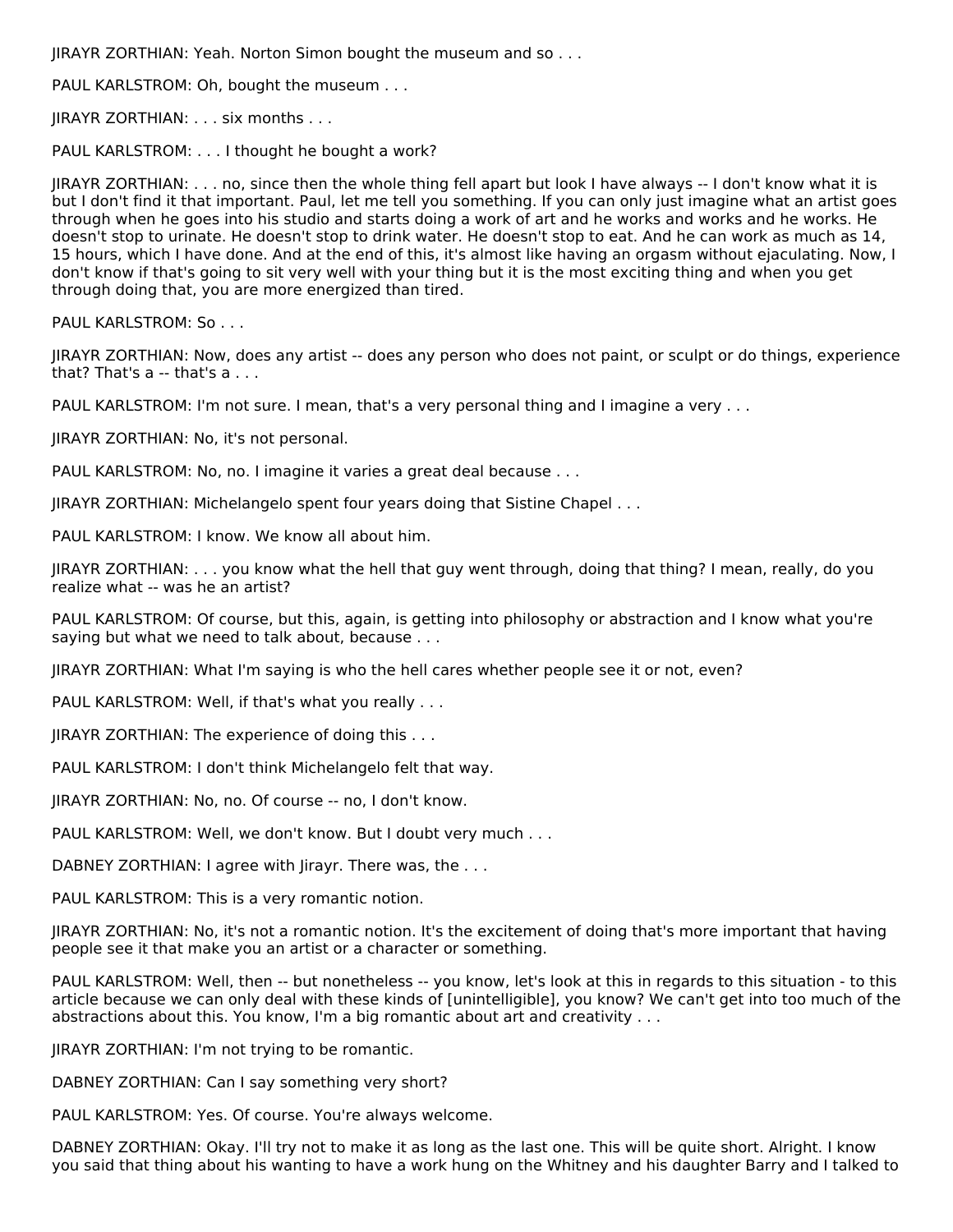her about this a lot.

PAUL KARLSTROM: Okay.

DABNEY ZORTHIAN: And I've never quite agreed with her because I more agree with my husband who says about Michelangelo, "That is totally beside the point." I mean, you do the art somehow or another and whether you get, hung ... And Jirayr -- and in a way that's his thing that he -- he wants to explain it to Larry King Live, which is ridiculous as far as I'm concerned but to him, I mean, it's totally -- it's like the artist does the art and he doesn't compromise. He just does the art somehow. That's all I have to say. I don't have anymore.

JIRAYR ZORTHIAN: But that art has to be good, though. I mean, there are people who can get excited sitting down . . .

PAUL KARLSTROM: I get excited and nobody calls what I do art.

JIRAYR ZORTHIAN: No. No. But there are people who can sit down and do things -- hours and hours and so on - get very excited. But is it valid? Is it a work of art or not?

DABNEY ZORTHIAN: One more short thing. Just one very more. There was one book, it was called Portrait of the Artist as a Young Man, alright. It's always seemed to me if somebody who can have the gall to write a book called Portrait of the Artist, has to know that he is an artist. Alright, so the artist -- I mean, Michelangelo evidently, probably knew and so forth . . .

JIRAYR ZORTHIAN: I don't know.

DABNEY ZORTHIAN: . . . I mean, I don't have any [unintelligible].

JIRAYR ZORTHIAN: I don't know what -- I don't know why I brought up Michelangelo. Everybody's gonna . . .

PAUL KARLSTROM: I love Michelangelo.

JIRAYR ZORTHIAN: Everybody's gonna consider that I'm . . .

DABNEY ZORTHIAN: It's just a state of mind.

JIRAYR ZORTHIAN: . . . I'm a Rennaisance, uh, lover of Rennaisance art . . .

PAUL KARLSTROM: This is very . . .

JIRAYR ZORTHIAN: . . . which I do, of course. But if any contemporary abstract, you know, abstract artist -- every type of artist that you can think of -- it still doesn't appreciate Michelangelo, they're out of their mind.

DABNEY ZORTHIAN: Well, it doesn't even matter.

JIRAYR ZORTHIAN: He is still -- he is the Picasso of the Ren- . . .

PAUL KARLSTROM: I don't know anybody -- any artist who doesn't appreciate or any artist [unintelligible] who doesn't appreciate . . .

JIRAYR ZORTHIAN: I mean, Picasso . . .

PAUL KARLSTROM: But, do you see -- forgive me but this gets to be then, beside the point of talking about you because we don't wanna talk about this as if you're casting yourself in the image of Michelangelo . . .

DABNEY ZORTHIAN: Of course not.

PAUL KARLSTROM: . . . this is what it's [unintelligible].

JIRAYR ZORTHIAN: That's right. I don't.

DABNEY ZORTHIAN: No. It should never be that way.

JIRAYR ZORTHIAN: I'm sorry I brought up his name.

DABNEY ZORTHIAN: No. The only reason that -- of Michelangelo is because Michelangelo was a person, possibly with what Fuller called "the inner eye" so Jirayr does not compare himself to Michelangelo.

PAUL KARLSTROM: Michelangelo is simply a great artist -- or was a great artist. It's short and simple.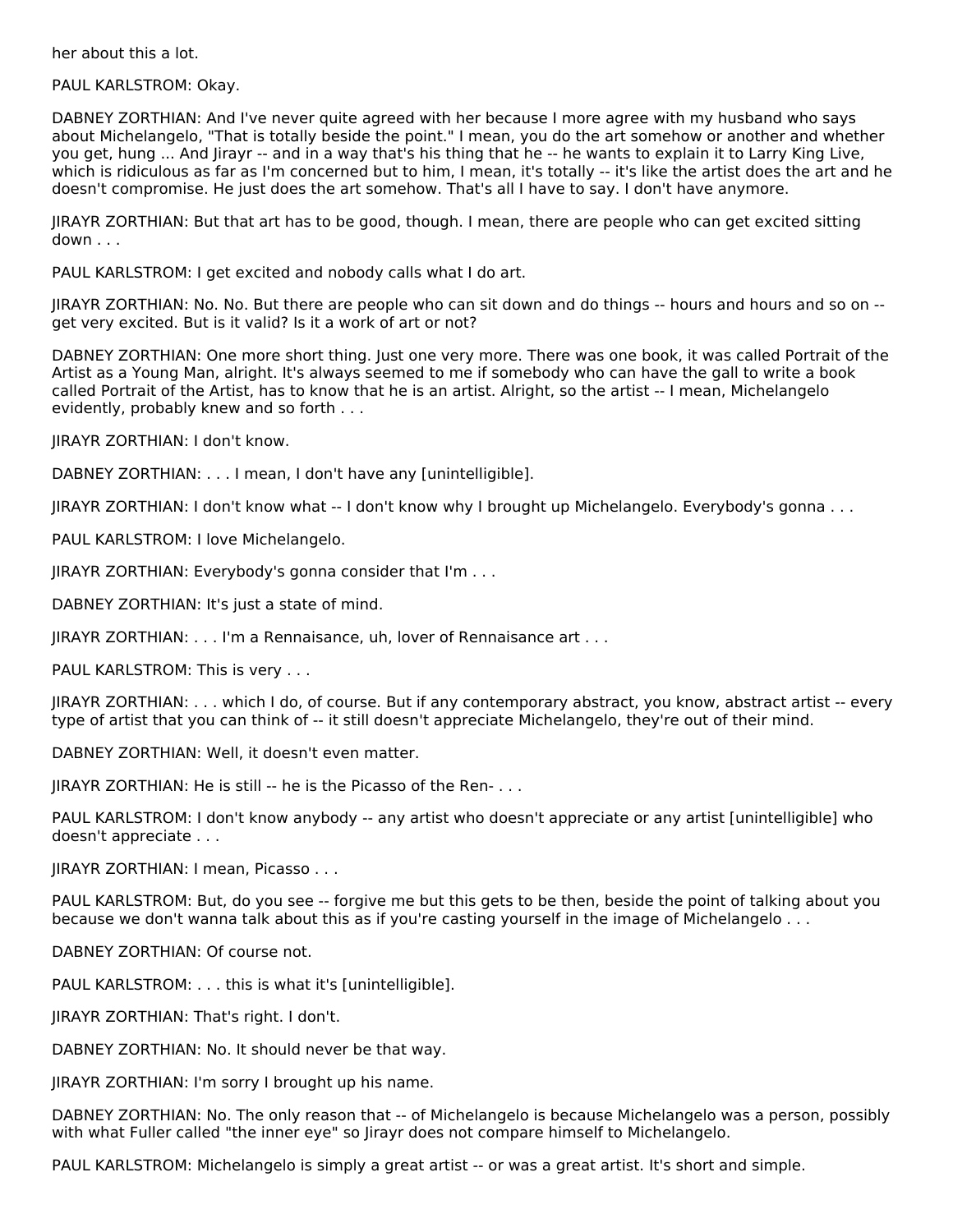DABNEY ZORTHIAN: He believed in himself.

PAUL KARLSTROM: He believe in himself -- he also scrapped and fought and did who knows what to get the commissions . . .

JIRAYR ZORTHIAN: Right.

PAUL KARLSTROM: . . . to get the opportunities and he . . .

DABNEY ZORTHIAN: But Jirayr doesn't . . .

PAUL KARLSTROM: . . . you know, he actually cared a lot about where he was -- he wanted the most prime spots to be seen and so it's not a good example.

DABNEY ZORTHIAN: It's a bad -- because Jirayr has never done that.

JIRAYR ZORTHIAN: No, but . . .

PAUL KARLSTROM: And that's what I want to talk about.

 $IIRAYR ZORTHIAN: ...$  what is -- no, no, the only  $\ldots$ 

PAUL KARLSTROM: I don't wanna talk about Michelangelo. I wanna talk about you.

JIRAYR ZORTHIAN: The one reason I brought him up is that can you imagine a man working and after a year or so, he had not taken his shoes off? But the point is that the dedication to art is so important that . . . you see, it doesn't matter with Michelangelo and so on but it's the desire to create something is so important that unless you do it . . . when somebody once asked an artist, "Why do you do this? Why do you do this work of art?" He said, "Because I have to. Because I have to." It's your existence. You have to do it.

PAUL KARLSTROM: I understand and you know that I understand this. But what we're trying to do here, I think, is deal with certain -- the reality of certain issues or questions that are raised by an article because this gives us a chance to talk about bigger issues. And, again, there is the -- there are the observations that, well, let me see -- I have to be careful how I choose words. That there's a kind of dilettantism that you have been able to indulge and enjoy over the years. That you -- you know, you're very -- you're a real presence around here. You're a very visible person. People know who you are, which is, actually, as far as Im concerned, a kind of artwork in itself but that's another issue. But still, we find that it gets focused back down to certain, more or less conventional media and expressions and sort of being judged out in an art world. Like it or not, uh-oh, I don't know . . .

DABNEY ZORTHIAN: Don't interrupt.

JIRAYR ZORTHIAN: It's okay.

PAUL KARLSTROM: . . . yeah, like it or not . . .

JIRAYR ZORTHIAN: Get me another wine, Dabney.

PAUL KARLSTROM: . . . this is fact of the matter -- that part of what is at work here is an art world and it's an art world that judges on -- and sometimes the judge is wrong and all that -- the impression -- I've read this article, by the way, about five or six or ten times, maybe. I've probably read it as much as almost anybody.

JIRAYR ZORTHIAN: Yeah.

DABNEY ZORTHIAN: More.

JIRAYR ZORTHIAN: I'm very happy you did that.

PAUL KARLSTROM: Well, and I do it because I keep trying to get at a . . .

JIRAYR ZORTHIAN: You did it because you want a good document.

PAUL KARLSTROM: Do a good interview, that's right. But one of the things that is suggested here -- as I said, I use the term dilettantism -- I don't know if that appeared in the article but that's implied. That you prefer to remove yourself from that engagement in the art world, which is being tested and proven by a market -- which I think is capricious. My thinking doesn't matter. And that you have maybe consciously avoided involvement with dealers and with exhibitions and so forth -- the very place where you get validated -- imperfect as it may be. That this has been the way you've conducted your creative life. Kind of an avoidance. And I can't -- I wonder was that always the case? Is it even true? Or what's your response to that?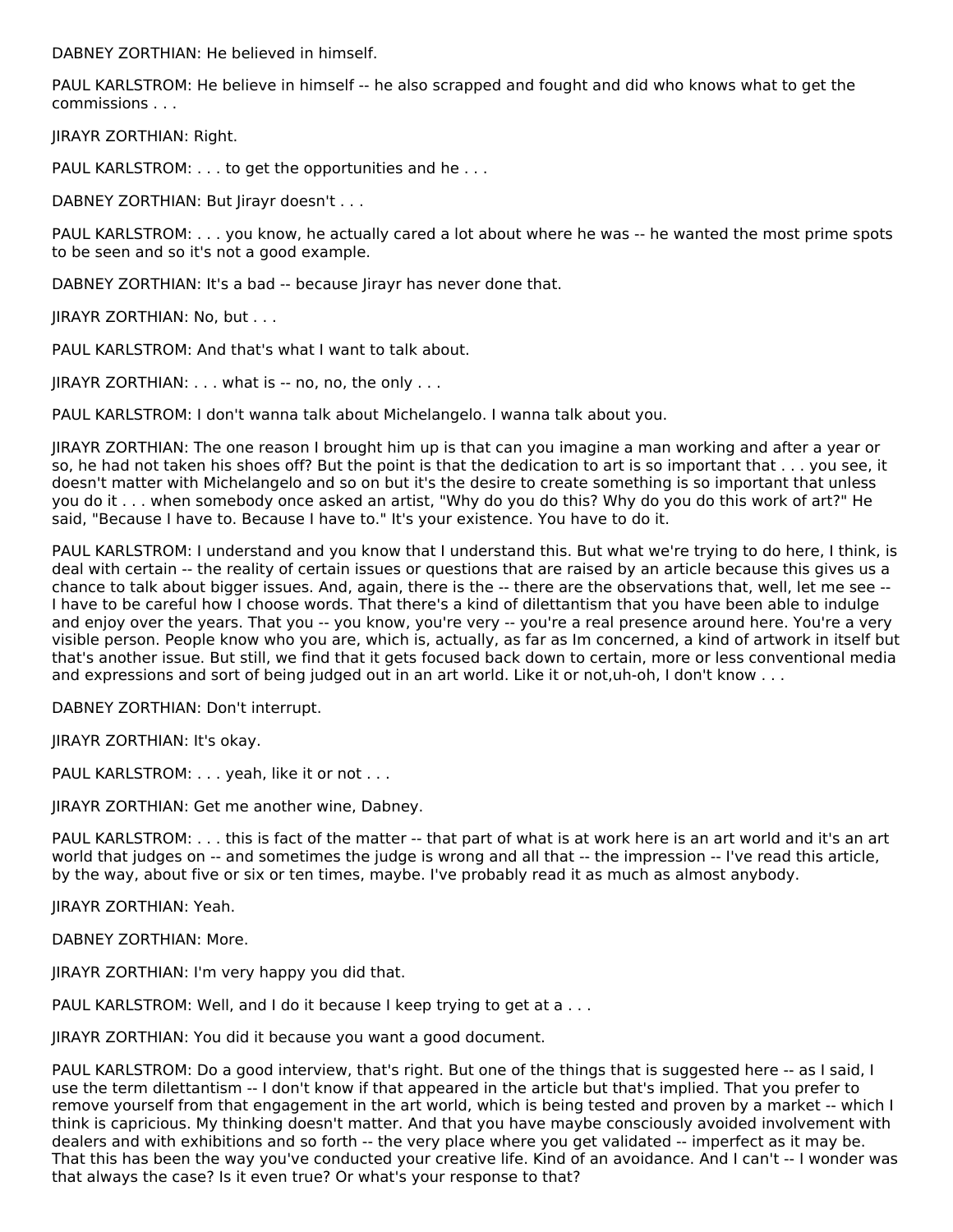JIRAYR ZORTHIAN: Okay. Very good. I'm so glad you brought this up. I didn't want to -- situations which happened in my life it was that, you know, I went through Yale School of Fine Arts, went to Europe, won this fellowship, came back, I competed in Euro competitions. I -- salute.

PAUL KARLSTROM: Salute. It's now a matter of official record. That we're drinking wine during this interview.

JIRAYR ZORTHIAN: You could put a couple of cubes in here, honey. I did a lot of murals and so on but -- so, in those days, my work was with the government. I competed and I . . .

PAUL KARLSTROM: You were part of the [unintelligible]?

JIRAYR ZORTHIAN: I competed in a mural for the Bronx post office. Ben Shahn was a famous artist . . .

PAUL KARLSTROM: Oh yeah. Yeah.

JIRAYR ZORTHIAN: . . . who I know very well.

PAUL KARLSTROM: Is that right? You knew Shahn well?

JIRAYR ZORTHIAN: Yeah. Ben Shahn won the thing for the Bronx post office. I was a runner-up and because I was a runner-up I got my first mural which started me off in my career. And the war came sometime after that. I had done all these murals in that period. So when I came to California, I decided to go into other type of things than murals. I got a few murals here but most of my work is easel paintings, portraits, abstract paintings and so on. They become more personal kind of thing.

PAUL KARLSTROM: Okay because -- a more personal kind of thing. That's a point. I just wanna sort of underline that.

JIRAYR ZORTHIAN: Right. That's very important.

PAUL KARLSTROM: I think it's very important.

JIRAYR ZORTHIAN: At one point, everybody knew -- I wanna emphasize this . . .

PAUL KARLSTROM: Um-hmm.

JIRAYR ZORTHIAN: . . . and it comes out in your Archive -- I hope it will.

PAUL KARLSTROM: Um-hmm.

JIRAYR ZORTHIAN: I got -- I am not too happy with galleries and they knew I wasn't happy with galleries. Many years ago, I don't know how many years ago, some gallery said, "Look Zorthian, I know you don't like galleries" . . . please put this down, this is very important.

PAUL KARLSTROM: It's going down. Everything you say is going down.

JIRAYR ZORTHIAN: "I know you don't like galleries". In the first place, they take 50 percent of your income. Right?

PAUL KARLSTROM: Yeah.

JIRAYR ZORTHIAN: And then they promote you, they send out brochures and it's important for them and they have to pay the rent and all that for the gallery but if they have 50 artists and each one of them made \$50,000 through the entire thing, they take 50 percent of the \$50,000 of 50 artists, you know, they make a fantastic sum of money. And I, that's kind of thing . . .

PAUL KARLSTROM: Some do. Yeah.

JIRAYR ZORTHIAN: . . . doesn't please me very much. So the . . .

PAUL KARLSTROM: Is that the reason you don't involve yourself in . . .

JIRAYR ZORTHIAN: No, no, that's not one of the . . .

PAUL KARLSTROM: Okay.

JIRAYR ZORTHIAN: . . . that's only one of the reasons. But this gallery came to me and said, "Look Zorthian, we know you don't like galleries" and so on, but "we're not even going to, you know, contract or anything. Can't we take some of your line drawings?" See I do these line drawings. If they make it they don't make it, if they don't, I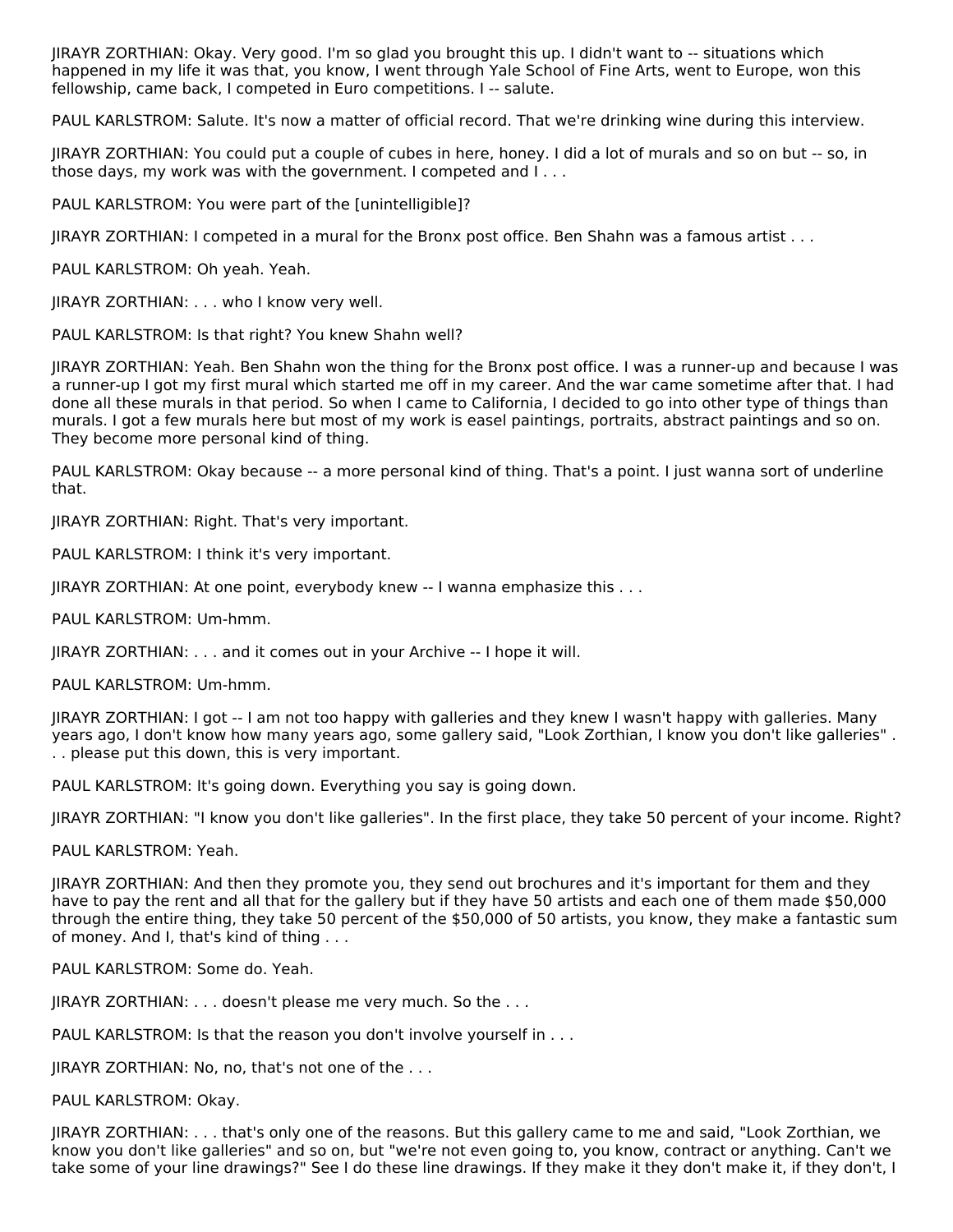thrown 'em away. And way back, oh my God, it had to be 25, 30 years ago. And they said, "Look, we will -- we'll give you 50-50, or, you know, you get 50 and we decided to do these line drawings for \$400 each. I would get \$200, they would get \$200. Right?

PAUL KARLSTROM: Yeah.

JIRAYR ZORTHIAN: Alright. God, I agreed to it and within, I mean, two weeks, my God, they sold six or seven, then they sold five or six and so it was doing very well. I was beginning to think, "What a nice thing, you know? Maybe I made a mistake."

PAUL KARLSTROM: Um-hmm. Um-hmm.

JIRAYR ZORTHIAN: It was bringing in some kind of an income. One day a friend of mine said, "I want you to go to a collector in Hollywood and see some of his artwork. And I'm gonna take you over there. I've been invited to it." So I went and he had some Piccaso lithographs and black and white things of very famous artists. Whole wall of . . . he loved black and white things. Lithographs and drawings and so forth. And lo and behold right among them was one of my drawings. He didn't know who the hell I was, right? Very famous collector. I still don't even remember his name. And so I saw my drawing there and at one point during the middle of the party, I brought him over and I said, "How much did you . . ." -- now mind you I was supposed to get \$200, they get \$200, that's \$400, right? I said, "How much did you pay for this drawing?" and he said "\$700". Now . . .

PAUL KARLSTROM: You should get \$350.

JIRAYR ZORTHIAN: Huh?

PAUL KARLSTROM: \$350 is what you should get.

JIRAYR ZORTHIAN: No. So, the money was coming in, I was very happy about that. So what happened was I went to the gallery and they said, "Jerry! Oh, Jerry! Aren't we doing very well? My God, we're selling your work like hotcakes," you know. I said, "how many do you have left?" They were, "We still have seven." I said, "Would you please bring them out?" And they brought 'em out, they lined 'em up. I had a friend with me, Cubby had came with me and so I said, "Okay," to my friend. You take three and I'll take four under my arms and we started walking out. They were, "What are you doing? What are you doing? What are you doing?" I said, "You know God damn well what I'm doing." I don't like that kinda crap. Now I don't know, I don't know why . . .

PAUL KARLSTROM: Now what gallery was that?

JIRAYR ZORTHIAN: I told other artists about this and they said, "I know Jerry. I know this kinda thing happens but I have a wife and two kids and I've gotta support them."

PAUL KARLSTROM: What gallery was this?

JIRAYR ZORTHIAN: Oh, well, it's gone out of existence.

PAUL KARLSTROM: Okay. Wh-, wh- . . .

JIRAYR ZORTHIAN: Two years later they went out -- but I could give you the name of it but . . .

PAUL KARLSTROM: But wh-, wh-, where was the gallery?

JIRAYR ZORTHIAN: It was in, it was in Bel Air.

PAUL KARLSTROM: Beverly Hills or Bel Air?

JIRAYR ZORTHIAN: Near Bel Air.

PAUL KARLSTROM: Oh, really? I never knew of a gallery in BelAir.

JIRAYR ZORTHIAN: Never mind. I don't even want to . . .

PAUL KARLSTROM: No, I think it's interesting.

JIRAYR ZORTHIAN: But do you see? Do you see what I'm saying? Why I don't like galleries?

PAUL KARLSTROM: Well, most artists would say they don't like galleries.

JIRAYR ZORTHIAN: Some of them are wonderful.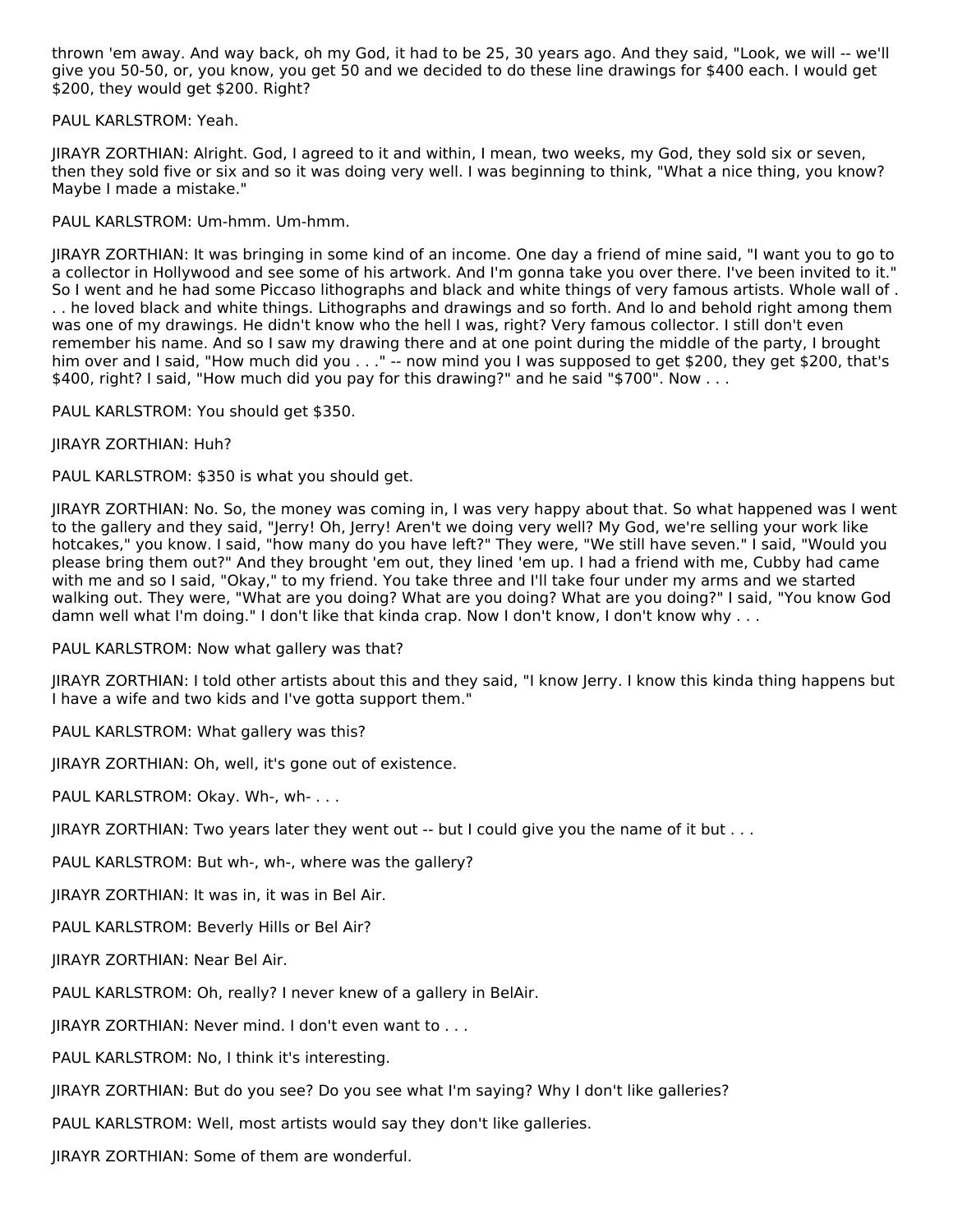PAUL KARLSTROM: Yes.

JIRAYR ZORTHIAN: Some of them are -- I know old-fashioned galleries who think about the artist first and they think about . . . alright I'll give you -- and I won't mention names - if I do she'll be ruined. I had a Mark DiSuvero of sculpture which he gave me as a present, right? Okay. I want to buy a beach house in Baja.

PAUL KARLSTROM: Yes.

JIRAYR ZORTHIAN: So I needed to raise some money very quickly. I had a Picasso lithograph. I sold that for something -- for \$8,000 and later it was worth \$90,000. I had this Mark DiSuvero and this gallery said, "Well, maybe we can get . . ." -- Mark himself said, "Zorthian, don't sell it for less than \$15,000."

PAUL KARLSTROM: Oh, wow.

JIRAYR ZORTHIAN: And they said, "Well, look. We can get it -- I know somebody who will give you \$10,000 for it." So I said, "God, I need the money. Okay. GO ahead and sell it." And this person -- of course it would be disastrous if I told you her name . . .

PAUL KARLSTROM: Well, you're not telling me, you're telling art history.

JIRAYR ZORTHIAN: Now she was going to get 10 percent.

PAUL KARLSTROM: Yeah?

JIRAYR ZORTHIAN: And so years later she said, "Jerry, do you know what that thing is worth? What that thing is worth now? That you gave me to sell? It's worth \$90,000 . . ."

PAUL KARLSTROM: Wow.

JIRAYR ZORTHIAN: " . . . and we only sold it for \$12,000."

PAUL KARLSTROM: Now wait a minute. This is a Mark DiSuvero?

JIRAYR ZORTHIAN: Yes. She said, "We only sold it for \$12,000."

PAUL KARLSTROM: Oh, no.

JIRAYR ZORTHIAN: And I said, "God, you mean to tell me you sold it for \$12,000?"

PAUL KARLSTROM: And it should've been 90?

JIRAYR ZORTHIAN: This was supposed to be \$10,000 now. She sold -- she told me, "I can only get \$10,000." Which gave her \$1,000. I only got \$9,000. And then she sold it for \$12,000 and made a profit of \$3,000 on my meager little thing that was worth \$90,000 later. Now this is the kind of thing that drives me out of my mind . . .

PAUL KARLSTROM: Well.

JIRAYR ZORTHIAN: . . . about galleries and those crappy things they pull.

PAUL KARLSTROM: Well, you see, Jirayr, what you don't like is the art market.

JIRAYR ZORTHIAN: I don't.I love art.

PAUL KARLSTROM: No, no, you don't like the art market.

JIRAYR ZORTHIAN: I hate the art world. I wanna get on Larry King Live and expose this God damn racket. It's a racket.

PAUL KARLSTROM: Yeah. You mean, making money out of art is a racket?

JIRAYR ZORTHIAN: Not only making money out of art. But the faith that the -- well, I've given you examples of these things.

PAUL KARLSTROM: Yeah, yeah, yeah.

JZ; This is what's turned me off these people. Look, for that reason, I have an establishment where I have 45 acres . . .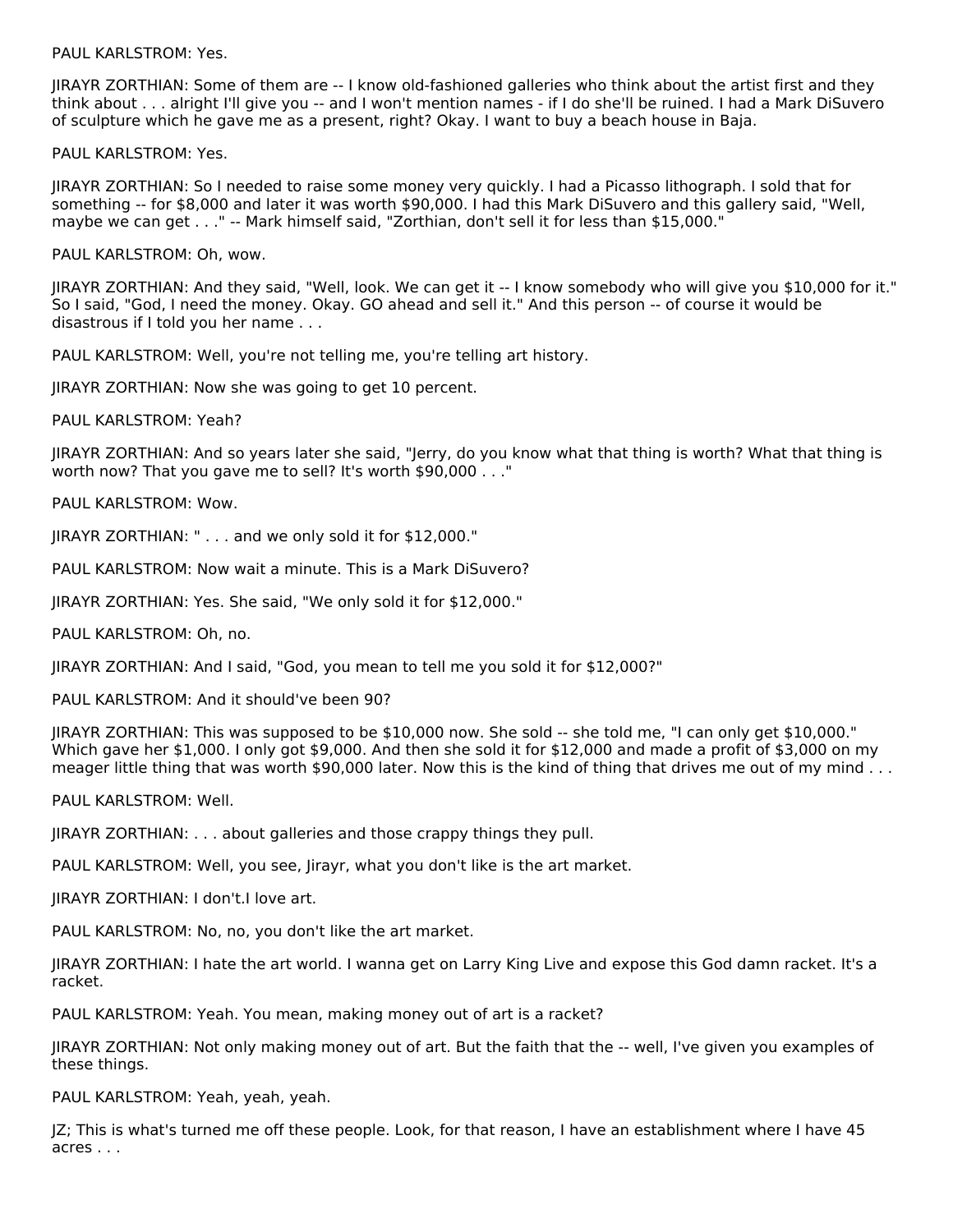# PAUL KARLSTROM: Right.

JIRAYR ZORTHIAN: Still, I'm not a rich man. I'm wealthy but I'm not rich. If I sell only one portion -- one portion of my property, I'm going to be a millionaire. But I don't care about that because I don't want 50 more houses down below.

PAUL KARLSTROM: Right. Right. They would develop it. Yeah.

JIRAYR ZORTHIAN: So I am very much interested that it stop . . .

[SESSION 2, TAPE 2, SIDE B]

PAUL KARLSTROM: Here we go again. This is the second session with Jirayr Zorthian. It's Tape 2, side B, I think. Concluding, probably concluding this afternoon's session. We've been -- the theme of this interview has been a certain response to the LA Weekly article by Dave Gardetta. It's been fruitful, I think, in raising certain issues for discussion that are important. One of the most, sort of, controversial parts -- the parts that people comment on has to do with this issue that I've been trying to explore and that is Zorthian's art. And by art -- let's think in very narrow-minded terms of pictures. Pictures. What you choose to do in your studio. We're talking about the studio.

# JIRAYR ZORTHIAN: Wonderful.

PAUL KARLSTROM: And what we then move into pretty quickly is the artist and the model, which is something, actually, that interests me a great deal. And this is a famous part of your world. These nymphs that appear at the Bacchanal. At the wonderful Primavera party that you have [each May]. People fantasize down there in the flat lands about all these naked girls running around up at the ranch. And, actually, I've never seen anyone running around but maybe you don't invite me to the very best parties. Nonetheless, in the studio -- you walk into your studio -- and I did this about two years ago. Maybe three now. When I first visited. Which is wonderful by the way. And I've enjoyed your friendship ever since. But I walked into that studio and I immediately -- I see a lot of art -- this is my field -- and I saw a figurative artist, very skillful, with large works that were -- I would describe them as a celebration of -- well, it's not my, I'm not gonna be a critic. I'm not gonna critique this. All I know is that which people walk away with is a sense of these obsessively focused works on -- as one of your daughters said -- genitalia. Or both of 'em, I guess. I wanna talk about this. In the final portion of this interview because I think you need an opportunity to -- in a sense -- it's not a defense because this is your business -- but to not respond to this so much as explain how -- what this means in your work, in your art at this time in your life. Jennifer. The so-called Jennifers.

JIRAYR ZORTHIAN: I am so happy that you have touched this aspect of my art. Now, as I've -- I think in the previous part of my interview, you know what I went through -- murals and abstract art and so forth. The past three or four years, I decided to have a retrospective show, okay? When I finish, I am going to show 82 years of art. 82 years. That means from age 5 to the present time.

### PAUL KARLSTROM: Wow.

JIRAYR ZORTHIAN: Okay? Now most artists hate to show a retrospective show, which means that they're finished. They're no longer painting. They're finished. They're not anymore. And I didn't want people to feel that I was finished. That, you know, Zorthian was a pretty good artist as a has-been and so on so I decided to do some new things. Now, the past four years I've been doing some new works of art and most of it is involved with the figurative drawing. I love, I love, I love the art, I mean, I love the body. The human body to me is the most exciting thing you can imagine. The form, the crevices, the beautiful things. So most of my later things have had to do with the human body but they are not, they are not -- well, I hope -- you have to see 'em but they are not pornographic. They're erotic, they're beautiful. I love the human -- I love a woman's legs, I love the human woman's body. I love the -- I identify myself with Walt . In fact, I've done a Greek work of art, which is called Three Views of Women...

PAUL KARLSTROM: Um-hmm.

JIRAYR ZORTHIAN: . . . showing all the . . .

PAUL KARLSTROM: Well, that's the one that's illustrated in the article.

JIRAYR ZORTHIAN: . . . wonderful, wonderful, wonderful parts of a woman's body that I have not finished yet. Next to it I have a poem by Walt Whitman, who talks about the crevices, the wonderful things that go in the ear and around the nose and the nostrils and the crevices of the body and so on. I love that and it's -- I'm trying to do it -- now I have not finished another drawing or a great painting I'm gonna do called The Five M. The first one is Five F. Five dimensions of a woman's body. First front view, back view, three-quarters, top and bottom view and then I'm gonna do a male body -- front view, back view, so on. The comparison -- it doesn't mean a damn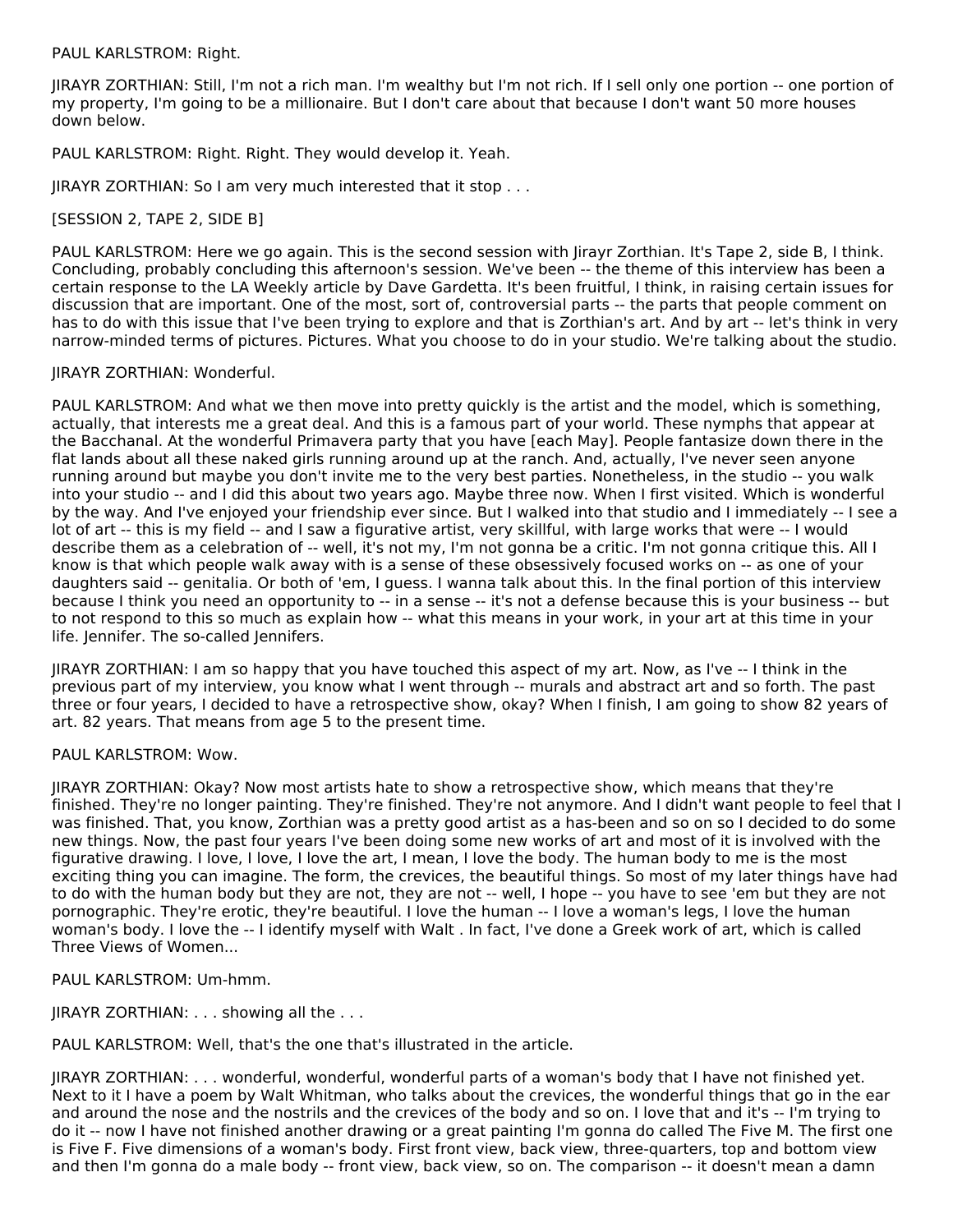thing except the beauty of the human body.

PAUL KARLSTROM: So, that's what those works mean?

JIRAYR ZORTHIAN: That's what it means.

DABNEY ZORTHIAN: What about -- what about the Indian one the Pioneer Barter?

JIRAYR ZORTHIAN: The what?

DABNEY ZORTHIAN: What about the In -- Pioneer Barter or why did you put a naked Jennifer in the Pioneer Barter or -- because that's not only the human body. That also has some sort of social message?

JIRAYR ZORTHIAN: Oh, that was -- no, no, don't distract that. That's different.

DABNEY ZORTHIAN: Okay. Sorry.

JIRAYR ZORTHIAN: But the thing that's interesting about the human body is I love, I love the human body and I love the -- the shoulders of a man, the biceps, the torso, his penis, his legs, and so on. I love the human, I love the woman's vagina. All of those things -- I love the crevices and everything else. I hate pornography but what's wrong with the human body? Why are people afraid of looking at a human body?

PAUL KARLSTROM: So what the -- the Five -- what does the Five F mean? Is it a celebration?

JIRAYR ZORTHIAN: It doesn't mean a damn thing except that was something . . .

PAUL KARLSTROM: Well, it's gotta mean something or it's not art.

JIRAYR ZORTHIAN: No, it doesn't mean . . .

PAUL KARLSTROM: Jirayr.

JIRAYR ZORTHIAN: In my opinion.

PAUL KARLSTROM: It's gotta mean something or it's not art.

JIRAYR ZORTHIAN: My interpretation is it doesn't mean anything except the beauty of the human form. You know the film that was made in France -- came over for five days and they made a film of me and when they saw these things, she said, "Oh, this is gonna be wonderful. It's gonna be wonderful." But, I say, "You can't show this on television?" She says, "Why not?" I said, "Because they are nudes" and she said, "You Americans are hypocrites."

PAUL KARLSTROM: That's right.

JIRAYR ZORTHIAN: "We can show anything we want . . ."

PAUL KARLSTROM: Major prudes.

JIRAYR ZORTHIAN: . . . in France."

PAUL KARLSTROM: [unintelligible].

JIRAYR ZORTHIAN: What is wrong with the American people that they can't show a human body? Now if they -- if it's offensive to them, that's their problem, not mine.

PAUL KARLSTROM: I agree. What about the -- remember now, I'm just the interviewer. What about the description of your work of the Jennifer series or Jennifer works as "cunt art?"

JIRAYR ZORTHIAN: Jennifer?

PAUL KARLSTROM: And I repeat it so the tape recorder knows that the article used the term "cunt art" meaning - - and what that means is that the subject of these works is the vagina.

JIRAYR ZORTHIAN: Who?

PAUL KARLSTROM: It's . . .

JIRAYR ZORTHIAN: I would like to know who made that remark. It doesn't matter. Whoever made it, I think,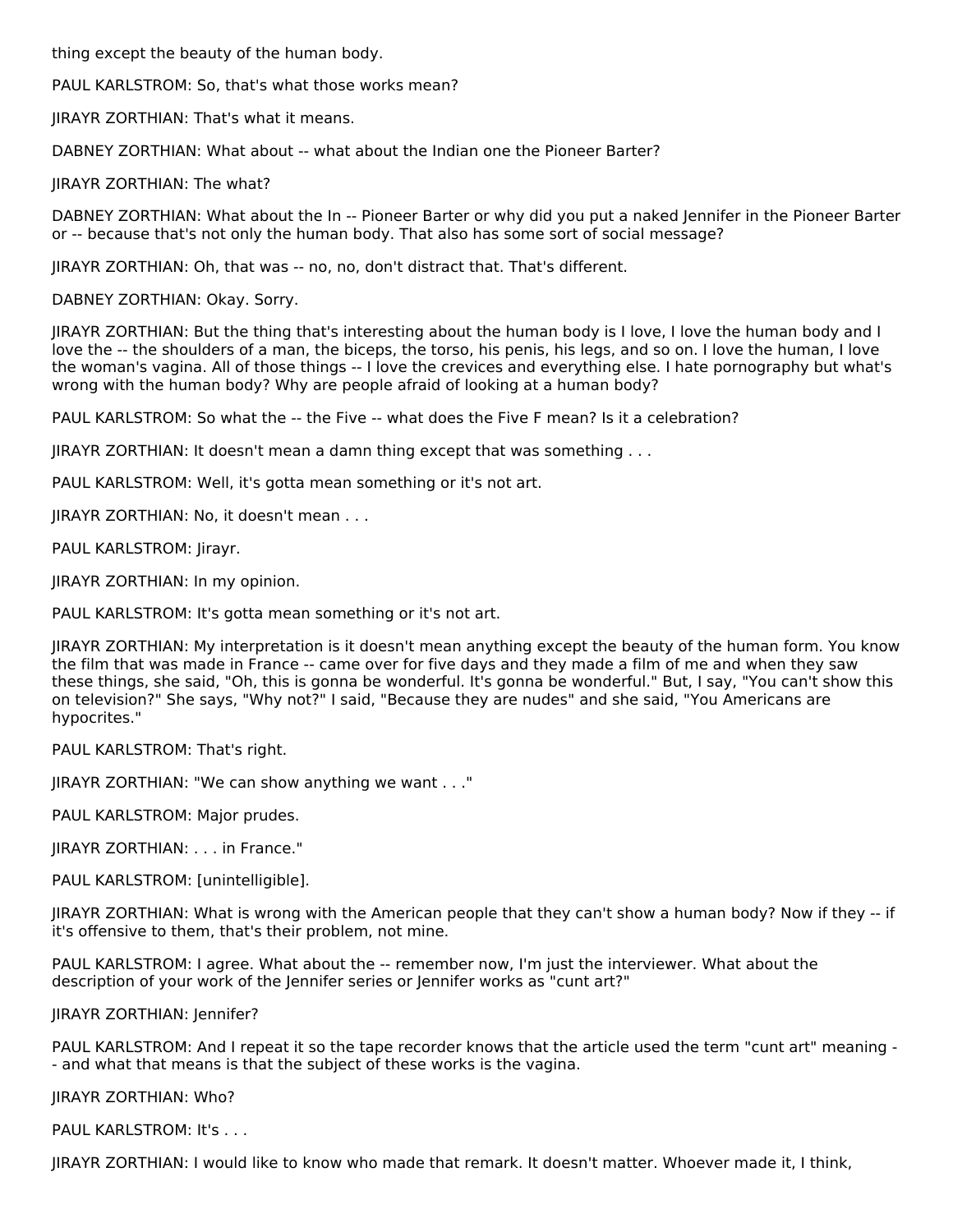couldn't be very bright. If he had just said, "Vagina", "Vagina" . . .

PAUL KARLSTROM: Vagina art.

JIRAYR ZORTHIAN: . . .Vagina, I would've accepted it.

PAUL KARLSTROM: Well, now, I don't know about that.

JIRAYR ZORTHIAN: When he says . . .

PAUL KARLSTROM: I don't agree with you. Dabney, you tell me what you think about this.

JIRAYR ZORTHIAN: No. no. But if he's -- when he said, "cunt art", it becomes a little derogatory.

PAUL KARLSTROM: Well, I don't know about that.

DABNEY ZORTHIAN: It's not. I mean . . .

PAUL KARLSTROM: I don't think it's a bad word. Do you?

DABNEY ZORTHIAN: There's more than -- okay, can I say just . . .

PAUL KARLSTROM: Yes. Yeah.

DABNEY ZORTHIAN: And I hate to interrupt [unintelligible].

PAUL KARLSTROM: I would love the artist's wife on this subject. This is good. Yeah.

DABNEY ZORTHIAN: No, to me, Jiraryr, tell me if you disagree with me. That your art is not "vagina art" or 'cunt art". What it is is just art which does not take away the fact that we have these really important sensations and parts of our body, which I really love. That it's there makes it "cunt art" to everybody else in the whole United Sates of America because we've been taught that we don't have vaginas and penises and we have to . . .

JIRAYR ZORTHIAN: Right. I'm so glad you brought that up.

DABNEY ZORTHIAN: I mean, you were brought up in Armenia in Turkish bath houses where you saw everybody's and so you take it for granted that you've got one so you put it there and you do not deny it. That's to me . . . there's a lot of other stuff . . .

### JIRAYR ZORTHIAN: [unintelligible]

DABNEY ZORTHIAN: . . . going on in your art, nobody even sees it because all they see is the things that they have been deprived of for their entire lives.

JIRAYR ZORTHIAN: Dabney. Not only do I not deny it but I find nothing wrong with it. For God sakes, look, I hate, I hate, but I hate pornography. I hate films where they show some woman having sex and she's going, "uh, uh, uh, uh", which is ridiculous and very phony but eroticism is a very exciting and important in our -- where the hell would anybody be here if your father and mother didn't get erotically excited with each other and had you as you are. Right? So on. That's very, very important. Now, vagina is a beautiful thing. A buttocks is a beautiful thing. We go around saying to somebody -- you see a beautiful girl in a cocktail party and it's okay for you to say, "You have lovely neck, you have a beautiful long neck. Beautiful shoulders." Or you might even have the nerve enough to say, "You have beautiful legs." Why can't you tell somebody that she has beautiful breasts? Or she has a beautiful buttocks? Or she has, you know, she has a beautiful vagina?

PAUL KARLSTROM: Well, because you used to never see that.

JIRAYR ZORTHIAN: Why is this taboo, in my opinion? It's all the same damn thing.

PAUL KARLSTROM: So . . .

JIRAYR ZORTHIAN: The human body.

PAUL KARLSTROM: So, what are these drawings, these recent works that we're talking about -- actual works in your studio -- what are they saying? Is that what they're saying?

JIRAYR ZORTHIAN: They're not erotic, they're . . .

PAUL KARLSTROM: No, no, no. Is that what they're saying?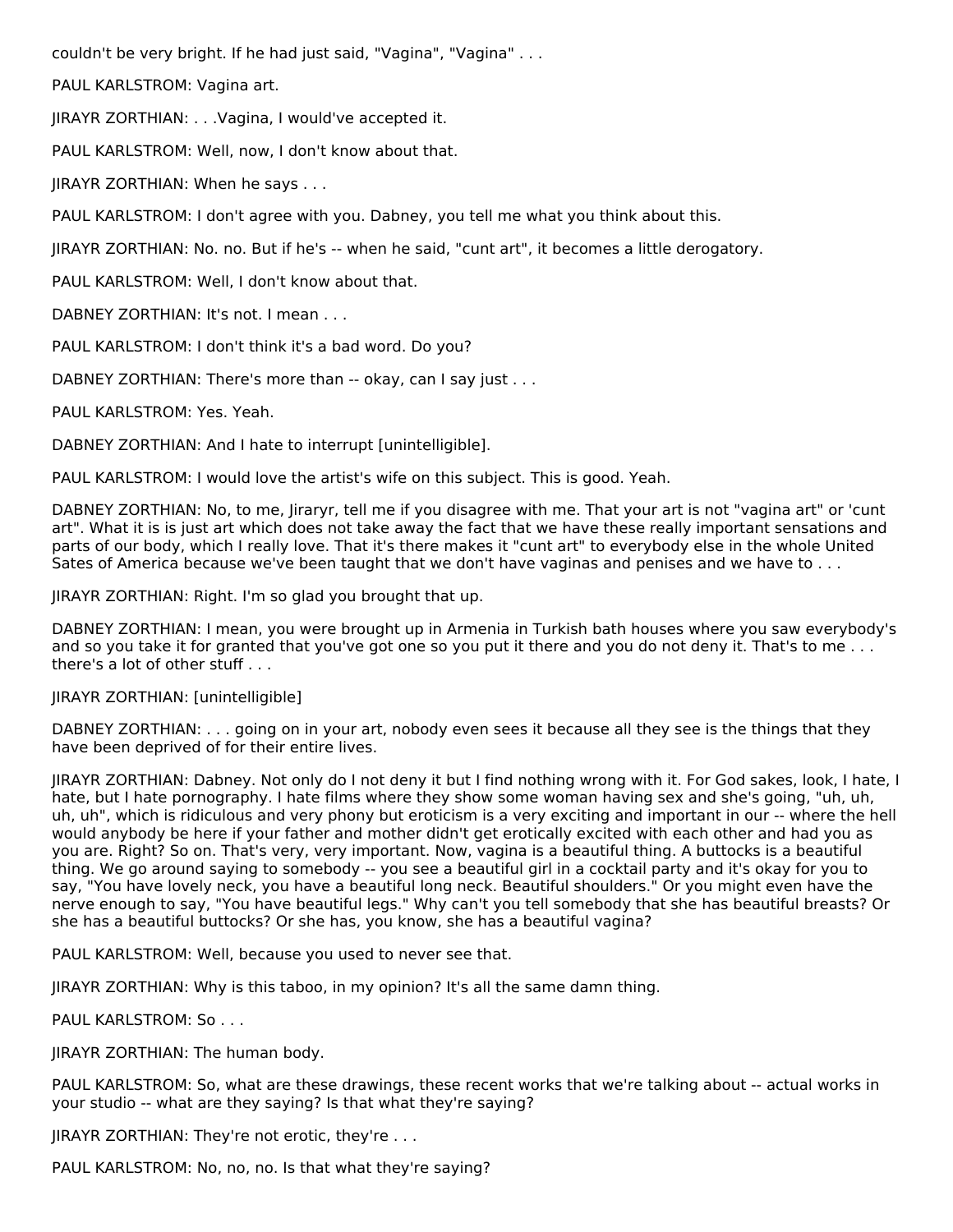JIRAYR ZORTHIAN: . . . they're tactual.

DABNEY ZORTHIAN: But, okay . . .

PAUL KARLSTROM: Why did you choose the . . .

DABNEY ZORTHIAN: Why did you put Jennifer into Pioneer Barter or why did you . . .

PAUL KARLSTROM: Can we talk about that? [unintelligible]

JIRAYR ZORTHIAN: Okay. Alright. Pioneer Barter.

PAUL KARLSTROM: 'Cause it's a very, by the way, for the sake of the tape, because most people . . .

JIRAYR ZORTHIAN: You're going to be able to show this Pioneer Barter?

PAUL KARLSTROM: Really, well hopefully we're going to have slides and photos.

JIRAYR ZORTHIAN: Okay.

PAUL KARLSTROM: But here is what has to be considered a major work of yours of the last few years. Is it two years ago . . .

JIRAYR ZORTHIAN: Yeah, those are my last few years but don't forget I'm 86 years old.

DABNEY ZORTHIAN: Everybody knows.

PAUL KARLSTROM: That's, that's, no . . .

JIRAYR ZORTHIAN: This is only my last few years.

PAUL KARLSTROM: No. that's . . .

DABNEY ZORTHIAN: No we want, we want . . .

JIRAYR ZORTHIAN: Why do people want to judge me by my last few years?

DABNEY ZORTHIAN: Forget it Jirayr, come on. We wanna know why it is . . .

PAUL KARLSTROM: We wanna understand . . .

DABNEY ZORTHIAN: . . . that you put a naked Jennifer into Pioneer Barter?

JIRAYR ZORTHIAN: In . . .

PAUL KARLSTROM: What is that? [unintelligible]

JIRAYR ZORTHIAN: Pi-, Pion- . . .

PAUL KARLSTROM: . . . phrase this a little bit . . .

JIRAYR ZORTHIAN: Why I put Jennifer . . .

DABNEY ZORTHIAN: A naked woman.

JIRAYR ZORTHIAN: . . . partially nude . . .

DABNEY ZORTHIAN: Totally nude, except, no she was . . .

PAUL KARLSTROM: No, no, no, no. Wait a minute. Wait a minute.

JIRAYR ZORTHIAN: She's not totally nude.

PAUL KARLSTROM: May I, may I rephrase this a little bit? Because this is a work and I have been like four or five times in your studio and am grateful of the access and so forth, with different people. The first time, my wife and George and Valerie -- or I guess the second time because I had visited. And this is part of the ritual or the routine in the studio is to then -- is people are up to it, take a look at the erotic and then more erotic works. None of which I find shocking, by the way. I go on record as saying that. But one of the -- the most problematic work and in the time left to us, I would like to have a little conversation about this -- is the work, I can't remember, what is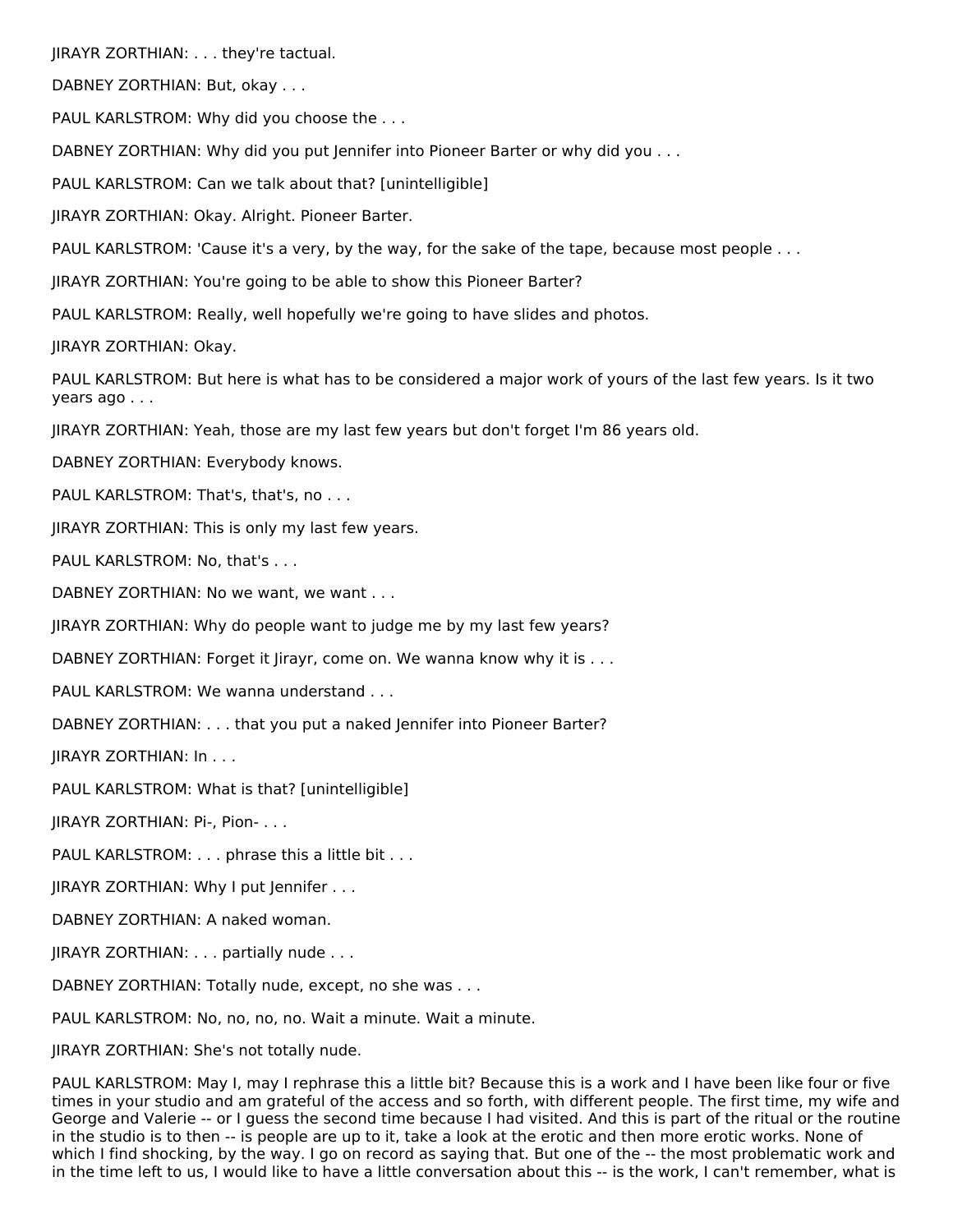it called?

DABNEY ZORTHIAN: Pioneer Barter.

PAUL KARLSTROM: Yes. Pioneer Barter, it's called. And this is a -- it's a big work. It's . . .

JIRAYR ZORTHIAN: Black and white.

PAUL KARLSTROM: . . . it's important because of it's size. It's presence.

JIRAYR ZORTHIAN: It's not only important but it's a very important emotional thing in my life. Go ahead.

PAUL KARLSTROM: Well good. No, so good. What we -- what I would like to hear, then, is, having been in there and been with different people saying it is your description of what that work means. I know what it looks like. I'm just the interviewer.

JIRAYR ZORTHIAN: Okay.

PAUL KARLSTROM: What does it mean? What's it about?

JIRAYR ZORTHIAN: I will tell you. Is there a possibility that when you get this interview, somebody will see what that work of art looks like?

PAUL KARLSTROM: Yeah. That'll be part of your papers.

JIRAYR ZORTHIAN: Okay. Alright. Now, for instance, it -- that particular drawing, I kept in black and white to make it very, very serious, Paul, because it has so much to do with my background and my early, early life. I was born in Turkish Armenia -- 1911 and four years later the Turks killed a million and a half Armenians in a massacre. I was in Turkey until I was nine. I don't even wanna go through the horrible things I went through where I saw executions, I saw people have their heads chopped off and I saw people raped and so on. And they killed a million and a half Armenians and so on. We were very lucky to come here but on the way here we lived in Italy -- my father, wonderful father, who took me through all the museums through Europe. Finally we came to the United States. But that has to do with my feeling about the way, you know, the Genocide. When I came to this country, and I found the way the American, the Americanos, treated the Native Americans -- it has been an obsession with me all of my life. So, when that film -- are you listening?

PAUL KARLSTROM: Yes.

JIRAYR ZORTHIAN: When that film . . .

PAUL KARLSTROM: I'm always listening [unintelligible].

JIRAYR ZORTHIAN: . . . Dancing With Wolves . . .

PAUL KARLSTROM: Um-hmm.

JIRAYR ZORTHIAN: . . . came out, I thought it was high time I did something on the way the American, the Americanos -- your clean-cut Americanos, treated the American Indian. Okay? I know Dabney wanted to know why I put Jennifer with her buttocks showing, with her chaps and there's another girl over there, could be half Indian and half white, with this monstrous looking pioneer who has the head of a blood sucking bat . . . are you listening to this?

PAUL KARLSTROM: Yes. Yes. Believe me.

JIRAYR ZORTHIAN: And I have all of his guns and his swords and his mucho macho what-have-you, what he used to -- when your early pioneer, contrary to what the movie always portrays him as a great pioneer -- he was nothing but a sleazy, horrible individual. He was usually very ignorant. Never had a college education and he violated the women by giving them drinks, you know, and trinkets and so on and so on and these women, his own wives -- not wives, they weren't even married most of the time -- he didn't, you know, he didn't treat her very well and she didn't live very long working on the farm and so forth. He lived much longer than she did. A woman was not permitted to vote until she was 20 . . .

PAUL KARLSTROM: Right. Right.

JIRAYR ZORTHIAN: . . . 1926. So, that's what I was trying to express in that thing.

PAUL KARLSTROM: What about the -- now wait a minute. What about the voting? No wait, I don't understand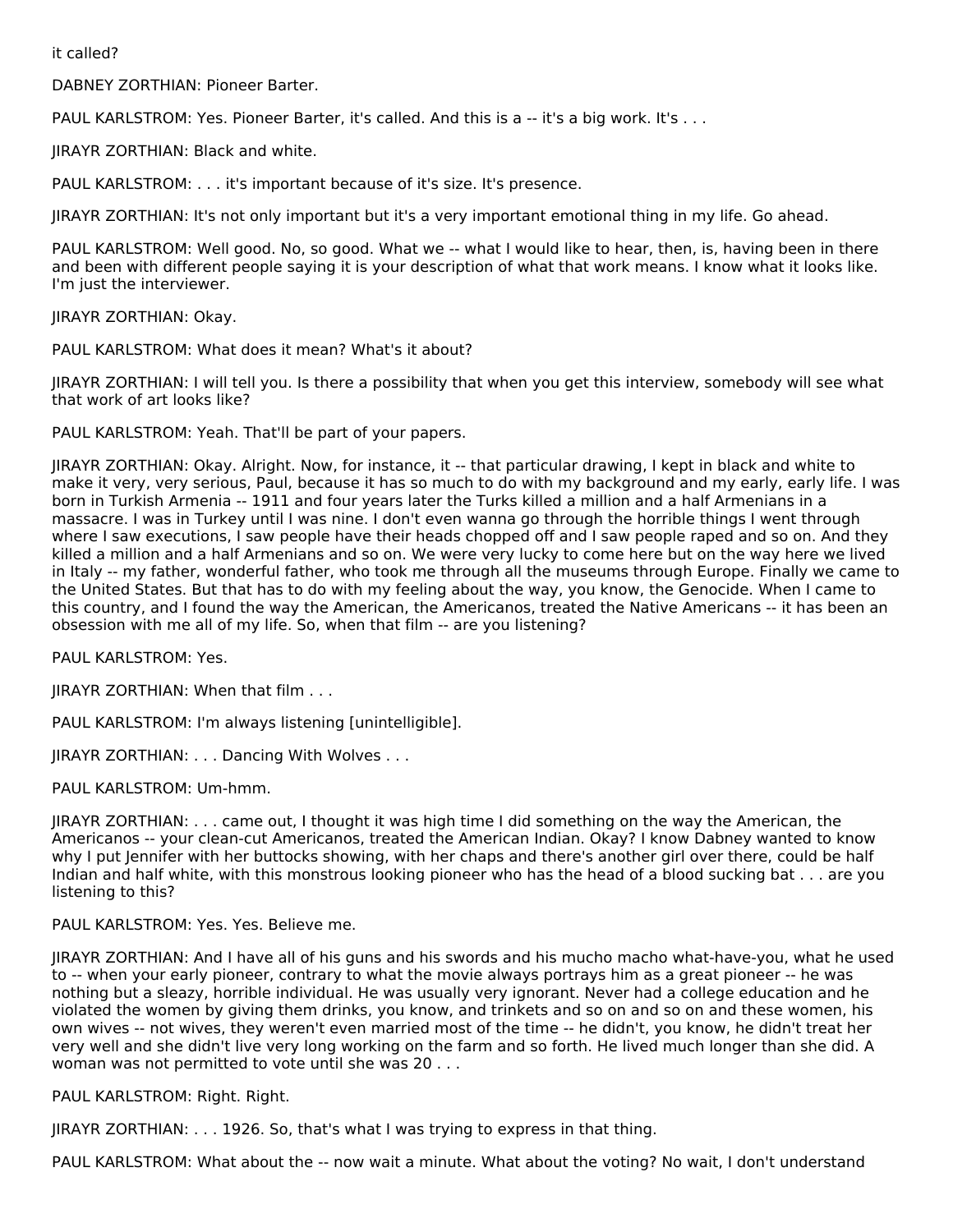that.

JIRAYR ZORTHIAN: What?

PAUL KARLSTROM: The woman not being allowed to vote. Are you saying that this bad guy was controlling these women?

JIRAYR ZORTHIAN: You know the drawing I'm talking about?

PAUL KARLSTROM: Of course. Yeah. The one we're talking about.

JIRAYR ZORTHIAN: Okay. What happened -- which was very interesting. I -- there was a friend of mine who lived here for a while. He's become a very fine architect and he's doing a lot of things in Las Vegas and he came to me and he said, "Zorthian, how much would you want for that work of art?" I said, "Well, with my reputation, I should get at least \$125,000 dollars." And he said, "Oh, come on Jerry, these people I think would like to buy this. I'm doing a club in Las Vegas that's going to be -- they have so much money, they don't know what the hell to do with." He said, "I think I can get \$135,000 and we'll take the last \$10,000 and divide it between the two." We're working out a little operation, right? So I gave him my film which was done in France, The World According to Zorth, which put me into a very, you know, very wonderful position. And he brought that over and he showed them the film. Showed photographs of the work, everybody thought it was just wonderful and one of them - they thought it was wonderful and they said, "How much does he want for this thing?" "He wants \$135,000 dollars." So, they said, "Well, if he's a known artist, we can see by his film that he's a fantastic artist and so on, that sounds reasonable." But the main man who owned the thing came over and said, "Who the hell is that figure in the center with a blood sucking bat on his head?" He said, "Well, that's the man who violated all the women." He said, "Who the hell does he think he is portraying the noble pioneer with a blood sucking head?" All these years we have been conditioned that the noble pioneer with the John Wayne type. Now, had I been a whore and said, "Look, I'll do you another drawing and put John Wayne's head there," I could've been \$135,000 ahead. This is the kinda thing, Paul, this is the kinda thing that drives me out of my mind.

DABNEY ZORTHIAN: Can I say one little thing before going off?

JIRAYR ZORTHIAN: No. No. This is the . . .

DABNEY ZORTHIAN: Yes. But let me say something first. This is interesting work because it seems to operate on many different levels and I'm gonna tell a little story and then let that be sort of the last observation around which the discussion can go. There is the observation in this article in the LA Weekly and among other people, that there is an obsessive focus on what some people call "tits and ass".

JIRAYR ZORTHIAN: What?

PAUL KARLSTROM: "Tits and ass. T and A." Which me- . . .

JIRAYR ZORTHIAN: Wait, wait, wait. I don't . . .

DABNEY ZORTHIAN: That "tits" is breasts and "ass" is . . .

JIRAYR ZORTHIAN: "Tits and ass?"

DABNEY ZORTHIAN: "Tit,", that means your bosoms with your nipples and your "ass" which . . .

PAUL KARLSTROM: Well, we don't need to explain this to the tape.

JIRAYR ZORTHIAN: You know what their problems are?

PAUL KARLSTROM: No, no, no, no. Let me just and then you . . .

JIRAYR ZORTHIAN: [unintelligible]

PAUL KARLSTROM: And there have been observations -- in fact, I was, you know, we were up here recently and went into the studio with a very smart group of people and I have to admit, I can see this as perpentually an issue. We're looking at the works and everybody is saying, you know, admiring the craftsmanship, the draftsmanship, the interest and enthusiasm about the subject. And what I understand this to be and what I see is that people begin to think that there's this focus -- major interest in bodies. Not so much to celebrate but perhaps to consume the opportunity to interact with these bodies.

DABNEY ZORTHIAN: To sens -- sensuous . . .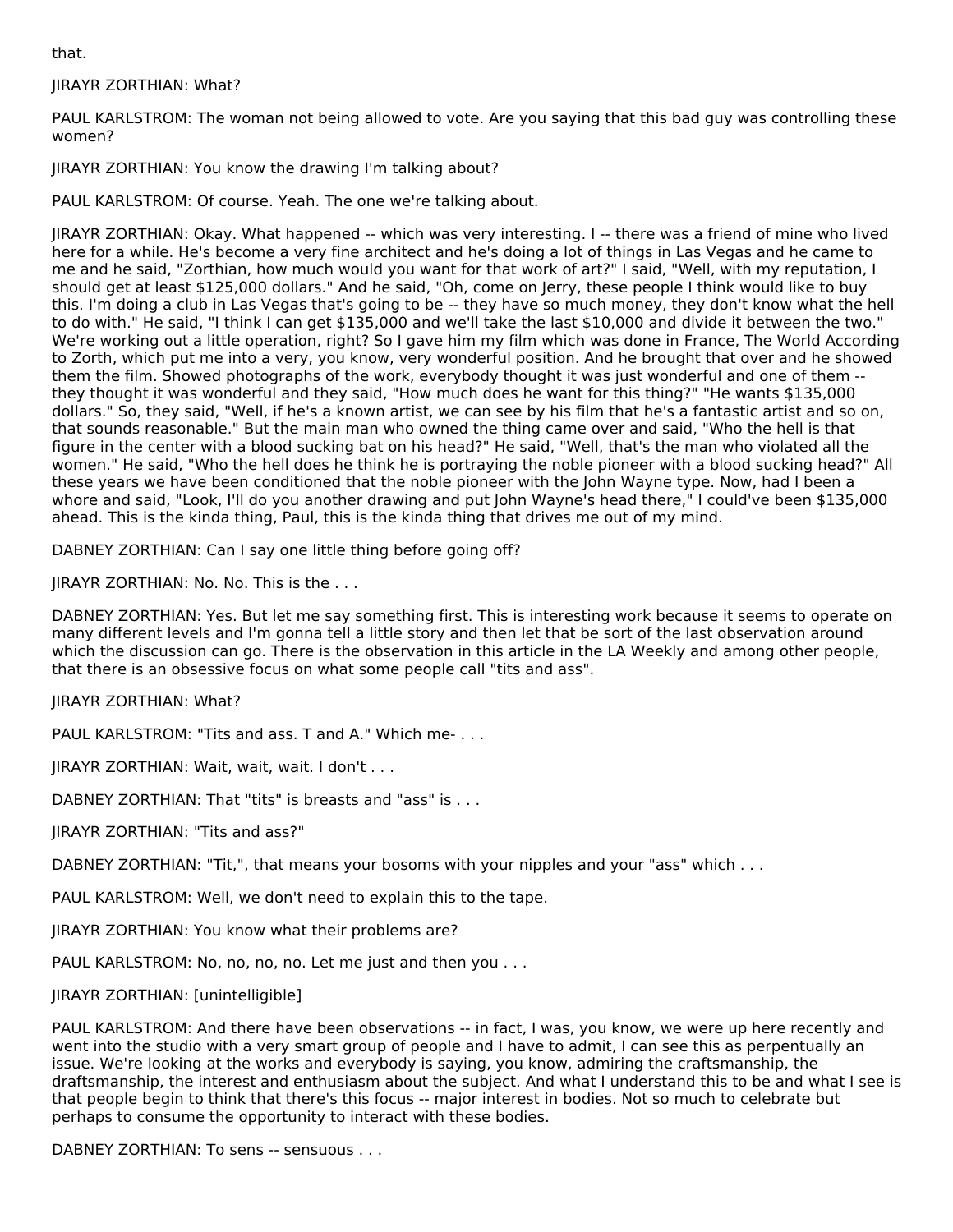PAUL KARLSTROM: These young bodies.

DABNEY ZORTHIAN: To exploit . . .

PAUL KARLSTROM: Sexy, young -- I don't -- no, no. The art isn't necessarily exploitation. It is an interaction. It's the artist to model thing. And I, actually, know a bit about this but in this one -- let me just tell one recent incident with friends who went into the studio with me and this particular friend, a woman, whom you know, who we won't name her particularly. It doesn't matter on the tape. We were looking at Pioneer Barter. Looked at it and said -- and Jirayr is saying, explaining it in these terms that are, you know very important. There's no question. If this is the theme of the work, it's very significant and very important, but you can say that this is the theme of the work but if you want people to look at it, what they see in it matters and if you don't communicate it, what she said was, "Okay, if this is what it's about, what's with all the T and A?"

DABNEY ZORTHIAN: Um-hmm.

PAUL KARLSTROM: "What's with all the tits and ass? Why is" -- she didn't know it [the model] was Jennifer, we know it's Jennifer, "standing there with her cute ass hanging out of her chaps?" JIRAYR ZORTHIAN: Was that -- was that a beautiful buttocks?

PAUL KARLSTROM: Yes.

JIRAYR ZORTHIAN: Wasn't that, wasn't . . .

PAUL KARLSTROM: And then she turns, she turns and lets her tits show.

JIRAYR ZORTHIAN: Wait, wait, wait Paul.

PAUL KARLSTROM: No, let me finish and then you respond.

JIRAYR ZORTHIAN: Wasn't that a beautiful buttocks?

DABNEY ZORTHIAN: Give him a chance Jirayr.

PAUL KARLSTROM: You get the rest of the tape. But I think this actually matters a lot because what we wanna know is how -- what you really care about in these works? What are they really about? And some very smart people who are not prudes at all -- they're big-time non-prudes, they look at these and say, "Hey, what story are you really telling here?"

JIRAYR ZORTHIAN: Okay. Did you ever -- in every drama, Shakespeare, I think, is wonderful in this, no matter how serious his drama is, he -- in every piece of work he does, he adds a little, a little, a little diversion of a little humor or distraction or -- away from the seriousness of the whole damn thing, right?

PAUL KARLSTROM: Um-hmm.

JIRAYR ZORTHIAN: You know what the theater is. Now, in my thing, too -- what's wrong with a woman's buttocks, for heaven's sake? Alright. I want to show that the pioneer was so much sexually involved. He went and played the cowboy scene and brought the cows in and so on. When he came home, he had the woman and so forth. But what's wrong with showing a woman's buttocks? What's wrong with that? That's a beautiful thing to look at. It goes back to what I was saying. Americans are so G-d Damn frustrated sexually that you can go . . .

### [SESSION 2, TAPE 3, SIDE A]

PAUL KARLSTROM: Continuing a second session with Jirayr Zorthian up at the art ranch. This is, I think it's still 8 July, 1997. And this is now Tape 3, Side A. And I think we're now really into the good stuff. Well, all of it was good but this is very much to the point. In part responding to, I think, a whole direction, a slant, within that article. But also -- and I have to say this -- a response of many people who are thoughtful, they know their art and they care about art. But when they walk into the studio, they're confused.

### DABNEY ZORTHIAN: Such as my father.

JIRAYR ZORTHIAN: They're confused because they believe that art is important and it has a message and they look and as this one woman visitor friend of mine who I brought up here -- when she visited she said, "You're sending mixed messages. If you really believe in the importance of this subject," and she wasn't doubting that you believed it. Which was genocide. It was the horrible way Native Americans were treated. Why do you give this side show of "T and A?" What do Jennifer's butt and breasts add to a very important . . . okay, I'm not saying this. I'm just, again, opening the question.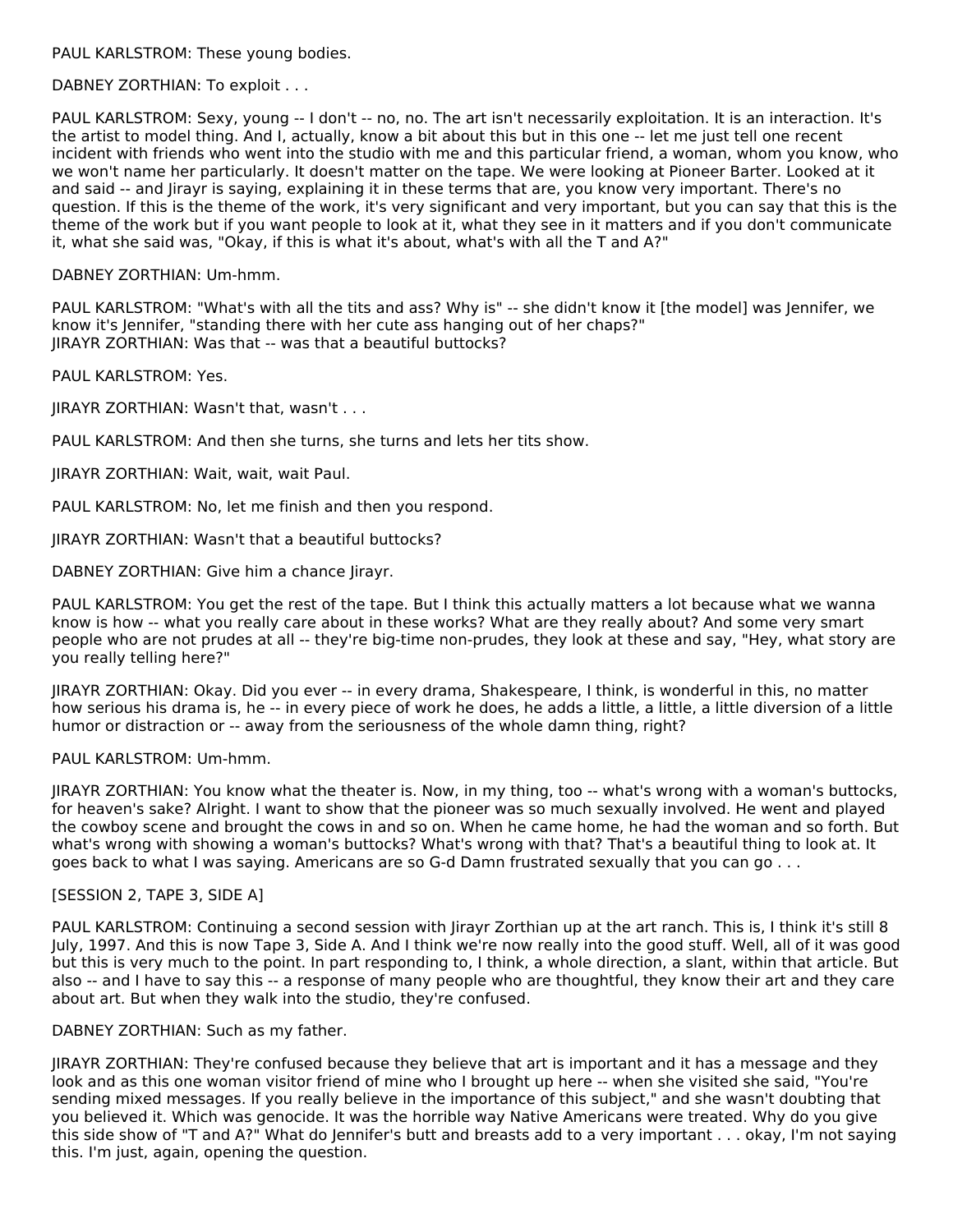JIRAYR ZORTHIAN: Now, very interesting. I wish that I could show what I'm gonna say in that film that was made from France. Some woman came here years ago, about three months before . . .

DABNEY ZORTHIAN: Yeah, you said that already three times Jirayr.

JIRAYR ZORTHIAN: No, no, wait. And she said, "You Americans" -- when she saw the nudes, she said . . .

PAUL KARLSTROM: Well, now I...

DABNEY ZORTHIAN: We have that.

JIRAYR ZORTHIAN: You've said that, okay. Okay.

PAUL KARLSTROM: Yeah. Yeah. We have that.

DABNEY ZORTHIAN: You don't have to repeat it.

JIRAYR ZORTHIAN: We don't wanna go through that again.

PAUL KARLSTROM: Okay. So Americans are prudes. Let me put a finer point on this. What does this imagery that you have selected, which you look at the Five F, you look at many of the other drawings and you see this celebration and I actually will go on tape as saying that I appreciate this. I like these.

DABNEY ZORTHIAN: You told me something, Jirayr, that was . . .

PAUL KARLSTROM: But what does it have to do -- how does it enhance or reinforce -- what does it have to do with this very important issue that you believe that that painting's about?

DABNEY ZORTHIAN: Jirayr, also, you told me something which every time you've told it to me -- you've told it to me about three times -- is that that the man with the bat head sort of used and abused women. Okay. Let me tell -- get my take on this . . . out of the way so that I don't have to worry about it anymore.

PAUL KARLSTROM: Okay. Go Dabney.

DABNEY ZORTHIAN: I believe that you feel that men use and abuse women. That's what you told me. And that being naked like that showed, you know, proved that men used and abused women.

PAUL KARLSTROM: Aha.

DABNEY ZORTHIAN: And that also related to me, that to the olden times of the 1960's when you were doing your other articles of men using and abusing women, let me see, in -- oh, okay -- for instance, in Stamp Out Reality, which is a major work of the world ever in the Buckminster Fuller time, to me, in my opinion, you know of ever, Stamp Out Reality really needs to be examined. It has never been shown except by the Armenian Allied Artists.

JIRAYR ZORTHIAN: It doesn't matter, honey.

DABNEY ZORTHIAN: Okay. But in Stamp Out Reality, the person who is standing there says, "I would never have killed the zebra if Zorthian had not told me to."

JIRAYR ZORTHIAN: No, he said, "I didn't wanna kill the zebra, but Zorthian told me."

DABNEY ZORTHIAN: Alright.

PAUL KARLSTROM: To?

DABNEY ZORTHIAN: No, no, the "to", I don't think there is the "to."

PAUL KARLSTROM: Told him ,Zorthian told him to kill the . . .

DABNEY ZORTHIAN: No, her.

PAUL KARLSTROM: Her?

DABNEY ZORTHIAN: To kill the zebra. You haven't seen . . .

PAUL KARLSTROM: Blaming it on Zorthian?

DABNEY ZORTHIAN: No, this is it. That the woman . . .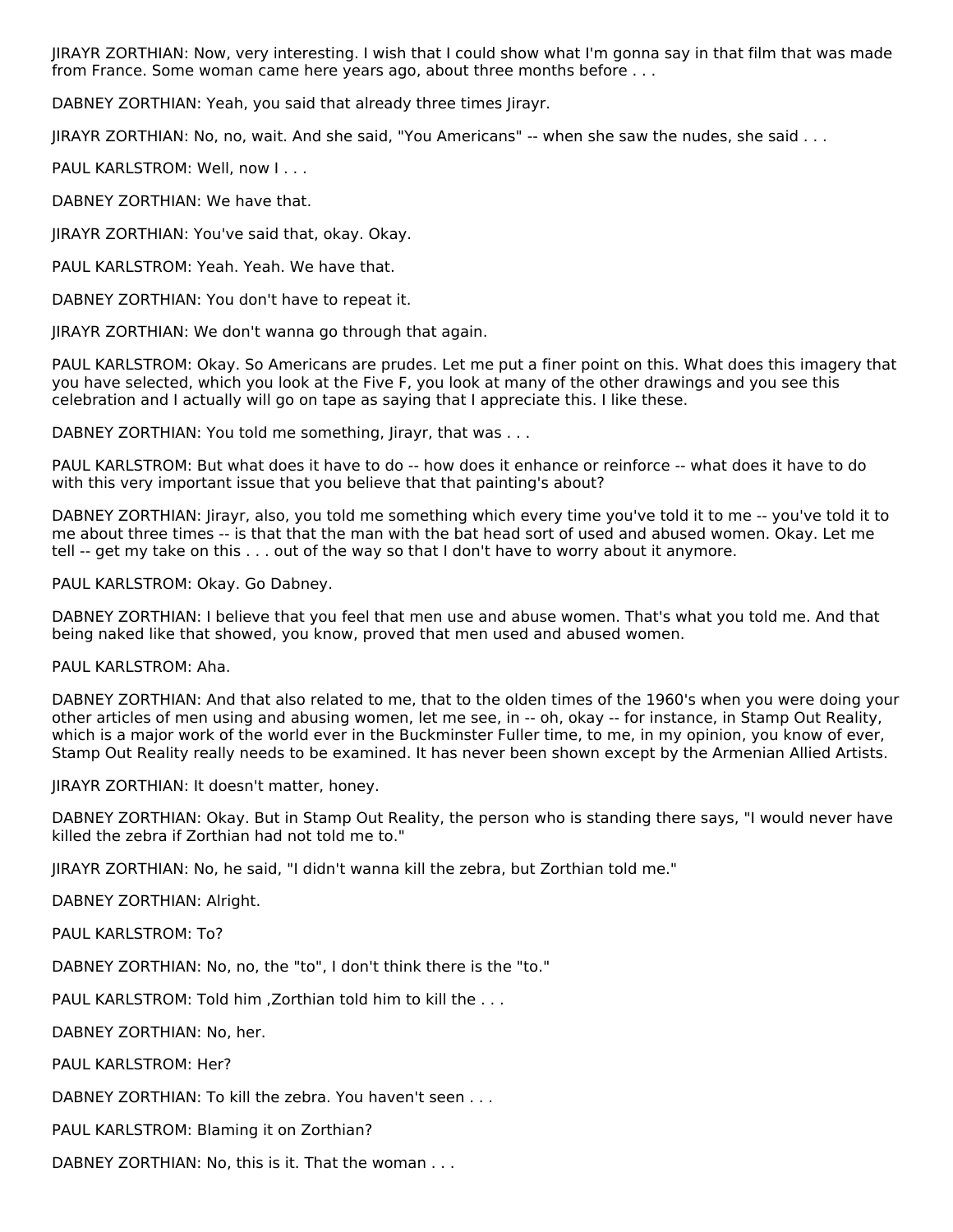PAUL KARLSTROM: Explain this, yes.

DABNEY ZORTHIAN: Alright. You've wanna figure this out. Okay.

PAUL KARLSTROM: Remember, this is a tape.

JIRAYR ZORTHIAN: Oh, no, it didn't say, "told me", "Zorthian made me."

DABNEY ZORTHIAN: "Zorthian made -- "I would not have killed the zebra but Zorthian made me." Alright. In Pioneer Barter this -- and also this is a gorgeous woman, too and you've gotta look at Pioneer Barter, I mean, really look at it now that you . . .

PAUL KARLSTROM: I've look at it lots of times.

DABNEY ZORTHIAN: Pioneer Barter?

PAUL KARLSTROM: I'll look at it again.

DABNEY ZORTHIAN: Oh, you have? Okay. But did you get that part about she wouldn't have killed the -- she is the one who killed the zebra?

PAUL KARLSTROM: I've gotta look at it again. Okay.

DABNEY ZORTHIAN: Okay. Okay. This naked woman in Pioneer Barter has a gun in her hand.

PAUL KARLSTROM: Smoking gun.

JIRAYR ZORTHIAN: Stamp Out Reality.

DABNEY ZORTHIAN: No, Pioneer Barter is different from Stamp Out Reality. Stamp Out Reality was done about 1962 . . .

JIRAYR ZORTHIAN: Right.

DABNEY ZORTHIAN: Pioneer Barter was done in 1991. Alright. So, okay, in Pioneer Barter, there's a smoking gun and there's a dead Indian . . .

PAUL KARLSTROM: Yes. Yes. That's what we're talking about.

DABNEY ZORTHIAN: It's the same thing. There's no difference. They're the same picture. Stamp Out Reality from 1962 is the same thing as Pioneer Barter. You've gotta look at it. That's all I can say. That there's a total -- he's just repeating the same picture time after time and he is probably the greatest feminist that has ever lived ...

JIRAYR ZORTHIAN: What?

DABNEY ZORTHIAN: Really. You are probably . . .

JIRAYR ZORTHIAN: What did you just say?

DABNEY ZORTHIAN: Feminist. Better than Gloria Steinem. You have more to say about feminism than Gloria Steinem could even come up with. Let's see, I just thought of something else that's now escaped me that you said about it.

PAUL KARLSTROM: Well, this is what other people said about him. I'm just quoting the people.

JIRAYR ZORTHIAN: Dabney, are you being recorded? Honey?

PAUL KARLSTROM: Yep.

DABNEY ZORTHIAN: As a feminist -- as a supporter of the feminist view point -- oh, Twiggy. Twiggy. Twiggy. Alright. This is a total support of how -- look, the Nazis and Hitler, do you remember that?

PAUL KARLSTROM: Yes. Are they in this, too?

DABNEY ZORTHIAN: Yes. Absolutely. Totally. It's the Holocaust. Are you kidding?

PAUL KARLSTROM: Jirayr, is that correct?

JIRAYR ZORTHIAN: Oh, come on Dabney.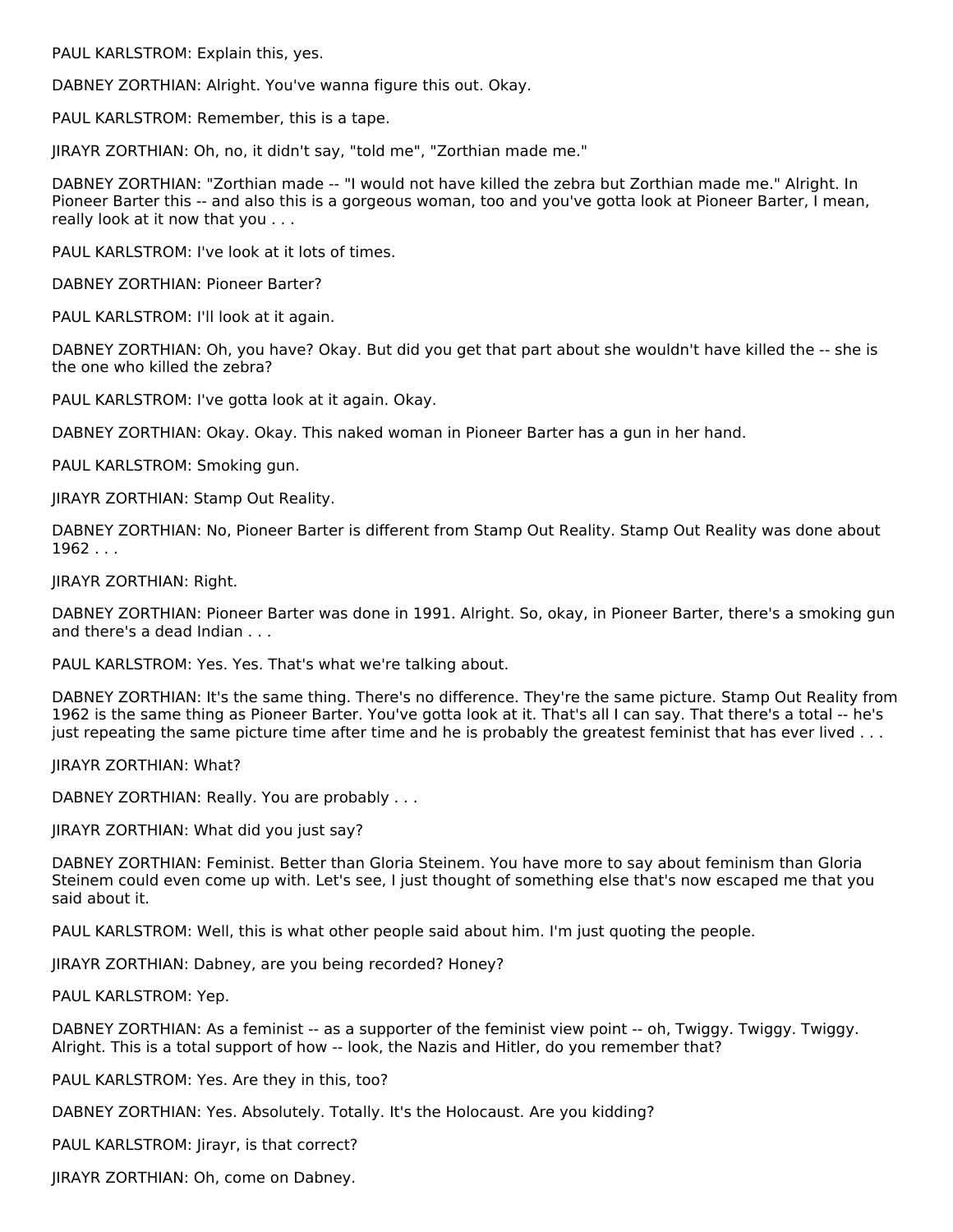DABNEY ZORTHIAN: It is totally correct.

JIRAYR ZORTHIAN: What way are you gonna attach this to this. Okay, you say something against what I have to say. The Nazis and Hitler is in the same painting as Twiggy, who is starving. I mean, she's this rag of bones . . .

PAUL KARLSTROM: I remember Twiggy, yeah.

DABNEY ZORTHIAN: We know Twi-, actually met Twiggy with her second husband and all it did was verify everything that we ever -- that he intuited about this whole situation. Twiggy is a bag of bones and this delighted, happy bag of bones with somebody controlling her. She's a puppet on a string with somebody controlling her. Jirayr . . .

JIRAYR ZORTHIAN: Listen to this.

PAUL KARLSTROM: No, no, no. NO wait a minute . . .

DABNEY ZORTHIAN: If this does not go with what you say, please tell me in what way . . .

JIRAYR ZORTHIAN: No, no, it's fine.

PAUL KARLSTROM: But I just wanna make sure that this connects to that particular painting we're talking about.

DABNEY ZORTHIAN: It does. Totally.

PAUL KARLSTROM: Okay. Good. And do you agree? 'Cause all of this is gonna get transcribed and we wanna make sure -- okay.

JIRAYR ZORTHIAN: I did a paint-, drawing - painting . . .

PAUL KARLSTROM: Well, now wait a minute . . .

DABNEY ZORTHIAN: He'll go on -- he doesn't even know what he's doing but it totally connects.

PAUL KARLSTROM: What does Twiggy have to do with this painting?

DABNEY ZORTHIAN: Everything.

JIRAYR ZORTHIAN: I did a drawing of Twiggy in the '20's [?]. . .

DABNEY ZORTHIAN: I should save our dinner . . .

PAUL KARLSTROM: Okay.

DABNEY ZORTHIAN: . . . it's getting burned up, as you can smell. It's gonna be totally ruined.

PAUL KARLSTROM: No, it isn't.

JIRAYR ZORTHIAN: You know, the trouble, Paul, is this. I've had people come over here from the high society - what is their magazine, Dabney?

PAUL KARLSTROM: High Society magazine?

JIRAYR ZORTHIAN: No, Dabney?

DABNEY ZORTHIAN: What?

JIRAYR ZORTHIAN: What is the high society -- Junior League, Junior League.

PJK: I know about it.

JIRAYR ZORTHIAN: They're the highest tooty toot, money, what-have-you.

DABNEY ZORTHIAN: They used to be but I don't think they're like that.

JIRAYR ZORTHIAN: She came over to write a story about me and she said, -- I took her through, I showed her everything -- this was years ago, I can't imagine -- long before I did all kinds of things -- it had to be at least 30 years ago, and she said, "Mr. Zorthian, I'm supposed to write an article about you." So I took her around and she said, -- when it ended she said, "Mr. Zorthian, I'm sorry, but I could never write anything about you. It is too much for me. I can't conceive of it. Please forgive me. I can't do this thing. It needs somebody who is, you know,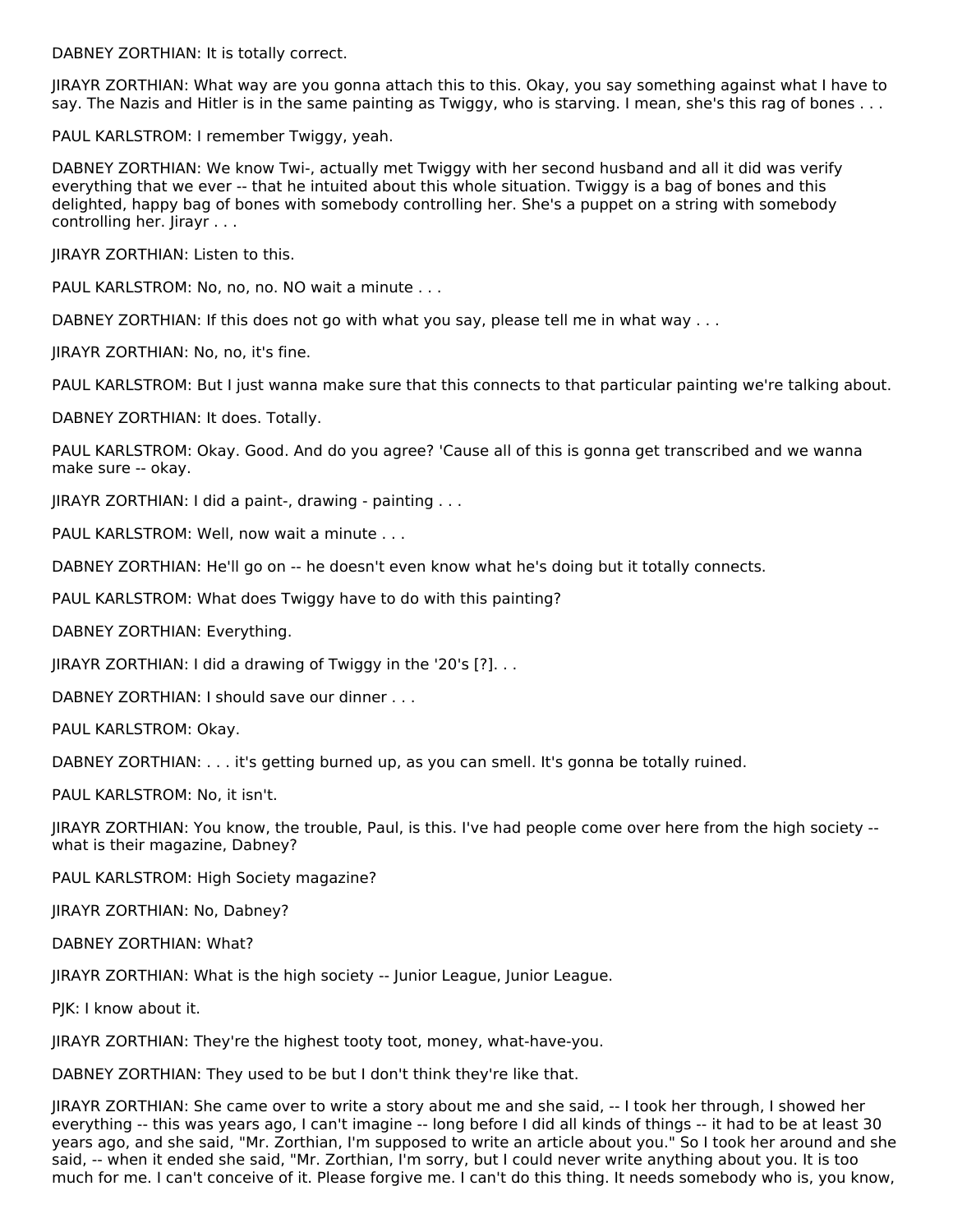blah, blah, blah, much bigger than I am" or something. That was way back in -- and since then I've done incredible things but she -- way back in those days -- she couldn't write an article because she couldn't figure it out.

DABNEY ZORTHIAN: Okay. Let me quickly connect Twiggy to Pioneer Barter.

PAUL KARLSTROM: Okay.

DABNEY ZORTHIAN: Alright. As fast as I possibly can. Except that -- okay so, this person controlling Twiggy, she's a puppet. In the background is a big stack of people. He hasn't put it in. He cannot bear to do it. It's connected with the Armenian Holocaust but it's these globs of people -- he's told me about it, that's the only way. . .

PAUL KARLSTROM: Um-hmm.

DABNEY ZORTHIAN: . . . he won't tell you about it because I just had to get it out of [unintelligible].

PAUL KARLSTROM: What? He won't tell me everything?

DABNEY ZORTHIAN: No, no, no, no. I had to get and I remembered it.

PAUL KARLSTROM: Okay. Okay.

DABNEY ZORTHIAN: Okay. So, he's got this stacks of people who are starving, are dead or something that are cadaver-like, you know, starving people. Like the Armenians, like the Jews and so forth. And there's Twiggy, this delightful person being controlled by somebody. Alright. So this is compared to the Nazis being controlled by Hitler. Okay, meanwhile, there are these people with cameras taking pictures of Twiggy. Alright. That can be connected to, you know, the Nazis killing the Jews but it's a whole different thing. But that is connectable to Pioneer Barter in the way that, as Jirayr explained it to me, which he wouldn't do it to somebody else, that that the woman is taken over and doesn't have a chance unless, just as the Nazis or just as all of us, any of us that partake -- and it doesn't even have to do with women or men -- are taken over if they will consent to be taken over.

JIRAYR ZORTHIAN: Look, Dabney. None of, none of, none of, none of these things mean anything unless . . .

DABNEY ZORTHIAN: He'll deny the whole thing.

JIRAYR ZORTHIAN: . . . people see my art.

DABNEY ZORTHIAN: I don't think that I could say anything more but it's just something that came . . .

PAUL KARLSTROM: No, that's . . . hey, you've been around watching and listening to this.

JIRAYR ZORTHIAN: Anyway, Paul, I'm so glad we've had this interview.

DABNEY ZORTHIAN: So, I think, that maybe totally [unintelligible].

PAUL KARLSTROM: No, no, no, not at all. This is the way ideas come forth.

JIRAYR ZORTHIAN: I have another one. I think we've covered enough, don't you think?

PAUL KARLSTROM: No. I think that I'm gonna ask you one more time . . .

JIRAYR ZORTHIAN: Okay.

PAUL KARLSTROM: . . . for this tape -- one more time . . .

JIRAYR ZORTHIAN: Okay. Can you see how thorough Paul Karlstrom is?

DABNEY ZORTHIAN: This is such a great university [unintelligible] these people who were responsible.

JIRAYR ZORTHIAN: He won't, he won't, he won't, he won't . . . now wait, wait, wait. Dabney, please listen to me first before I finish my sentence, for Christ's sake.

DABNEY ZORTHIAN: Okay.

JIRAYR ZORTHIAN: He won't let anything go until he gets everything.

DABNEY ZORTHIAN: Aha. It's probably Philip Cornelius.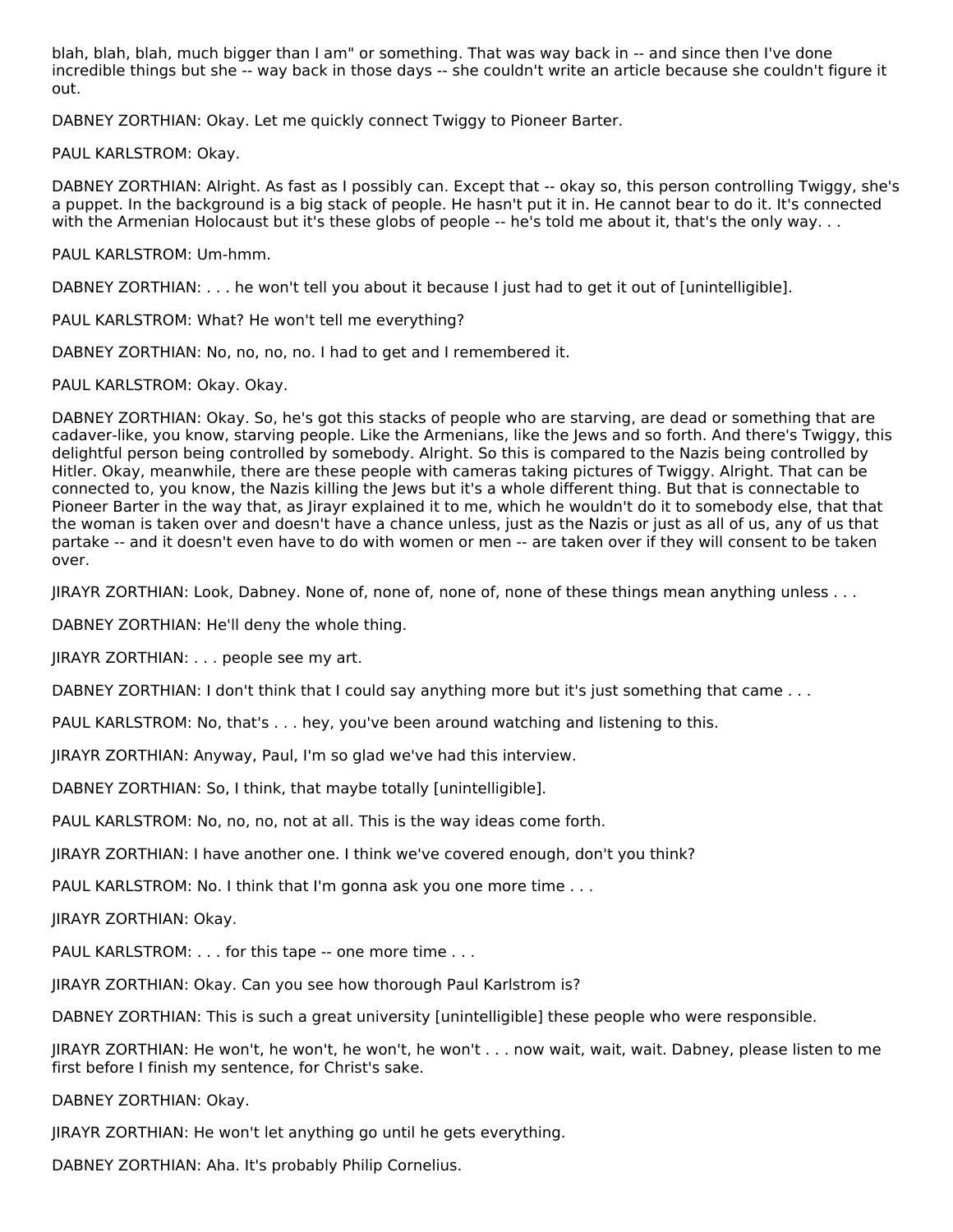JIRAYR ZORTHIAN: Go in the other room.

PAUL KARLSTROM: Oh, knocks. Let me just ask you one more time, just for the sake of continuity here -- the issues you raise in that picture, Pioneer Barter, is that what it's called? Yes. The bat. Are very important. Everybody agrees they're important. What people who observe it say is that it's compromised by very soft, tender butts, and tits, of these cute girls . . .

JIRAYR ZORTHIAN: That's their problem.

PAUL KARLSTROM: Well, but -- if you care about the message, the story you're telling, you don't wanna send mixed signals. This is what they would say. What do you say to that?

JIRAYR ZORTHIAN: My answer to that question is that when Shakespeare did a work or, you know, wonderful drama -- every so often he would break away and do something which would add a sense of humor or something distracting . . .

PAUL KARLSTROM: Um-hmm.

JIRAYR ZORTHIAN: . . . to break the seriousness or the ominousness. I mean, the subject is so incredibly horrible, that you have to do something to counteract it. Now, if you find that disturbing -- a woman's buttocks, at the same time, is beautiful to look at and that is a good distract of the situation. I don't wanna quote Michelangelo again . . .

PAUL KARLSTROM: Yeah. Right.

JIRAYR ZORTHIAN: . . . but when he did the Sistine Chapel, every one of his people were nude and a Cardinal, who was so upset about this -- criticized him, so he -- you never mess with an artist. He put this Cardinal in the depths of hell with a snake whirling around his body, biting his testicles.

PAUL KARLSTROM: Oh, man.

JIRAYR ZORTHIAN: And when he complained to the Pope, he said, the Pope said, "I'm sorry, Cardinal, but I only have communications with Heaven, not with Hell," because he put him in the [unintelligible] of hell. Because he loved the human body. What's wrong with the human body, for Christ's sake?

PAUL KARLSTROM: Nothing. Nothing. Nothing.

JIRAYR ZORTHIAN: I just wanna show the -- any chance I get, I wanna show the human body. His buttocks, his legs, his torso, his penis, his [sic] vagina, everything. What the hell is wrong with that?

PAUL KARLSTROM: Nothing.

JIRAYR ZORTHIAN: And if it -- and the people don't understand it, I'm sorry.

PAUL KARLSTROM: I think this is a great place to end this interview. Because our guests . . .

JIRAYR ZORTHIAN: Are here.

PAUL KARLSTROM: . . . your guests are here. Lyn Foulkes has just arrived. Thank you, Jirayr.

[SESSION 3, TAPE 1, SIDE A]

PAUL KARLSTROM: Smithsonian Institution. This is the Archives of American Art continuing an interview with Jirayr and Dabney Zorthian. This is Session 3, probably the concluding session tape. Tape 1, Side A. July 9, 1997. The interviewer for the Archives is Paul Karlstrom, as before. And this is our attempt to tie up some loose ends because I think that yesterday we introduced very important topics. We worked around them and we chewed on them but some points seem to need another chance or some resolution or some clarity. And Dabney, you had several points that you really wanted to make -- you felt strongly about yet felt that yesterday you didn't make the point as strongly or as clearly as you had hoped and so now is your chance to reiterate that and to concisely bring it together.

DABNEY ZORTHIAN: Alright, shall I go?

PAUL KARLSTROM: Yes.

DABNEY ZORTHIAN: [Reading from prepared text} Alright. Consistent from the start in 1964 of Pioneer, no, I'm sorry, of Stamp Out Reality to Pioneer Barter in the 1990's was something that has come. Women blame men or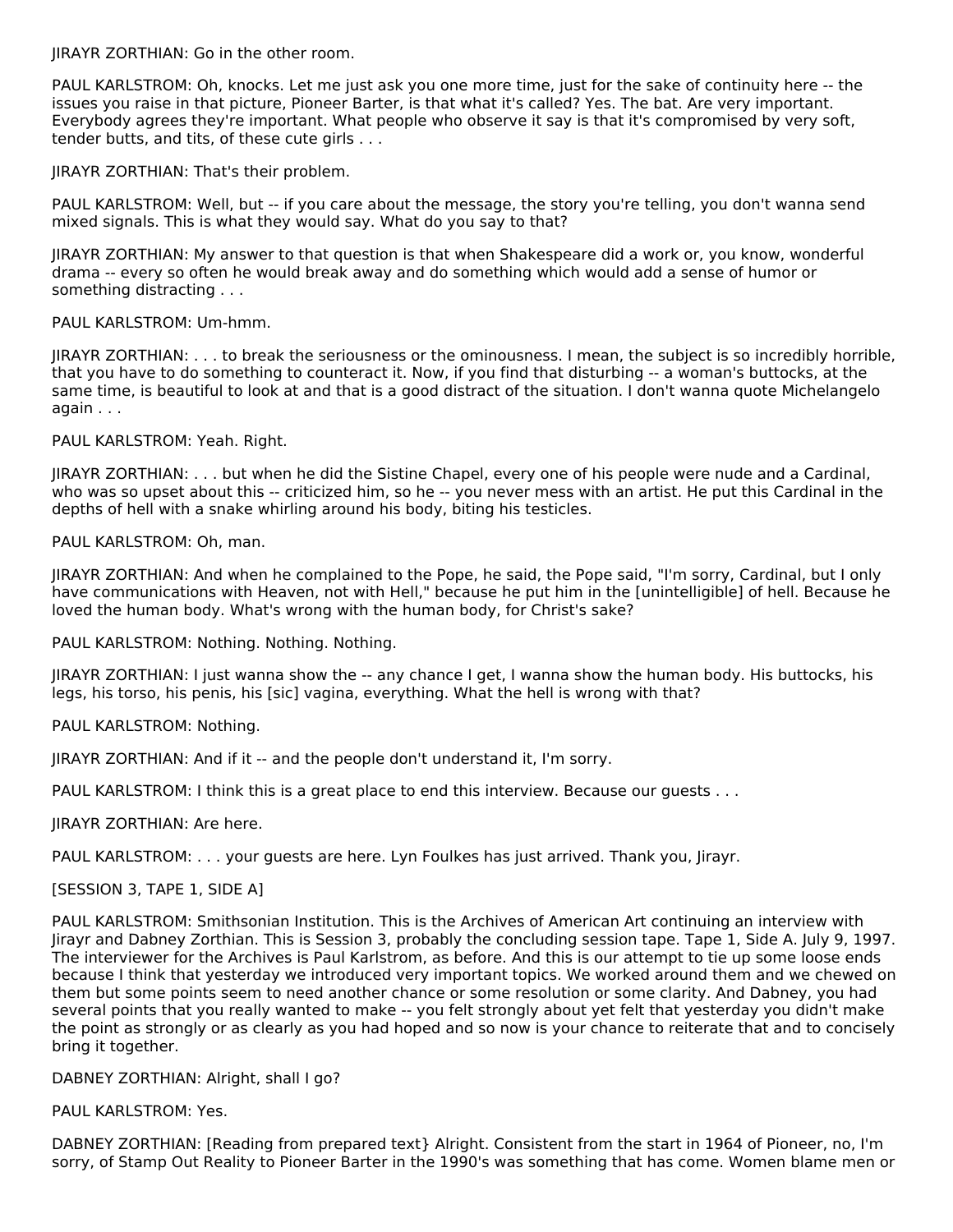woman blames man for "making" her do something she feels (knows) is unethical, like war, Hitler and the Na-, like what Hitler does to the Nazis. An old-fashioned man is subjected to women's liberation (feminism, Gloria Steinem)-- The Death of Piggy -- that came before Stamp out Reality and was the first one that had to do with . . .

PAUL KARLSTROM: Now these are names of paintings?

DABNEY ZORTHIAN: Right. Names of paintings. Okay. I'll say, names of paintings that -- after the old-fashioned man was subjected to women's liberation, The Death of, let's see, Pilareed By Feminism, a painting, "The Accident" by it's reality he reacts. Stamp Out Reality is one example. We forget to mention "Triangle" from the 1940's. This is unexplained territory that requires time, patience and a tabling of prejudice. Tabling, I may mean another word but I couldn't think of anything else. And tabling of prejudice and preconceived notions. It is vague -- the vaguest in it's unexamined because unexplored and unacknowledged mystery to be solved. If any acknowledge such vague connection does the artist issues an invitation. Sorry, I couldn't quite read my own writing. That's enough. That's it.

PAUL KARLSTROM: Okay. Before you go away, why don't you say that again but just say it. Tell it to me rather than putting it into some poetry with writing, diacritical [unintelligible].

DABNEY ZORTHIAN: I just wanted to get un- . . .

PAUL KARLSTROM: Yeah. That's fine.

JIRAYR ZORTHIAN: Go ahead. That was good.

PAUL KARLSTROM: That's fine. But I mean there's some main point that you're trying to make there.

DABNEY ZORTHIAN: The main point is that there is . . .

PAUL KARLSTROM: One point.

DABNEY ZORTHIAN: . . . a mystery . . . okay, the one main point is that from the -- way back in the '60's and it started then when he was totally avalanched by women's liberation and he'll talk to you negatively about Gloria Steinem and so forth and feminism and so forth. He made one thing consistently that's gone through, which is that women do things that they do not believe in because men tell them to do it. You'll find that.

PAUL KARLSTROM: And that's what these paintings -- series of paintings over the years -- probably what they're about? Is this what you're saying?

DABNEY ZORTHIAN: Well, I don't know if it is not but it certainly was totally obvious to me that they do things ... . then the connection to the Holocaust is that and the Holocaust is nothing in comparison to what the Armenians suffered . . .

PAUL KARLSTROM: I wouldn't overstate that but I don't think you wanna be quoted that way.

DABNEY ZORTHIAN: . . .or what the Indians . . . no, no, excuse me, right, I understand that. No, no, alright, we won't overstate or anything like that. There is a relationship like a sibling relationship. Okay, say it's a sibling relationship. The Armenian is the older sibling to the Holocaust, which is the younger sibling -- both of them to what happened to the Indians by the Americans, which nobody wants -- I mean, by the British or whoever took over the United States of America. So, I mean, those all go together. Nudity, I did not go into in my 50 second statement, which is going over 50 seconds because Jirayr only can explain it -- he's explained it to me really well and convincingly when he explained it to you the last time. He deviated, he went into, like, how the art world and Michelangelo and everything so maybe and maybe not, he'll be able to deal with it. I can't explain that to you. But it is something about the vulnerability of the human spirit and the importance of what he's doing is almost like -- it's a very difficult thing for certain men to go through the fact that women are actually able to think for themselves. I don't think I have anything more to say, really.

PAUL KARLSTROM: Let me ask you one more question, if I may. If you're going over it's my fault 'cause I'm asking questions, see? It's not your fault. But you said that, earlier on, in talking about the, what is the name of that painting, the American Pioneer . . .

DABNEY ZORTHIAN: Pioneer Barter.

PAUL KARLSTROM: Pioneer Barter. Right. I'm gonna remember that [title]. Anyway, we were talking about that at some length yesterday and we'll talk about it a little more today because it seems to be a critical painting around which many issues revolve. It's useful. And do you -- well when you and I were talking about it, you said that when you first saw it or at some stage, you said, "Why the naked Jennifer in this painting?"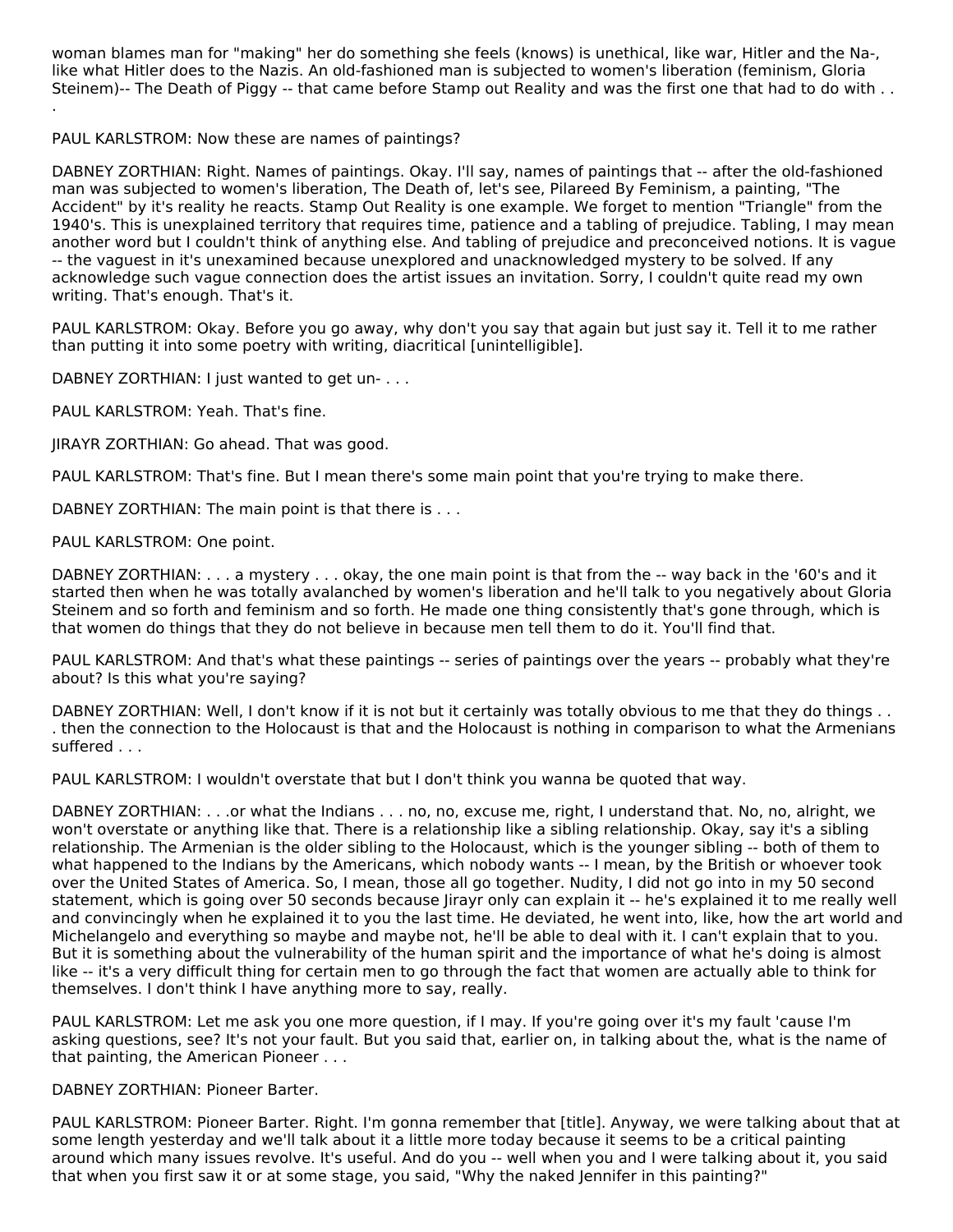DABNEY ZORTHIAN: Right.

PAUL KARLSTROM: Would you explain a little bit what you were thinking? How you felt about the use of this imagery in that particular work?

DABNEY ZORTHIAN: Jirayr?

PAUL KARLSTROM: No, no.

DABNEY ZORTHIAN: Why the naked Jennifer? I have nothing to say about that. Why?

JIRAYR ZORTHIAN: I'll tell you that when it's my turn.

DABNEY ZORTHIAN: Okay. It's his turn. I have nothing to say about it. It's only he . . .

PAUL KARLSTROM: Do you wanna do it now or do [you] want [to wait]?

DABNEY ZORTHIAN: Yeah, do it now Jirayr.

JIRAYR ZORTHIAN: Do you wanna to do it [discuss] now?

PAUL KARLSTROM: Sure. Yeah.

JIRAYR ZORTHIAN: Alright. Did you notice that naked Jennifer was wearing chaps? Right? Okay?

PAUL KARLSTROM: Um-hmm.

JIRAYR ZORTHIAN: Alright. Now the chaps emphasize her beautiful buttocks. Did you notice right next to Jennifer was a horse's buttocks? Okay? Are you listening?

PAUL KARLSTROM: Yes.

JIRAYR ZORTHIAN: Okay. Now there was nothing else shown in her except part of her breast. Now, in my opinion, all this business of John Wayne and all this glorification of the pioneer barter, of the noble pioneer is a lot of baloney. They loved their horses sometimes more than they loved their women and I want to show a similarity between his girlfriend's buttocks and a horse's buttocks. And that horse's buttocks was his main occupation. That was his great passion. And a woman was just like one of his possessions. She did anything she wanted to the tune of shooting that Indian even. If you notice that there's a -- she has just finished shooting the Indian. In other words, women were nothing but something they violated. They got 'em drunk and gave 'em trinkets and they were just a passing [unintelligible]. A woman wasn't permitted to vote until 1926, wasn't it? Something like that. Somewhere around there, I don't remember. But what I was trying to show in all of my drawings and paintings, I try -- I'm explaining something to you, which I shouldn't. I want people to read what they want to read into it. I don't want to insult the intelligence of viewer. If they can't figure that out, it's okay. I did it -- my idea was showing the pioneer who came West and he had complete control of the atmosphere, he had complete control of the Indians. He had complete control of anything. The only good Indian was a dead Indian. He destroyed them, he killed them. What-have-you. He was a monster. He actually was a dirty, horrible individual who never took a bath. He was not that noble pioneer. Sure, there were a few wonderful people who came from the East and tried to put a normal life here but most of 'em were just a big bunch of ignorant, crappy people. And their attitude toward women I was trying to display in this thing.

DABNEY ZORTHIAN: See why I say that he -- I sort of consider him almost a great feminist?

JIRAYR ZORTHIAN: Feminist?

DABNEY ZORTHIAN: He doesn't realize that.

JIRAYR ZORTHIAN: 'Course I'm a feminist, I love women. I think they're wonderful.

PAUL KARLSTROM: Well, that's not exactly the same thing, although it can be. You celebrate women. Would you say you celebrate women?

JIRAYR ZORTHIAN: I don't like -- I think Gloria Steinem had the wrong idea. I think she destroyed women. She got involved with a lot of lesbians and so on. But that's another story. I -- okay -- Dabney, I think you kind of . . .

DABNEY ZORTHIAN: Well, sorry.

PAUL KARLSTROM: That was good. This is good. Let me ask you, you know, before we break and . . .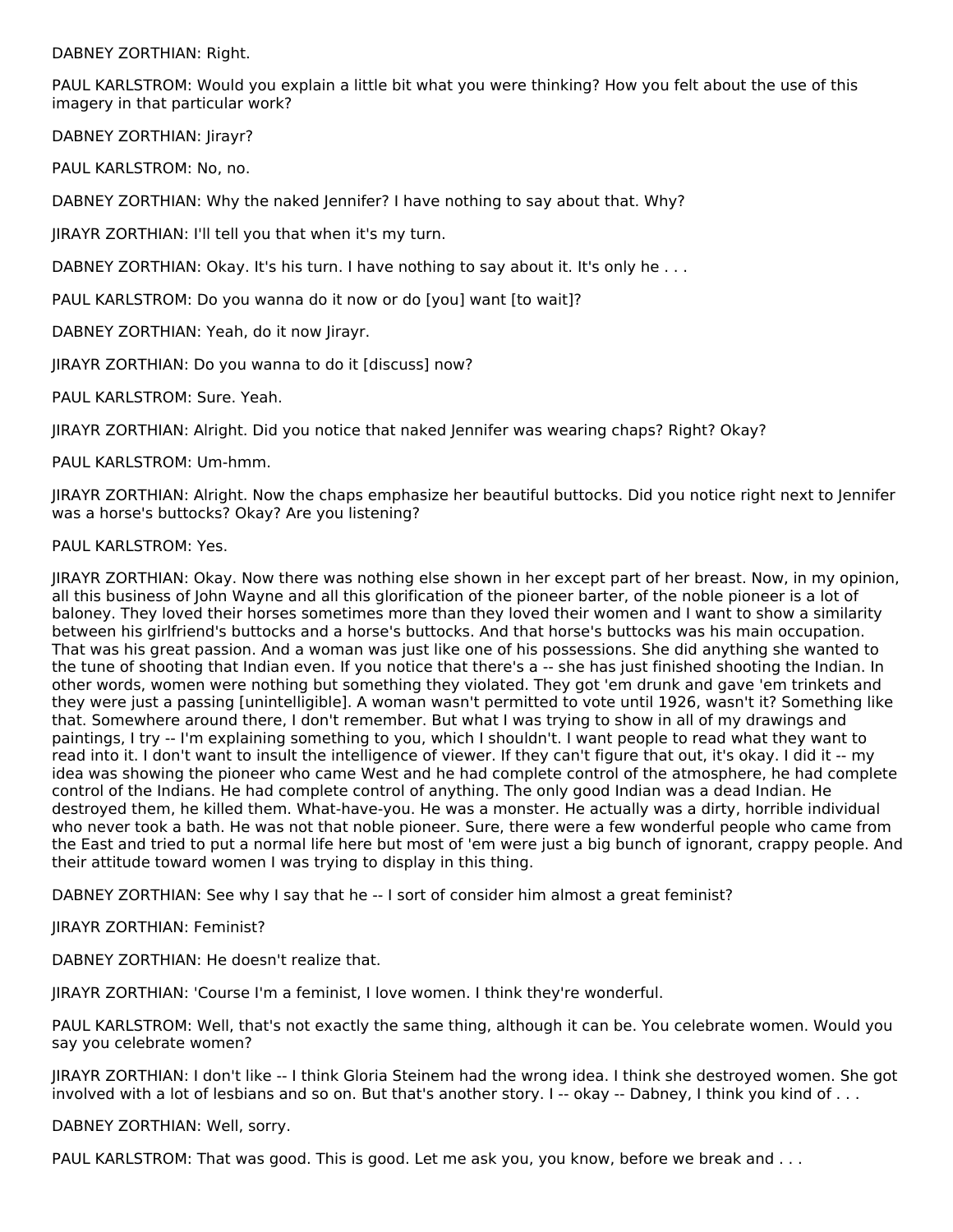JIRAYR ZORTHIAN: Before Dabney leaves.

PAUL KARLSTROM: . . . [unintelligible] go off touring around and so forth. But that I gather, then, is the theme of that painting, what you just described? This has to do with your expose\_ of the true circumstances, conditions with the pioneers. A very sinister side of what is presented as a very romantic ideal?

JIRAYR ZORTHIAN: Exactly.

PAUL KARLSTROM: And that the victims and you have to tell me if I'm right in my understanding, now. I didn't understand any of this, by the way, by looking at the painting but that's another issue. But you've told me. You've helped me.

DABNEY ZORTHIAN: Well, there's a surrealistic aspect of it, too.

JIRAYR ZORTHIAN: Have you seen the drawing? Yeah, you know it.

PAUL KARLSTROM: Okay.

DABNEY ZORTHIAN: Don't forget surrealism.

JIRAYR ZORTHIAN: Do you remember the man has the head of a blood sucking bat.

PAUL KARLSTROM: Oh yeah, I remember this very well.

JIRAYR ZORTHIAN: But, I mean, that's important because he's a horrible . . .

PAUL KARLSTROM: And you, then, I gather, are equating the plight of women with the plight of the Native Americans. Is that right?

JIRAYR ZORTHIAN: Well . . .

PAUL KARLSTROM: To a degree?

JIRAYR ZORTHIAN: Yes. The woman was his possession, it was not somebody he cherished and loved the way we do today and have children so they were just like their cows and their horses and their chickens and so on. If you read between the lines of the American history, at least that's the way it is with me. Now if you feel differently about the noble . . .

PAUL KARLSTROM: No, it doesn't matter what I [unintelligible].

JIRAYR ZORTHIAN: . . . noble American who came West and built up the country.

DABNEY ZORTHIAN: Innocent bystander.

PAUL KARLSTROM: That's true. I'm just the observer. I'm just the documentator.

JIRAYR ZORTHIAN: You don't have to agree with it. That is what I feel in that Pioneer Barter and it came from the way I felt when the Turks destroyed -- massacred the Armenians. We did things to the Indians you can't believe. Giving them blankets that were infested with chicken pox. You know, the kind of things that -- the only good Indian was a dead Indian. You know, all that kind of . . . right now all of us say, "Oh, well, I wasn't there then, you know. I wasn't responsible." But . . .

PAUL KARLSTROM: Do you, do you think that . . .

JIRAYR ZORTHIAN: . . . it happened.

PAUL KARLSTROM: And I think that almost everybody who's knowledgeable now would agree with that. But do you feel that that work . . . I just admitted that I didn't get it. This may be my density that I didn't get this as the theme of the work -- I had to listen to you tell me about it. Do you feel that the means that you have used were the most effective ones to make that very important point?

JIRAYR ZORTHIAN: Do you think I achieved the . . .

PAUL KARLSTROM: Yeah. That . . .

JIRAYR ZORTHIAN: . . . thing I'm talking about?

PAUL KARLSTROM: . . . with the means you chose?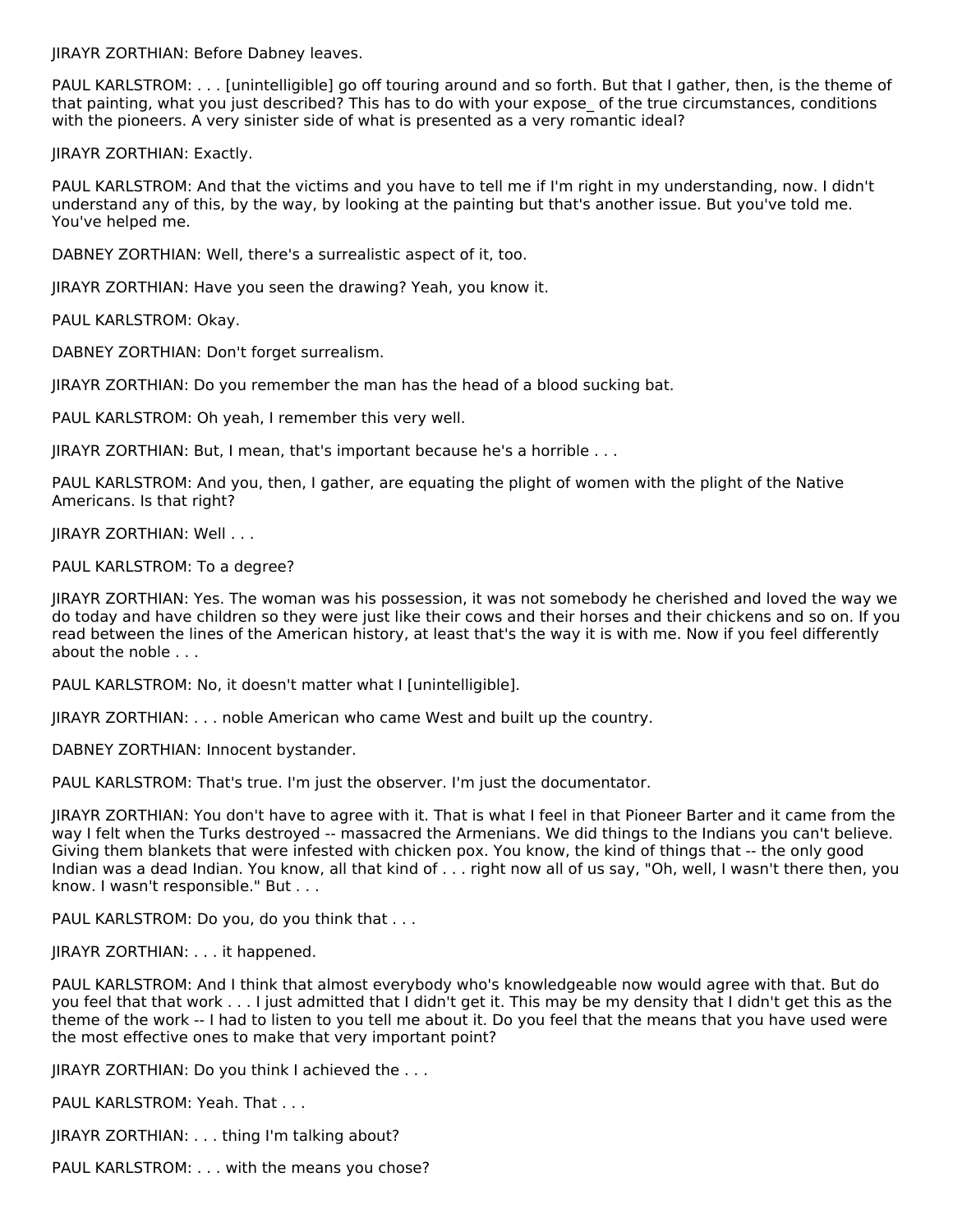JIRAYR ZORTHIAN: I think I did. If you can't read that in there then, as I said, I don't try to insult the intelligence of the viewer. If you can't feel what I felt when I did that, that's fine.

PAUL KARLSTROM: Well, sometimes it's very, very difficult to make that kind of connection because we can all feel deeply and, you know, hope that we express it effectively.

JIRAYR ZORTHIAN: Could it possibly be that you still have some hangover of your Victorian background where nudity bothers you?

PAUL KARLSTROM: No, no, actually it doesn't.

JIRAYR ZORTHIAN: First place, I think nude, you know, I don't find nudity bothersome at all. I think if a person has a beautiful body, he should go to all cocktail parties absolutely nude. If he has blemishes on his body, he should put on clothes. I mean, I don't care how fancy a party it is. The fact that a person is nude is not the important thing, in my opinion. You can use that nudity to make a point. I hate pornography. I think pornography should be used for badly designed automobiles, badly designed buildings, anything that's in bad taste. I hate those horrible films where the woman is having sex and she's going, "ah, ah, ah, ah" and you know damn well she's not even, you know, there but eroticism is a beautiful thing. If your mother and father didn't get erotically involved, you wouldn't be here today, would you? Nor would you, nor would you. They had to get . . .

PAUL KARLSTROM: Nor would you.

JIRAYR ZORTHIAN: Nor would I. They had -- and a lot of young people think, "Oh, did my father actually, you know, have intercourse with my mother? I can't believe this." What are we -- what's the matter with us?

PAUL KARLSTROM: After about a 15 minute break, we begin again. Dabney and your very nice guests -- two women -- have left the room so it's just the two of us now and the kitty cats. I don't know, Jirayr, if we really need to continue to pursue this issue of different points of view regarding the effectiveness of subjects or means to express ideas. I mean, I asked that question several times in different ways yesterday and then earlier on today's tape -- I was very happy that you -- I thought very clearly stated what your concerns were in that painting. What the theme was and why you incorporated these images of young women partly nude, the bat - we keep talking about Pioneer Barter -- and that stands. Those are the reasons. The only question I feel obliged to ask is this. You have a rather horrific subject but you have very -- sort of sweet and seductive images of women. It's not the nudity. I do want to say this because you seem to feel that it's a kind of puritanical objection to nudity, which I would like to set that aside. I don't think that it's quite that simple. I think it's -- perhaps it's the kind of nudes, the kind of nudes that are represented within an otherwise horrific theme and I don't know, do you have any thoughts on that? You know, why you made those choices?

JIRAYR ZORTHIAN: Were you recording those things when I told you about the pioneers . . .

PAUL KARLSTROM: Yes. Um-hmm.

JIRAYR ZORTHIAN: . . . possession of the horse and the woman and that they were possessions rather than - they were his possessions and I wanted to show similarity, in my opinion, of the fact that this was his property.

PAUL KARLSTROM: Um-hmm.

JIRAYR ZORTHIAN: And very often, I think, he was happier or he loved his horse more than he loved his -- I can't always say wife because very often they weren't married and she was also another possession and he worked her so hard that she died long before he did by the hard work she did in the farm or in the tough, hard living that they did in the West. And, now, if people haven't understood that, I am sorry. It's a -- that was my reason for doing that.

PAUL KARLSTROM: Okay. That's . . .

JIRAYR ZORTHIAN: And I've always felt that I'd never want to do something that insults the intelligence of the viewer. Now, if somebody sees a more derogatory or more puritanical concept in it -- I find nudes don't bother me. They -- I use them as explanations of things. And I think I told you -- we went through that.

PAUL KARLSTROM: That's well-said.

JIRAYR ZORTHIAN: That's well-said.

PAUL KARLSTROM: That's well-said and the only observation that I would make -- and this is much, maybe, for your further insight into why people respond -- my sense, not just from the article, you know, Dave Gardetta's article, which we won't mention anymore, but also from conversations with others who are interested in you and have had the opportunity to see your work -- that the issue is not the nudes or the presence of the nudes -- but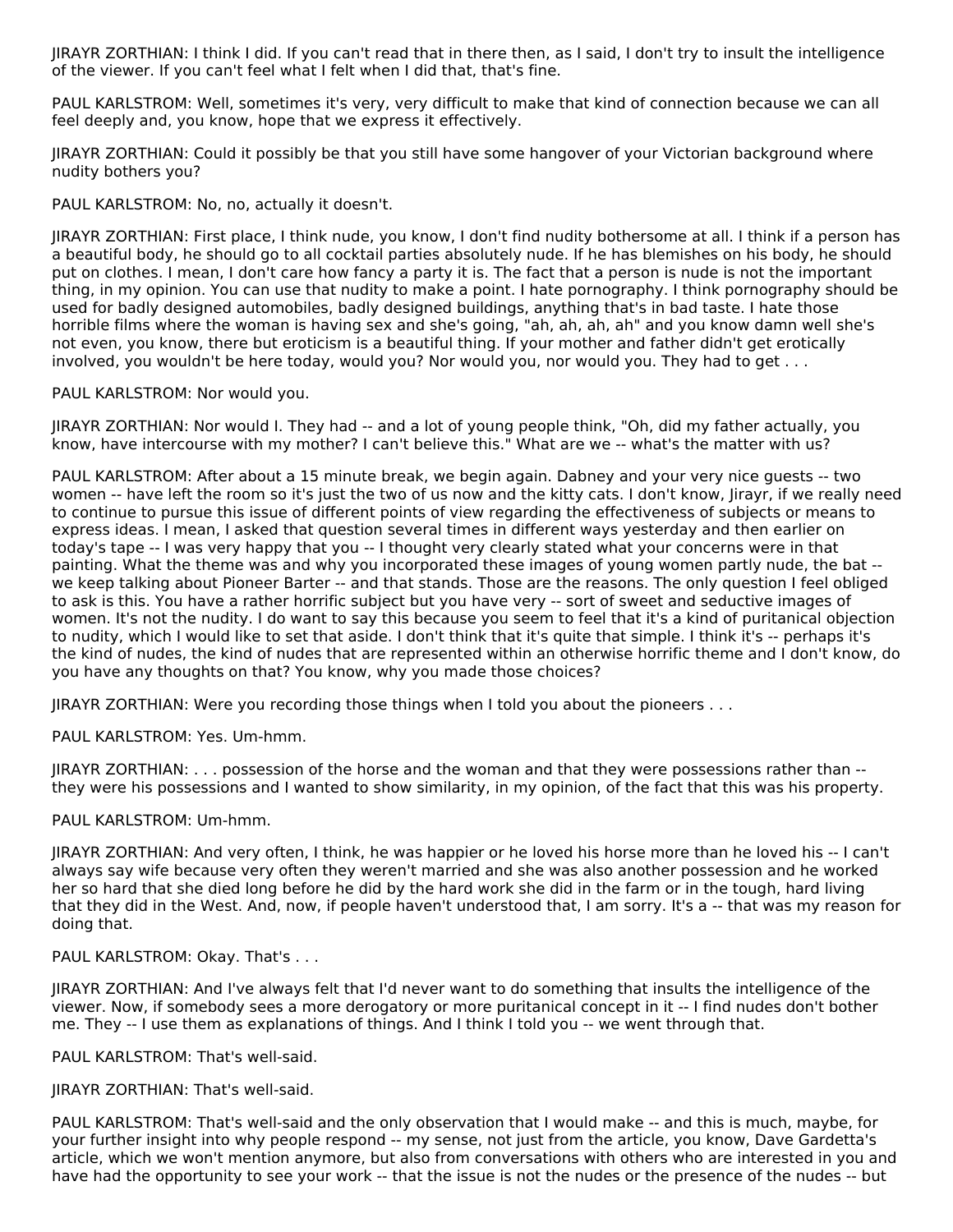the nature of the nudes, which are very sexy and very -- almost like diverting -- possibly diverting from the theme rather than, perhaps, reinforcing it. It's like two things are happening that aren't related and yet you've explained, now, the connection that you see and the reason for using that particular kind of, sort of, Vargas girl sexy nude. That's all.

JIRAYR ZORTHIAN: There was -- I think this is very important -- what you just said. Now, there was somebody in the article who compared my nudes to -- he listed them as . . .

PAUL KARLSTROM: Of old masters?

JIRAYR ZORTHIAN: Old masters.

PAUL KARLSTROM: Botticelli . . .

JIRAYR ZORTHIAN: But then he finished up by saying, "Varda."

PAUL KARLSTROM: Right. Vargas.

JIRAYR ZORTHIAN: "Varga." Who's the most artificial, disgusting type of - he's . . .

PAUL KARLSTROM: Very, very skillful.

JIRAYR ZORTHIAN: Skillful but absolutely the cheapest kind of nudes. Now if he sees that in my nudes, that's his interpretation. But I can tell you that I had an East Indian gentleman come to my studio and he saw those drawings and my works of art or my nudes and he said, "Mr. Zorthian, you are a master. You're a master of interpreting the human anatomy. The beauty of the body. The magnificent forming of this incredible beauty of the female body." And he said, "But, Mr. Zorthian, why is that woman's legs so fat?" And I said, "Well, have you ever seen a woman in that position?" And it was showing a woman from the bottom up so you saw a foreshortening of the legs, which was very, very strange. And I said, "Have you ever seen a woman in that position?" He said, "No. Oh no." So, look, all that drawing means -- Five F means is five dimensions of a woman. Front, back, three-quarter, bottom and top view of a woman. And I love the forms of a woman. The shapes of a woman. There's nothing, in my mind, of trying to be -- oh God, I don't even wanna mention the word -- what is his name Varda or . . .

PAUL KARLSTROM: Vargas?

JIRAYR ZORTHIAN: Vargas.

PAUL KARLSTROM: Yeah.

JIRAYR ZORTHIAN: This -- if that person who saw that said that, then it's, you know, I think it's his problem, not mine. I'm going to do another one called Five M. Five dimensions . . .

PAUL KARLSTROM: Right.

JIRAYR ZORTHIAN: . . . of the male body where I'm going to show the beautiful, muscular nuances of the -- the beautiful contours of the -- I love the human body. Why are people so hung up on this. I don't understand it? Now if I failed in some people's eyes, I'm sorry. But I find that people I respect who know a little more about art than some of those statements made by others, seem to like it. This East Indian gentleman or any other person who knows something about drawing or painting or so on.

PAUL KARLSTROM: Would you say that your art -- if not entirely to a large extent then is about the celebration of the human body and human sexuality? Would you say that's an important theme or interest in your art?

JIRAYR ZORTHIAN: But in that particular thing, yes. But then I've done -- Paul, for God sakes, I've done a mural for the Army called Phantasmagoria of Militant Intelligence Training, which has nothing to do with the female body. It's an entirely a different kind of a thing. It shows the military intelligence, the way it . . .

PAUL KARLSTROM: [unintelligible]

JIRAYR ZORTHIAN: . . . some people through the thing and so on.

PAUL KARLSTROM: We talked about that on the first tape.

JIRAYR ZORTHIAN: So, the point is that this happens to be a period in my life when I'm interested in showing the human form and by the way, that Pioneer Barter is an exception to that. That's more -- getting a little more serious about the way we treated the American Indians.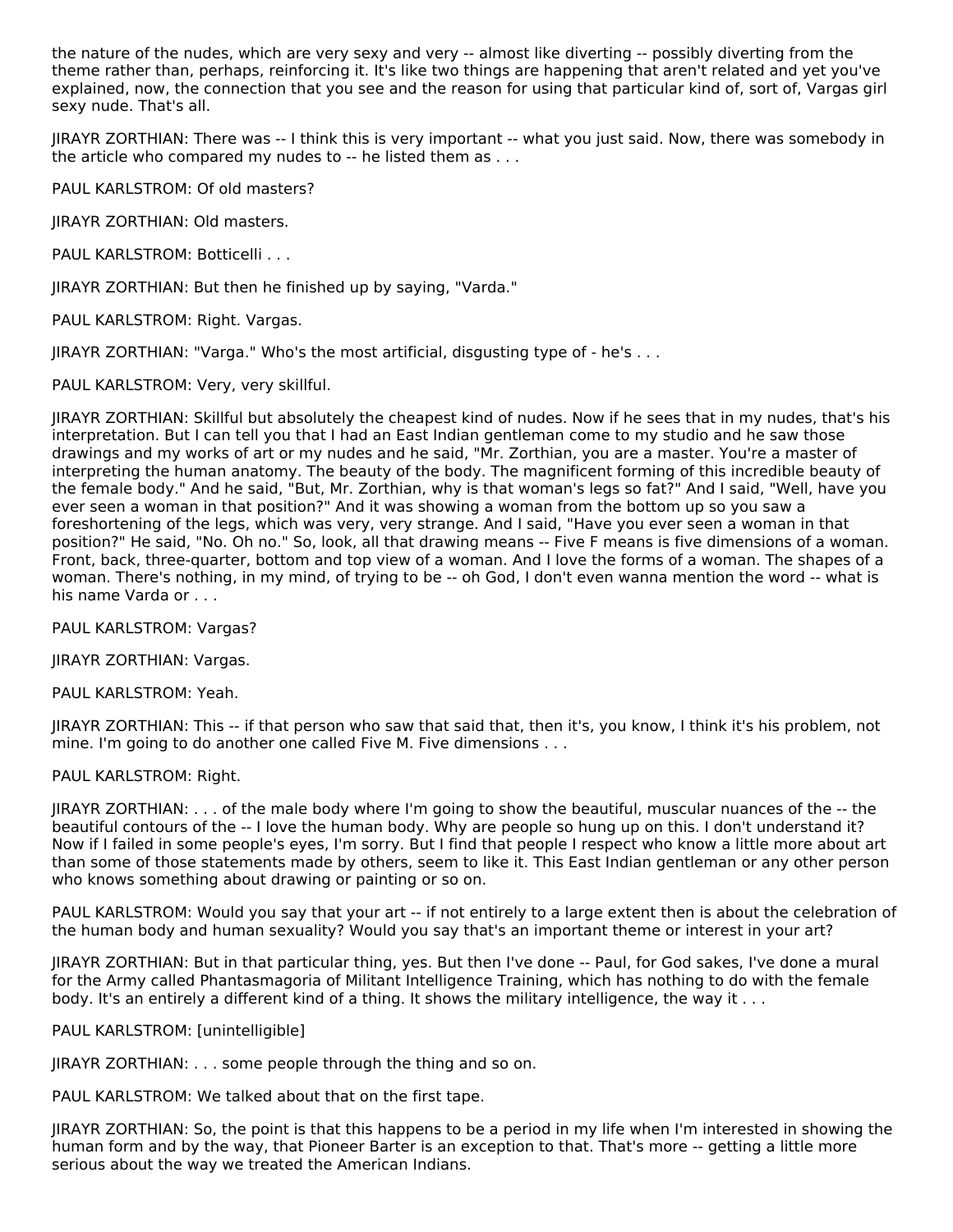PAUL KARLSTROM: Right. We've talked about that.

JIRAYR ZORTHIAN: The others are light-hearted things of -- for instance, I've got one called Sleeping Beauty and the Beast . . .

PAUL KARLSTROM: Um-hmm.

JIRAYR ZORTHIAN: . . . and I've got one called, you know, The Awakening, young boy . . .

PAUL KARLSTROM: What year is that one, by the way?

JIRAYR ZORTHIAN: They're very recent, they're . . .

PAUL KARLSTROM: All of them . . .

JIRAYR ZORTHIAN: '92, '93, something like that.

PAUL KARLSTROM: Okay. Well, I, you know, I think in some ways -- enough on this because we go over familiar ground and I think you're absolutely right -- that is one aspect of a long career. So why don't we just sort of peacefully leave that part behind, you know, the nudes, the Jennifer series and all of that and maybe we - maybe what we should do is turn this tape over because my little alarm is flashing, okay?

[SESSION 3, TAPE 2, SIDE B]

PAUL KARLSTROM: . . . of American Art continuing this third session with Jirayr Zorthian on 9 July, 1997. This is Tape 1, Side B. There were some things, Jirayr, that you wanted to say, I believe.

JIRAYR ZORTHIAN: Yes. I think -- I've had this problem all my life of people trying to put me into some category which they don't know how to do. Really, it's a fascinating thing. Many, many years ago -- it had to be at least 35 years ago when the Junior League Magazine came over. They want to write something about Jirayr Zorthian. They sent some woman . . .

PAUL KARLSTROM: Excuse me. I hate to cut you off but, you know, having listened to the tape this afternoon - that story is . . .

JIRAYR ZORTHIAN: Have I put it in there?

PAUL KARLSTROM: Yesterday. Yeah.

JIRAYR ZORTHIAN: And she didn't know how to . . .

PAUL KARLSTROM: Right.

JIRAYR ZORTHIAN: Oh, okay. So if you get it, fine. But I still say -- no, it's important to know that because of that story, they can't classify me in some niche. In the art world, unless you fit into some niche, like an impressionist or a hard-edge painter or a realist or a abstract expressionist or -- it goes on and on and on. They don't know where - how to explain what you do. Really. And so it's a disturbing thing for me because I don't . . . I'm an artist. I paint, I sculpt, I do architecture, I do walls, I do all kinds of things. But, as I told you outside, I'm almost tempted to sing that song, which I wanna do. Do you mind?

PAUL KARLSTROM: No. No. Please.

JIRAYR ZORTHIAN: [sings] I'm Popeye the Sailor Man, I'm Popeye the Sailor Man, I am what I am, and that's all I am, I am Popeye the Sailor Man. Or I would change the words and say, I'm Zorthian the Mountain Man, I'm Zorthian the Mountain Man, and I am what I am, and I'm Zorthian the Mountain Man. And that's all I am. But, you know . . .

PAUL KARLSTROM: Um-hmm.

JIRAYR ZORTHIAN: . . . why do I have to explain myself the way I do? I don't understand that. I have more fun, I have more excitement doing what I do. I wish, I wish, I wish I could explain the excitement I get in my studio when I stay up 17 hours and work and get the most exciting feelings. It's almost like an orgasm but without ejaculating. And then when I finish, I feel more energy than when I started. If that's good, bad or indifferent, I hope people will accept it. If they like my work, that's fine. If they don't, that's fine. I am -- well, I told you my opinion of galleries and . . .

PAUL KARLSTROM: Yeah, we went over that.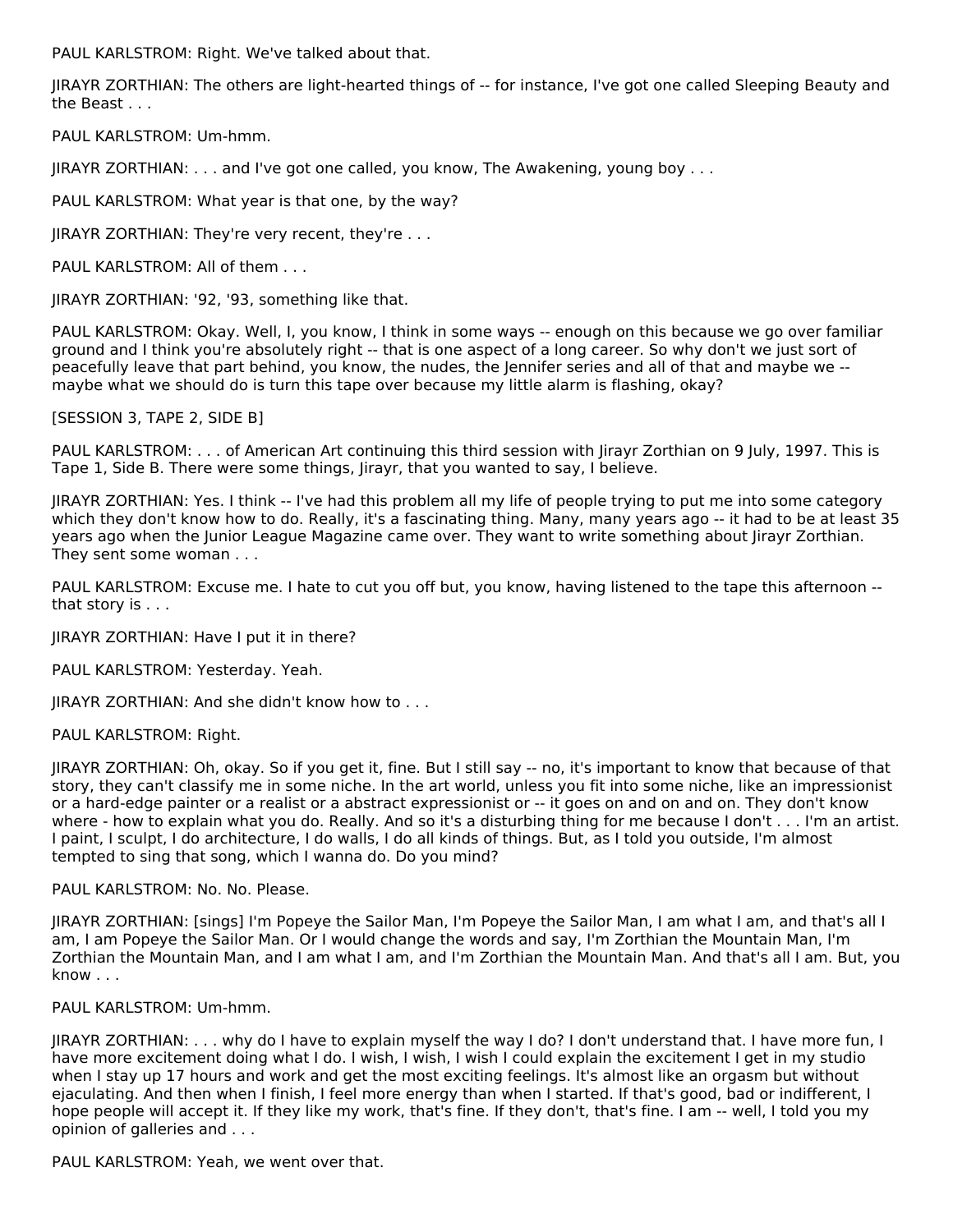JIRAYR ZORTHIAN: We went through that.

PAUL KARLSTROM: Very thoroughly.

JIRAYR ZORTHIAN: I don't wanna go through that again.

PAUL KARLSTROM: Let me ask you -- and this is -- it's a good idea to sorta now bring it back to, you know, a bigger view or perspective. You operate in a somewhat unconventional way, it's true, within an art world. You're a self-described artist. I'm gonna ask you even though I think that you've just told us -- what you think it is or means to be an artist? What, you know, what is an artist? And I mean a fine artist. I don't mean simply -- not simply but I don't mean a creative person, I mean a fine visual artist? What does that mean to you? What does that bring to mind? And how do you see what your relationship to that? What does it mean to be an artist?

JIRAYR ZORTHIAN: Would you - are you asking me what great artist -- in a way, what constitutes great art? Which I very strongly feel that I'm involved in.

PAUL KARLSTROM: Well, tell me about that. Tell me why.

JIRAYR ZORTHIAN: Well, may I give you a description which I have sort of worked up?

PAUL KARLSTROM: Um-hmm. Please.

JIRAYR ZORTHIAN: Clarity of statement. Clarity of statement. If it doesn't say it, forget it. I mean, it has to be clear what you're doing. I don't think any of my things are confusing. I do what I do -- whether I build a wall or build a piece of sculpture or I do a work of art and so on. If it's not clear to the viewer, then I've failed and I think that's true of any great art. If it's clearly -- 'cause people -- but also, I think you have to so much judge the character, or not the character or the intelligence of the viewer. If the viewer finds something offensive or puzzling or something, then you have to consider his intelligence or his background. I have been judged by great, great, great men who love my work. I mean, men with great reputations. Buckminster Fuller, Richard Feynman -- all kinds of people. And if people criticize my work, I have to stop and wonder who they are and if they are not, in my opinion, people who respect or know much about art or respect art. You know, I have to just fluff it off and say, "Well, that's the way . . ." Paul, I don't know how to -- I am not a definite, marketed artist. That's crazy.

PAUL KARLSTROM: Right. Right. We know that. Um-hmm. Yeah. That's true. But, more important than that is a self-conception, I think.

JIRAYR ZORTHIAN: Do what?

PAUL KARLSTROM: A self-conception.

JIRAYR ZORTHIAN: Of?

PAUL KARLSTROM: You definately have a self-conception as an artist -- as an artist who is engaged in making significant art with clarity of statement. See, this is something new we've learned. That definition, clarity of statement. What of -- and you do many things. All of -- many of which could be seen as creative of artistic expression. But it finally comes to this. To this moment when we are judged and I'm not saying we have to be or that it will happen. But what would you point to as the achievement, the work of which you're most proud? Your work? What would you finally, over time, want to be understood by, judged by, as an artist?

JIRAYR ZORTHIAN: In my work?

PAUL KARLSTROM: Yeah.

JIRAYR ZORTHIAN: Well, I would say, definitely, the one which is lost. Phantasmagoria of Military Intelligence Training. I think that's, perhaps, if an artist can say, "My greatest masterpiece is such and such", I think that Phantasmagoria of Military Intelligence Training is the greatest and the most exciting thing I've done. It was way ahead of it's time when it was done and I think it's still ahead of it's time but it's lost and I -- we're gonna find it. I hope we can find it but if we don't, I have very, very specific and very detailed photographs of it so it can still be seen by the public.

PAUL KARLSTROM: Again, the name? The title of the work?

JIRAYR ZORTHIAN: Phantasmagoria of Military Intelligence Training. Now, if that sounds dull, it had - the General who ran the intelligence camp during the war, found that I was a mural painter and asked me to do this. And, Paul, I don't think you've really looked at that very carefully. It's incredible. Can you imagine my hanging that in a room 200 feet long . . .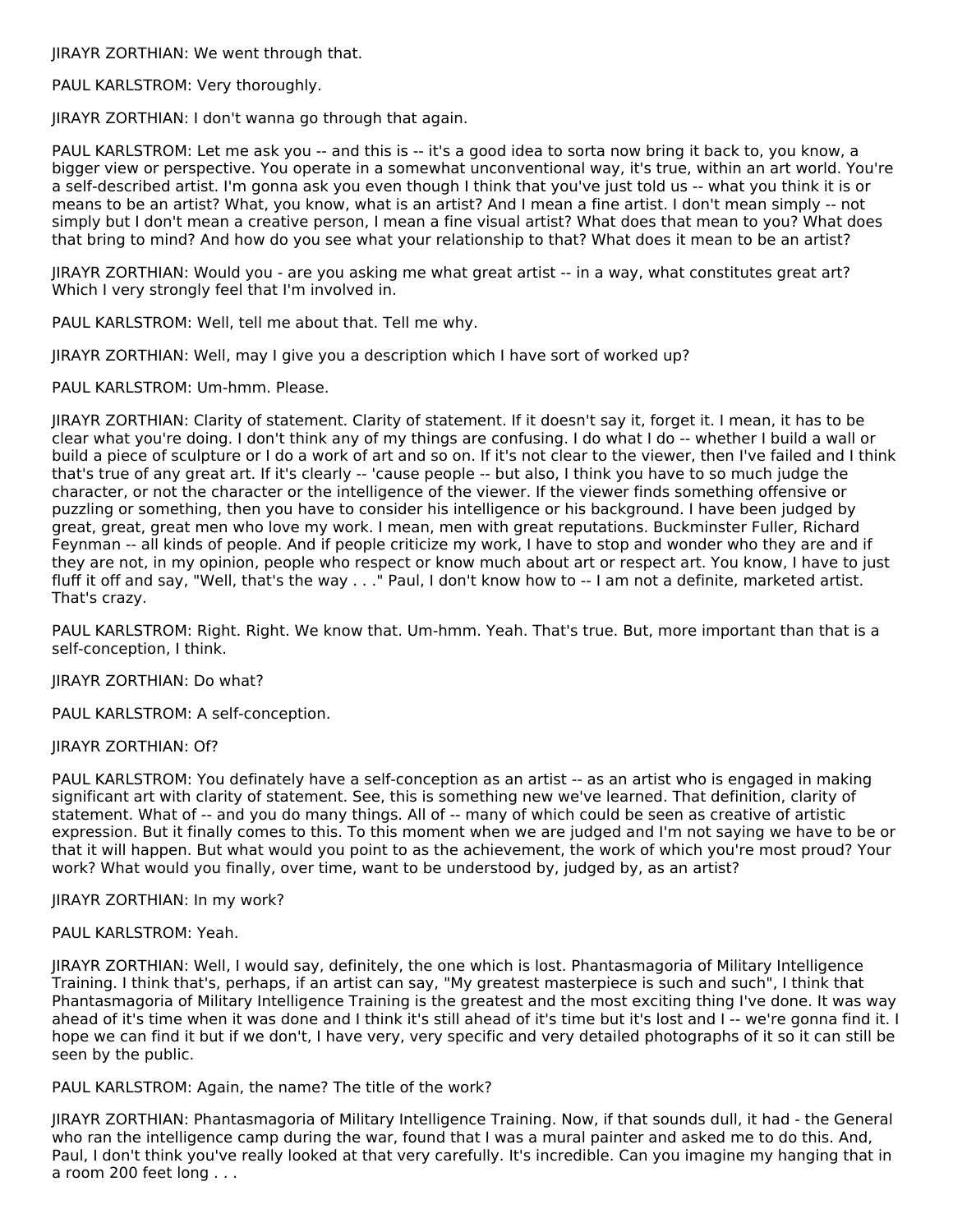PAUL KARLSTROM: Um.

JIRAYR ZORTHIAN: . . . from the ceiling and start -- after going from left to right and then started in the end with my drawings from age 10 and come up to what I've done today? I wanna show 82 years of art when I have my retrospective show.

PAUL KARLSTROM: Where is that -- when is that gonna be? Where is that gonna be?

JIRAYR ZORTHIAN: Oh, somewhere in L.A. I still -- that part is unimportant. If worse comes to worse, I'll put it on myself. I think I can generate enough money and excitement to put it on but I can assure you it's gonna be the most fantastic show you've ever seen. How many artists do you know can show 82 years of art? Really? Now if none of these mean anything to you, Paul, forget it for God sakes. I don't know, I'm getting a little, somewhat - she wants to do a film. KCET wants to do a film. Everybody wants to do a film and if they found it -- I hope they're not all going to make me into a character. I'll tell you one very interesting thing is somebody named Ray Barger -- 90-something years old in Newport Beach who founded in Yale the School of Fine Arts, that - made this statement to him that, "Jirayr Zorthian was the most famous artist they turned out since 1936". Now, I can't substantiate this. This was his statement. I think famous artists don't have to be, you know, marketed. That's the thing that worries me a little. Marketing -- unless you are in a gallery or unless you're known by all the big, big art kind of thing -- first place, they take 50 percent of your income and all that. I don't wanna go into that.

PAUL KARLSTROM: No, besides, we dispatched that thoroughly. We talked about that yesterday.

JIRAYR ZORTHIAN: Right.

PAUL KARLSTROM: And you made the point very well and very, very forcefully. I think that -- remember that in an interview like this, it's my job, simply, to try to draw you out on as many subjects of interest as possible and I think we've done this pretty successfully. You know, at this point, I think we've actually covered the ground pretty well.

JIRAYR ZORTHIAN: I think we've done it.

PAUL KARLSTROM: I think we have.

JIRAYR ZORTHIAN: If it -- look, if it rises, fine. If it falls, fine.

PAUL KARLSTROM: Isn't that true for all of us?

JIRAYR ZORTHIAN: I'm giving you myself, Paul, I love you. You know -- I know you like me but if you haven't got what you want, I'm sorry. I've given you what I -- you got . . .

PAUL KARLSTROM: That's all we can do. That's all we can do. There's no question about that.

JIRAYR ZORTHIAN: Isn't this wonderful? Do you see what I got?

PAUL KARLSTROM: Children's letters to God.

JIRAYR ZORTHIAN: Just before you came, Peter Mokler came here. Peter Mokler is the son of Lloyd Mokler, who's worth \$150 million dollars. Which means nothing but he's a horseman and I'm a horseman. He came with his children. They swam and they left just before you came and he gave me this thing as a present. He wants to do some things at my Catalina Ride. I'm going to get a show over there. But these are things -- Children's letters to God. Look at that. Please, just thumb through one or two of the pages. It's so beautiful.

PAUL KARLSTROM: And this is a good friend of yours?

JIRAYR ZORTHIAN: Oh, God. He's the most wonderful guy. He's been to many of my parties. He couldn't make the last one but he is married and has two children. But his father and mother have - they're Catholics . . .

PAUL KARLSTROM: Um-hmm.

JIRAYR ZORTHIAN: . . . but it's - they're such beautiful statement.

PAUL KARLSTROM: Well, you know, I'm gonna -- we're still goin' here and I'm gonna turn off the tape recorder but what I wanna comment on is that one of the things that you must be so happy about is that you have these incredible friends? This wide circle of friends. People that keep coming back -- keep coming up here because they enjoy your company, your place, and obviously you, somehow, enrich their lives. You know, I wanna say that as my, sort of personal wrap up . . .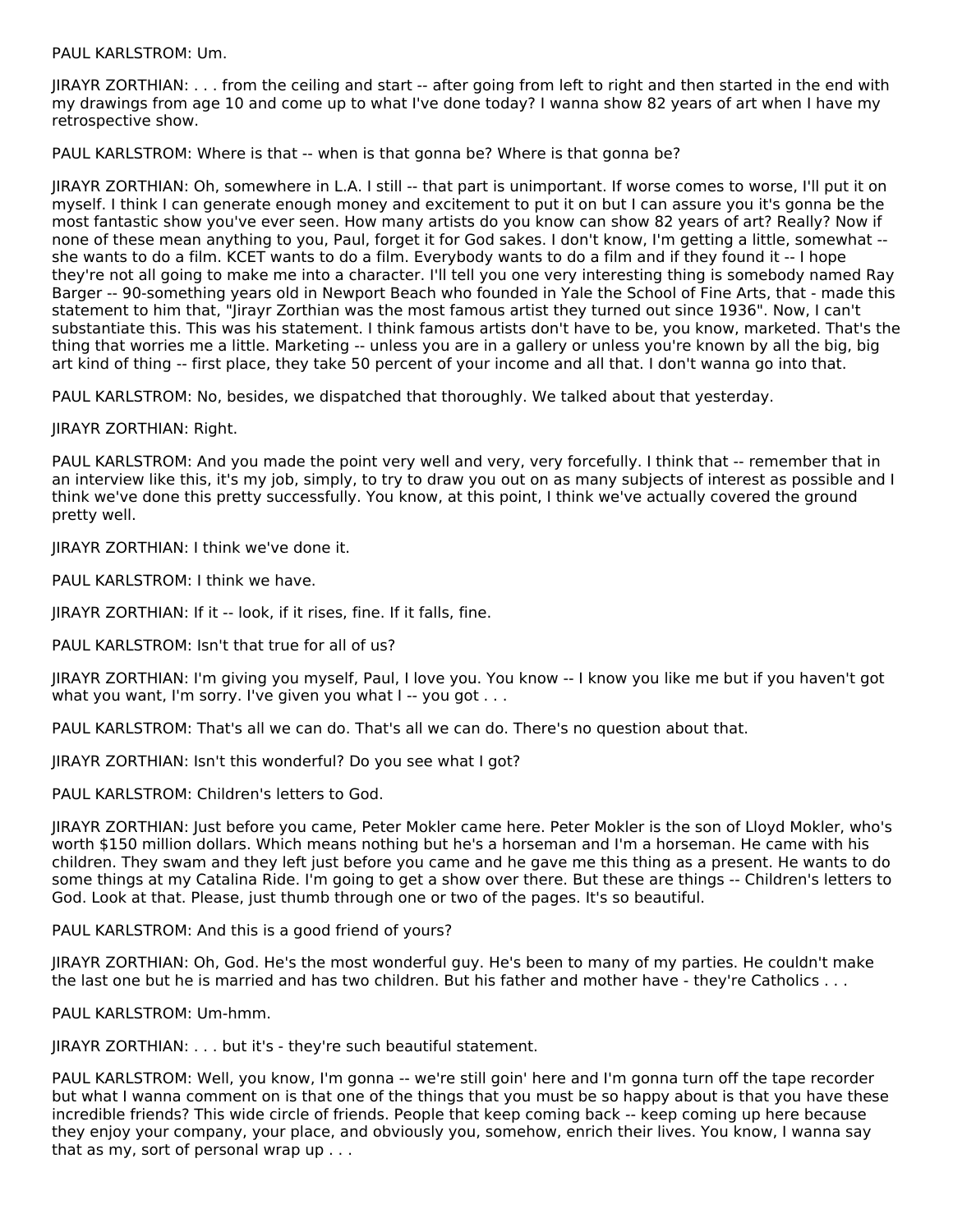JIRAYR ZORTHIAN: Do you still have it open?

PAUL KARLSTROM: Yeah.

JIRAYR ZORTHIAN: Okay. Say it.

PAUL KARLSTROM: Well, I just did.

JIRAYR ZORTHIAN: No, I -- okay. Are you talking about people, women, or what?

PAUL KARLSTROM: I'm talking about you and I'm talking about people like these friends and the many friends that come up here to enjoy your company.

JIRAYR ZORTHIAN: Paul, Paul -- I don't know. I really don't know. I frankly don't know why they come. I remember one time, when Yul Brynner -- remember, he was the first person who shaved his hair off . . .

PAUL KARLSTROM: Right.

JIRAYR ZORTHIAN: . . . and someone, some girl walked up to him when it was an opening or something and she said, "Why is it, Mr. Brynner, that women and everybody" -- oh yeah, "Why is it a women are attracted to you? You don't have any hair [unintelligible]?" He said, "I don't know. I'm not a woman."

PAUL KARLSTROM: So you . . .

JIRAYR ZORTHIAN: I don't know. I'm not a woman. I don't know why people come. Frankly, I will tell you one - could be one reason is I love people. I love women, I love men, I love people. I enjoy people and apparently they enjoy me. It's fascinating, by the way, and I think this is something you should really put down. That Dabney and I -- Dabney's, what 64, I'm 86. Many, many of the parties -- at least 50 to 60 percent of the parties we go to, Dabney and I are the only ones, certainly, above 40. And very often about 30. An they're all under that age. Now, they seem to love us. They seem to enjoy us and I certainly enjoy them. I learn much, much, much more from them than I learn from people my age. Frankly.

PAUL KARLSTROM: You know, I feel that way, too. I feel that way, too.

JIRAYR ZORTHIAN: Now you explain it to me. I don't know. I don't know why.

PAUL KARLSTROM: Well, I mean, I have to say, that wasn't a question. I didn't expect you to be able to answer that. It really was my observation . . .

JIRAYR ZORTHIAN: Oh. Okay.

PAUL KARLSTROM: . . . which was by way of a tribute to you and this world that you occupy -- reside in with Dabney and that is a wonderful place for people to gather together, like last night . . .

JIRAYR ZORTHIAN: Yes.

PAUL KARLSTROM: . . . when Llyn Foulkes came up. You hadn't seen him for -- well, he was at your big party but I don't think you've had a chance to visit with him for quite a while and then . . .

JIRAYR ZORTHIAN: I love seeing him.

PAUL KARLSTROM: And I was happy to be able to kind of arrange that, since I'm doing an interview with him, too. But my point is that he's just one of many -- he happens to be a very interesting artist -- very important artist. Many people who are somehow in your, in some way in your orbit and I guess I really want to sign off by saying that this is something that I admire [and] think is very special.

JIRAYR ZORTHIAN: And, Paul, thank you for that. But wait, before you sign off, let me make one statement. It's a shame and somewhat rather unfair that people are excited about only that aspect of my life and I seriously feel that I'm a good artist -- I'm a very serious artist and because I happen to be fun to be with and all that kinda thing, which I don't quite understand but I love -- we found the reasons for it. But I don't think I want to be famous just because I'm an interesting, fun person to be with. I happen to be a good artist.

PAUL KARLSTROM: Well, it's possible to be both.

JIRAYR ZORTHIAN: Of course it's possible. But most people are so fascinated by my being a fun person, that they forget that I'm also an artist. I try to understand this. Anyway, it doesn't . . .

PAUL KARLSTROM: Well, no that seems . . .